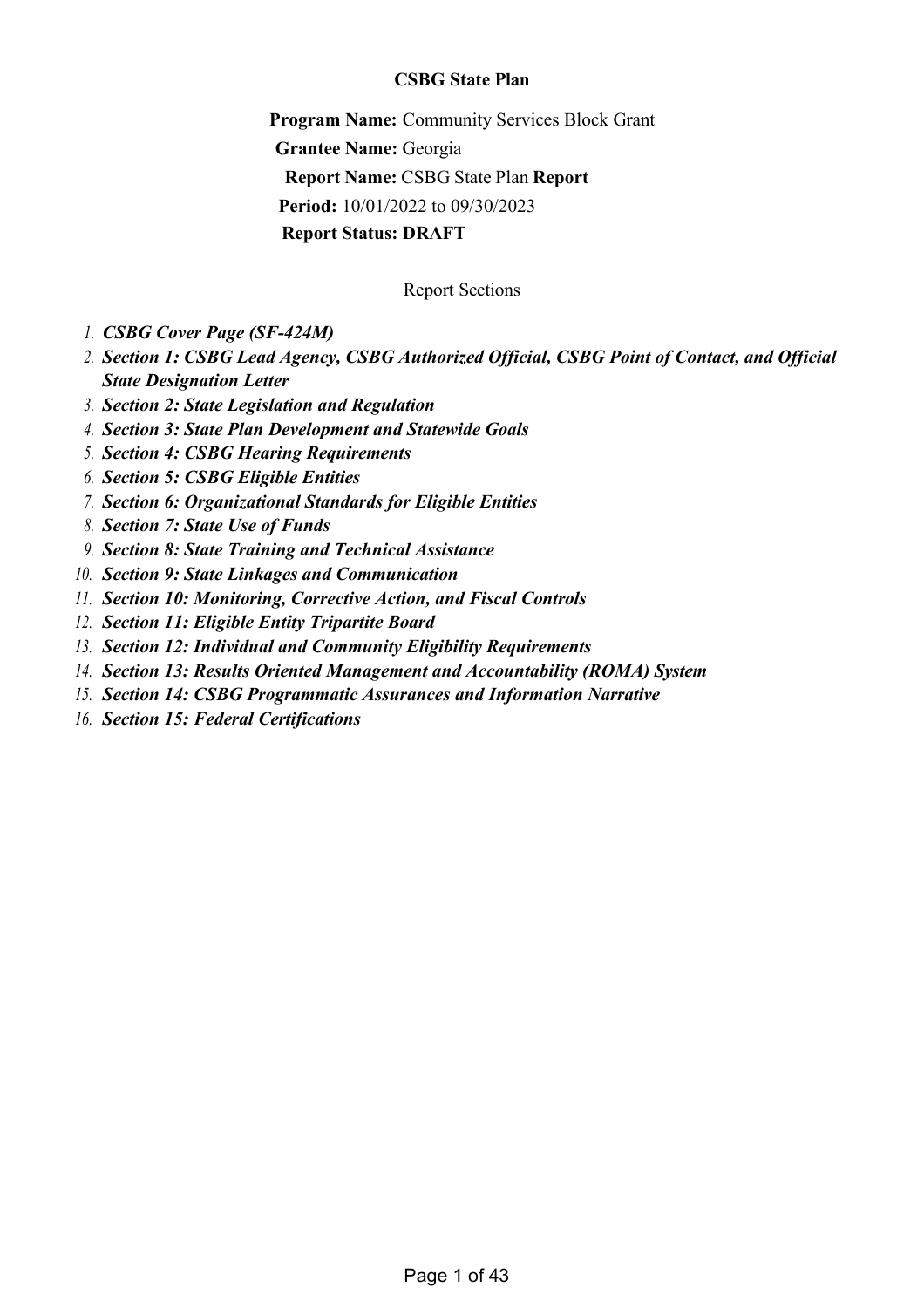# <span id="page-1-0"></span>**CSBG Cover Page (SF-424M)**

### U.S. DEPARTMENT OF HEALTH AND HUMAN SERVICES<br>Administration for Children and Families<br>**Administration for Children and Families Administration for Children and Families OMB No: 0970-0382 Community Services Block Grant (CSBG)**

# **COVER PAGE**

| * 1.a. Type of Submission:<br>$\Box$ Application $\bigcirc$ Plan $\bigcirc$<br>Other (2 Year)                           |                                       |                                                                                               | * 1.b. Frequency:<br><b>Annual</b> Other (2 Year)                                                | * 1.c. Consolidated Application/<br><b>Plan/Funding Request?</b><br><b>Explanation:</b><br>2. Date Received:<br>3. Applicant Identifier:<br>4a. Federal Entity Identifier:<br>4b. Federal Award Identifier: |  |                                | * 1.d. Version:<br><b>Thitial CResubmission C</b><br><b>Update</b><br><b>Revision</b><br><b>State Use Only:</b><br>5. Date Received By State:<br><b>6. State Application Identifier:</b> |  |  |
|-------------------------------------------------------------------------------------------------------------------------|---------------------------------------|-----------------------------------------------------------------------------------------------|--------------------------------------------------------------------------------------------------|-------------------------------------------------------------------------------------------------------------------------------------------------------------------------------------------------------------|--|--------------------------------|------------------------------------------------------------------------------------------------------------------------------------------------------------------------------------------|--|--|
| 7. APPLICANT INFORMATION                                                                                                |                                       |                                                                                               |                                                                                                  |                                                                                                                                                                                                             |  |                                |                                                                                                                                                                                          |  |  |
| * a. Legal Name: State of Georgia CSBG Program                                                                          |                                       |                                                                                               |                                                                                                  |                                                                                                                                                                                                             |  |                                |                                                                                                                                                                                          |  |  |
| * b. Employer/Taxpayer Identification Number (EIN/TIN):<br>1581130678A1                                                 |                                       |                                                                                               |                                                                                                  | * c. Organizational DUNS: 135970429                                                                                                                                                                         |  |                                |                                                                                                                                                                                          |  |  |
| * d. Address:                                                                                                           |                                       |                                                                                               |                                                                                                  |                                                                                                                                                                                                             |  |                                |                                                                                                                                                                                          |  |  |
| * Street 1:                                                                                                             | 2 Peachtree Street, Suite 21-253      |                                                                                               |                                                                                                  | Street 2:                                                                                                                                                                                                   |  |                                |                                                                                                                                                                                          |  |  |
| * City:                                                                                                                 | Atlanta                               |                                                                                               |                                                                                                  | County:                                                                                                                                                                                                     |  | GA                             |                                                                                                                                                                                          |  |  |
| * State:                                                                                                                | <b>GA</b>                             |                                                                                               |                                                                                                  | <b>Province:</b>                                                                                                                                                                                            |  |                                |                                                                                                                                                                                          |  |  |
| * Country:                                                                                                              | <b>United States</b>                  |                                                                                               |                                                                                                  | * Zip / Postal<br>Code:                                                                                                                                                                                     |  | 30303                          |                                                                                                                                                                                          |  |  |
| e. Organizational Unit:                                                                                                 |                                       |                                                                                               |                                                                                                  |                                                                                                                                                                                                             |  |                                |                                                                                                                                                                                          |  |  |
| Division Name: Division of Family and Children Services<br><b>Department Name: Georgia Department of Human Services</b> |                                       |                                                                                               |                                                                                                  |                                                                                                                                                                                                             |  |                                |                                                                                                                                                                                          |  |  |
|                                                                                                                         |                                       |                                                                                               | f. Name and contact information of person to be contacted on matters involving this application: |                                                                                                                                                                                                             |  |                                |                                                                                                                                                                                          |  |  |
| Prefix:                                                                                                                 | * First Name:<br>Cynthia              |                                                                                               |                                                                                                  | <b>Middle Name:</b><br><b>Marie</b>                                                                                                                                                                         |  |                                | * Last Name:<br><b>Bryant</b>                                                                                                                                                            |  |  |
| Suffix:                                                                                                                 |                                       | <b>Organizational Affiliation:</b><br>Georgia Division of Family and Children Services (DFCS) |                                                                                                  |                                                                                                                                                                                                             |  |                                |                                                                                                                                                                                          |  |  |
| * Telephone<br>Number:<br>$(404)$ 463-1679                                                                              | <b>Fax Number</b><br>$(404)$ 463-7501 |                                                                                               |                                                                                                  | * Email:<br>cynthia.bryant@dhs.ga.gov                                                                                                                                                                       |  |                                |                                                                                                                                                                                          |  |  |
| * 8a. TYPE OF APPLICANT:<br><b>A: State Government</b>                                                                  |                                       |                                                                                               |                                                                                                  |                                                                                                                                                                                                             |  |                                |                                                                                                                                                                                          |  |  |
| b. Additional Description:                                                                                              |                                       |                                                                                               |                                                                                                  |                                                                                                                                                                                                             |  |                                |                                                                                                                                                                                          |  |  |
| * 9. Name of Federal Agency:                                                                                            |                                       |                                                                                               |                                                                                                  |                                                                                                                                                                                                             |  |                                |                                                                                                                                                                                          |  |  |
|                                                                                                                         |                                       |                                                                                               |                                                                                                  |                                                                                                                                                                                                             |  |                                |                                                                                                                                                                                          |  |  |
|                                                                                                                         |                                       |                                                                                               | <b>Catalog of Federal Domestic</b><br><b>Assistance Number:</b>                                  |                                                                                                                                                                                                             |  |                                | <b>CFDA Title:</b>                                                                                                                                                                       |  |  |
| 10. CFDA Numbers and Titles                                                                                             |                                       |                                                                                               | 93569                                                                                            |                                                                                                                                                                                                             |  | Community Services Block Grant |                                                                                                                                                                                          |  |  |
| 11. Descriptive Title of Applicant's Project<br><b>Community Services Block Grant</b>                                   |                                       |                                                                                               |                                                                                                  |                                                                                                                                                                                                             |  |                                |                                                                                                                                                                                          |  |  |
| 12. Areas Affected by Funding:<br><b>Statewide</b>                                                                      |                                       |                                                                                               |                                                                                                  |                                                                                                                                                                                                             |  |                                |                                                                                                                                                                                          |  |  |
| <b>13. CONGRESSIONAL DISTRICTS OF:</b>                                                                                  |                                       |                                                                                               |                                                                                                  |                                                                                                                                                                                                             |  |                                |                                                                                                                                                                                          |  |  |
| * a. Applicant                                                                                                          |                                       |                                                                                               |                                                                                                  | b. Program/Project:                                                                                                                                                                                         |  |                                |                                                                                                                                                                                          |  |  |

**5** 

**Statewide**

**Attach an additional list of Program/Project Congressional Districts if needed.**

| <b>14. FUNDING PERIOD:</b> |             |              |            | <b>15. ESTIMATED FUNDING:</b> |              |  |  |
|----------------------------|-------------|--------------|------------|-------------------------------|--------------|--|--|
| a. Start Date:             | 10/01 /2022 | b. End Date: | 09/30/2023 | * a. Federal (\$):            | b. Match(S): |  |  |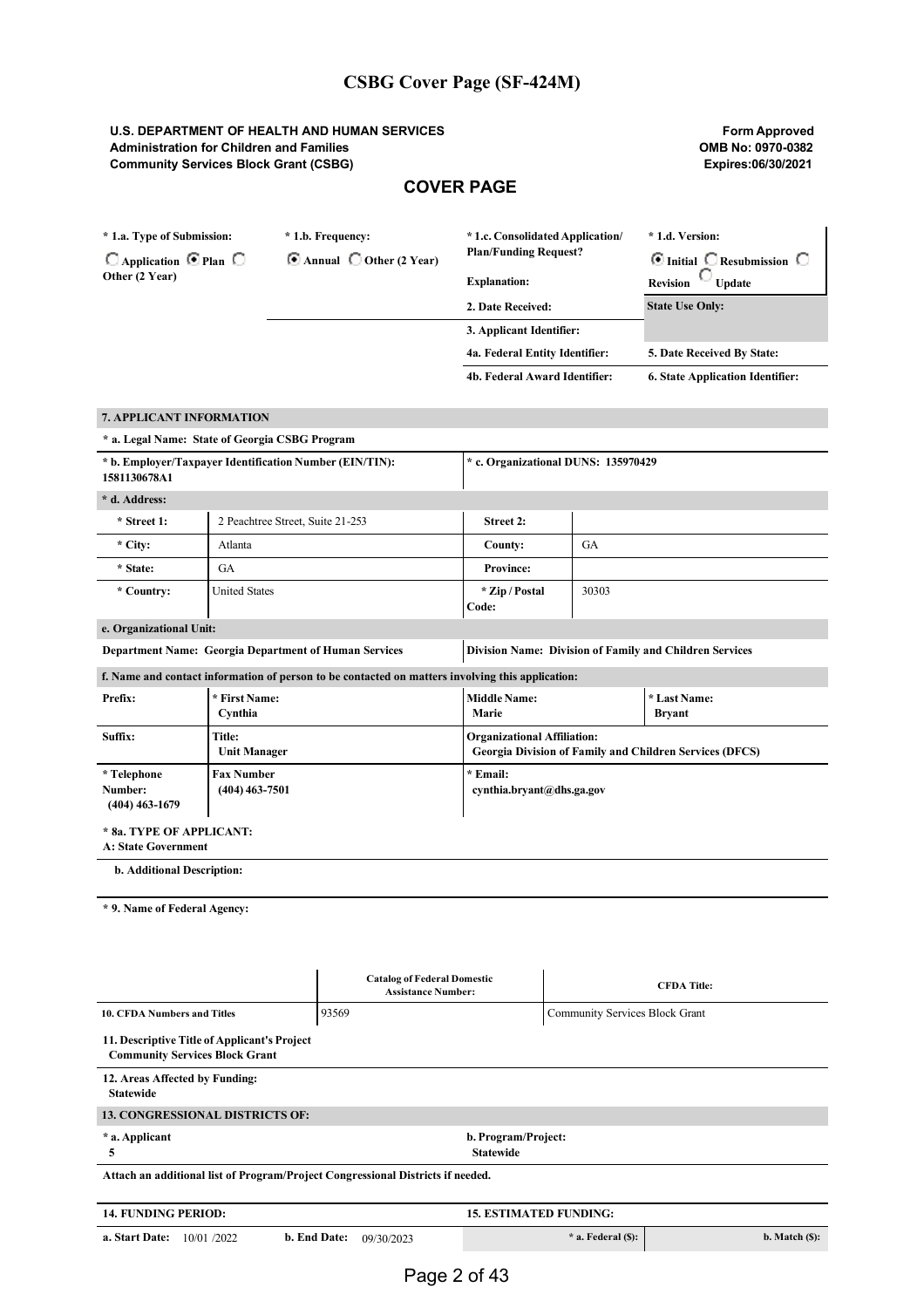### **\* 16. IS SUBMISSION SUBJECT TO REVIEW BY STATE UNDER EXECUTIVE ORDER 12372 PROCESS?**

## **a. This submission was made available to the State under the Executive Order 12372**

**Process for Review on :** 

**b. Program is subject to E.O. 12372 but has not been selected by State for review.**

**c. Program is not covered by E.O. 12372.**

**\* 17. Is The Applicant Delinquent On Any Federal Debt?**

**YES**

**O**<sub>NO</sub>

**Explanation:**

18. By signing this application, I certify (1) to the statements contained in the list of certifications\*\* and (2) that the statements herein are true, complete and accurate to the best of my knowledge. I also provide the required assurances\*\* and agree to comply with any resulting terms if I **accept an award. I am aware that any false, fictitious, or fraudulent statements or claims may subject me to criminal, civil, or administrative penalties. (U.S. Code, Title 218, Section 1001)**

**\$0 \$0**

# **\*\*I Agree**

|                        | ** The list of certifications and assurances, or an internet site where you may obtain this list, is contained in the announcement or agency |
|------------------------|----------------------------------------------------------------------------------------------------------------------------------------------|
| specific instructions. |                                                                                                                                              |

| 18a. Typed or Printed Name and Title of Authorized Certifying Official | 18c. Telephone (area code, number and extension) |  |  |  |  |  |
|------------------------------------------------------------------------|--------------------------------------------------|--|--|--|--|--|
|                                                                        | 18d. Email Address                               |  |  |  |  |  |
| 18b. Signature of Authorized Certifying Official<br>Sosign             | 18e. Date Report Submitted (Month, Day, Year)    |  |  |  |  |  |
| Attach supporting documents as specified in agency instructions.       |                                                  |  |  |  |  |  |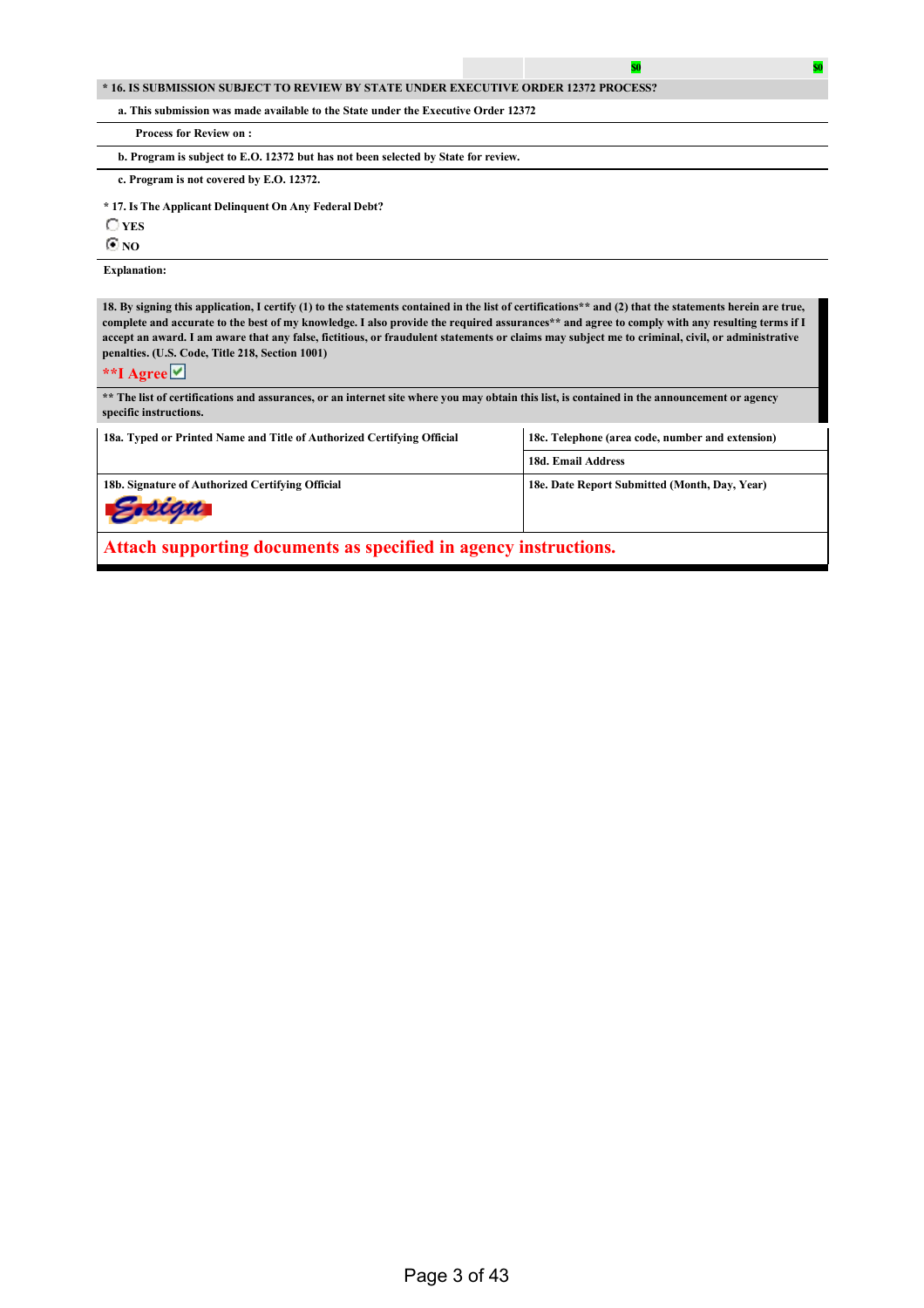# <span id="page-3-0"></span>**Section 1: CSBG Lead Agency, CSBG Authorized Official, CSBG Point of Contact, and Official State Designation Letter**

U.S. DEPARTMENT OF HEALTH AND HUMAN SERVICES<br>
Administration for Children and Families<br> **Administration for Children and Families Administration for Children and Families OMB No:0970-0382 Community Services Block Grant (CSBG)** 

**SECTION 1** 

# **CSBG Lead Agency, CSBG Authorized Official, CSBG Point of Contact, and Official State Designation Letter**

| 1.1. Identify whether this is a One-Year or a Two-Year Plan                                                                                                                     | $\bullet$ one-year $\bullet$ two-year |                 |  |  |  |  |  |
|---------------------------------------------------------------------------------------------------------------------------------------------------------------------------------|---------------------------------------|-----------------|--|--|--|--|--|
| 1.1a. Provide the federal fiscal years this plan covers:                                                                                                                        | <b>Year One</b>                       | <b>Year Two</b> |  |  |  |  |  |
| 1.2. Lead Agency: Update the following information in relation to the lead agency designated to administer CSBG in the state, as required by<br>Section 676(a) of the CSBG Act. |                                       |                 |  |  |  |  |  |

*Information should reflect the responses provided in the Application for Federal Assistance, SF-424M.*

Has information in regard to the state lead agency has changed since the last submission of the state plan?  $\overline{\bigcirc_{Yes} \bigcirc_{No}}$ 

**If yes, provide the date of change and select the fields that have been updated**

| <b>Lead Agency</b>                                                           |  | <b>Department Type</b> |  | <b>Department Name</b> |  |
|------------------------------------------------------------------------------|--|------------------------|--|------------------------|--|
| <b>Authorized Official</b>                                                   |  | <b>Street Address</b>  |  | City                   |  |
| <b>Zip Code</b>                                                              |  | <b>Business Number</b> |  | <b>Fax Number</b>      |  |
| <b>Email Address</b>                                                         |  | Website                |  |                        |  |
| Georgia Division of Family and Children Services (DFCS)<br>1.2a. Lead agency |  |                        |  |                        |  |

**1.2b. Cabinet or administrative department of this lead agency** *[Select one option and narrative where applicable]*

| Community Services Department                                                                                                                       |                                                       |             |           |
|-----------------------------------------------------------------------------------------------------------------------------------------------------|-------------------------------------------------------|-------------|-----------|
| Human Services Department                                                                                                                           |                                                       |             |           |
| Social Services Department                                                                                                                          |                                                       |             |           |
| Governor's Office                                                                                                                                   |                                                       |             |           |
| Community Affairs Department                                                                                                                        |                                                       |             |           |
| Health Department                                                                                                                                   |                                                       |             |           |
| Housing Department                                                                                                                                  |                                                       |             |           |
| Other, describe                                                                                                                                     |                                                       |             |           |
| 1.2c. Cabinet or Administrative Department Name:<br>Provide the name of the cabinet or administrative department<br>of the CSBG authorized official | Georgia Division of Family and Children Services      |             |           |
| 1.2d. Authorized official of the lead agency                                                                                                        |                                                       |             |           |
| <b>Name: Candice Broce</b>                                                                                                                          | Title: Director of DFCS                               |             |           |
| 1.2e. Street Address                                                                                                                                |                                                       |             |           |
| 1.2f. City                                                                                                                                          |                                                       | 1.2g. State | 1.2h. Zip |
| 1.2i. Telephone number and extension 404 657 - 8409 ext.                                                                                            | 1.2 <i>j</i> . Fax number 404 657 - 5105              |             |           |
| 1.2k. Email address candice.broce@dhs.ga.gov                                                                                                        | 1.2l. Lead agency website http://dfcs.dhs.georgia.gov |             |           |

**1.3. Designation Letter:**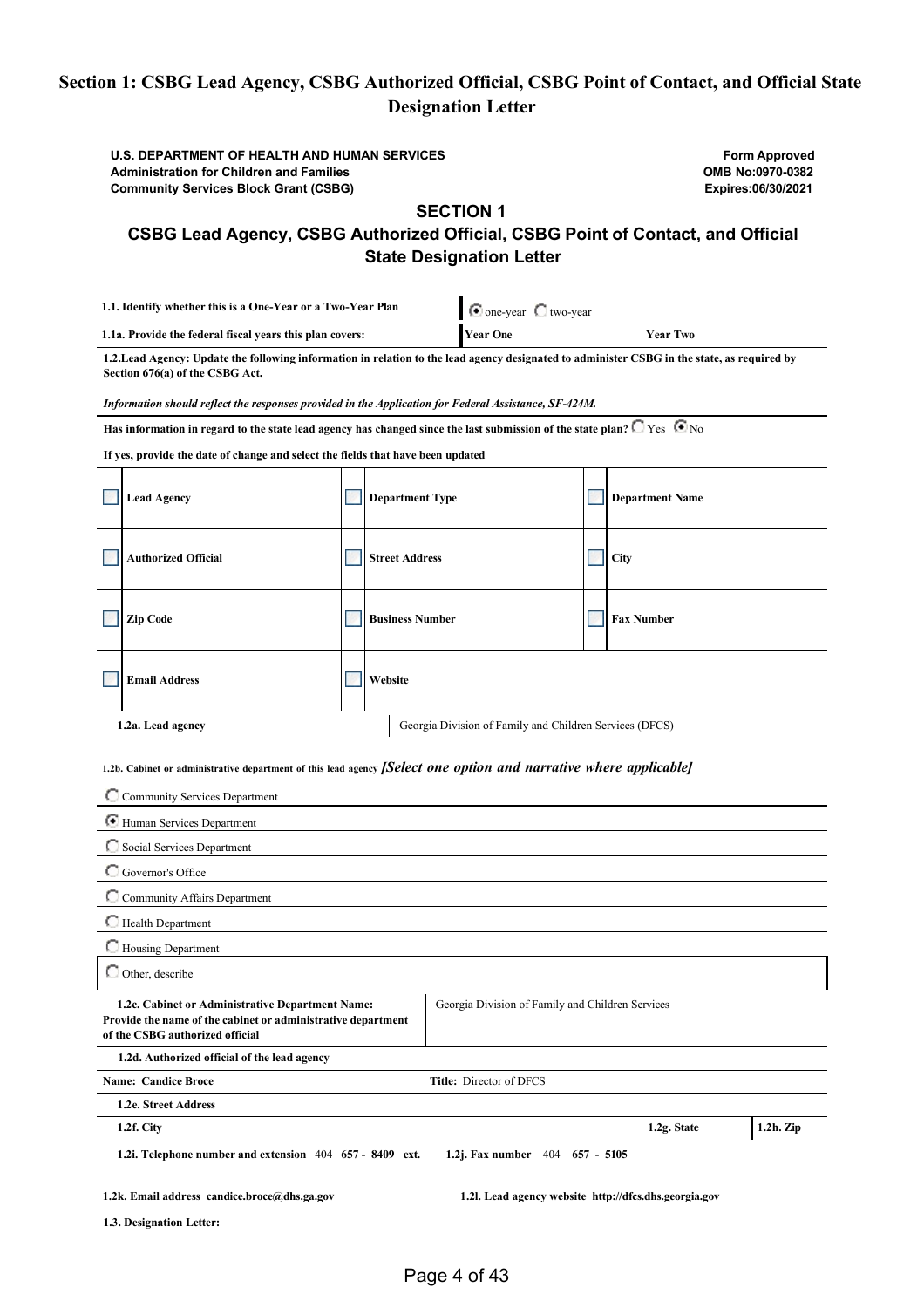Attach the state's official CSBG designation letter. A new designation letter is required if the chief executive officer of the state and/or the **designated agency has changed.**

1.4. CSBG Point of Contact: provide the following information in relation to the designated state CSBG point of contact. The state CSBG point of **contact should be the person that will be the main point of contact for CSBG within the state.**

**Has Information in regards to the state point of contact has changed since the last submission of the state plan? Yes No**

**If yes, provide the date of change and select the fields that have been updated Date picker and check all the apply**

| <b>Agency Name</b>                                                                                                                                     |   | <b>Point of Contact</b>   |   | <b>Street Address</b> |             |
|--------------------------------------------------------------------------------------------------------------------------------------------------------|---|---------------------------|---|-----------------------|-------------|
| City                                                                                                                                                   |   | <b>Zip Code</b>           |   | <b>Office Number</b>  |             |
| <b>Fax Number</b>                                                                                                                                      |   | <b>Email Address</b>      |   | Website               |             |
| 1.4a. Agency Name Georgia Division of Family and Children Services                                                                                     |   |                           |   |                       |             |
| 1.4b Point of Contact Name                                                                                                                             |   |                           |   |                       |             |
| <b>Title: Unit Manager</b><br>Name: Cynthia Bryant                                                                                                     |   |                           |   |                       |             |
| 1.4c. Street Address<br>2 Peachtree Street, Suite 21-253                                                                                               |   |                           |   |                       |             |
| 1.4d. City                                                                                                                                             |   |                           |   | 1.4e. State           | $1.4f.$ Zip |
| 1.4h. Fax Number<br>1.4g. Telephone Number 404 463 - 1679 ext.                                                                                         |   |                           |   |                       |             |
| 1.4j. Agency Website<br>1.4i. Email Address cynthia.bryant@dhs.ga.gov                                                                                  |   |                           |   |                       |             |
| 1.5. Provide the following information in relation to the State Community Action Association.                                                          |   |                           |   |                       |             |
| There is currently a state Community Action Association within the state. $\bullet$ Yes $\circ$ No                                                     |   |                           |   |                       |             |
| Has Information in regards to the state Community Action Association has changed since the last submission of the state plan? $\bullet$ Yes $\circ$ No |   |                           |   |                       |             |
| If yes, provide the date of change and select the fields that have been updated Date picker and check all the apply                                    |   |                           |   |                       |             |
| <b>Agency Name</b>                                                                                                                                     | M | <b>Executive Director</b> | M | <b>Street Address</b> |             |
|                                                                                                                                                        |   |                           |   |                       |             |

| v | <b>City</b>          | <b>State</b>      |   | $\sqrt{Zip}$ Code    |
|---|----------------------|-------------------|---|----------------------|
| v | <b>Office Number</b> | <b>Fax Number</b> | v | <b>Email Address</b> |
| M | Website              | RPIC Lead         |   |                      |

**1.5a. Agency Name Georgia Community Action Association Inc**

| 1.5b. Executive Director or Point of Contact                                                                              |                                                                 |                |                 |  |  |
|---------------------------------------------------------------------------------------------------------------------------|-----------------------------------------------------------------|----------------|-----------------|--|--|
| Name: Consuela Thompson                                                                                                   | <b>Title: Acting Executive Director</b>                         |                |                 |  |  |
| 1.5c. Street Address                                                                                                      | 4256 Clausell Count Suite B                                     |                |                 |  |  |
| 1.5d. City                                                                                                                | Decatur                                                         | 1.5e. State GA | 1.5f. Zip 30035 |  |  |
| 1.5g. Telephone number 404 - 361 - 4442                                                                                   | 1.5h. Fax number<br>$\overline{\phantom{0}}$                    |                |                 |  |  |
| 1.5i. Email Address cthompson@georgiacaa.net<br>@georgiacaa.net                                                           | 1.5 <i>j</i> . State Association Website http://georgiacaa.org/ |                |                 |  |  |
| GV. OV.<br>1.51. Chain Americalism account of course and his Distance Development of Longeration Conservation (DDIC) load |                                                                 |                |                 |  |  |

 $\overline{\phantom{a}}$ 

**1.5k. State Association currently serves as the Regional Performance Innovation Consortia (RPIC) lead**  $\bullet$  Yes  $\bullet$  No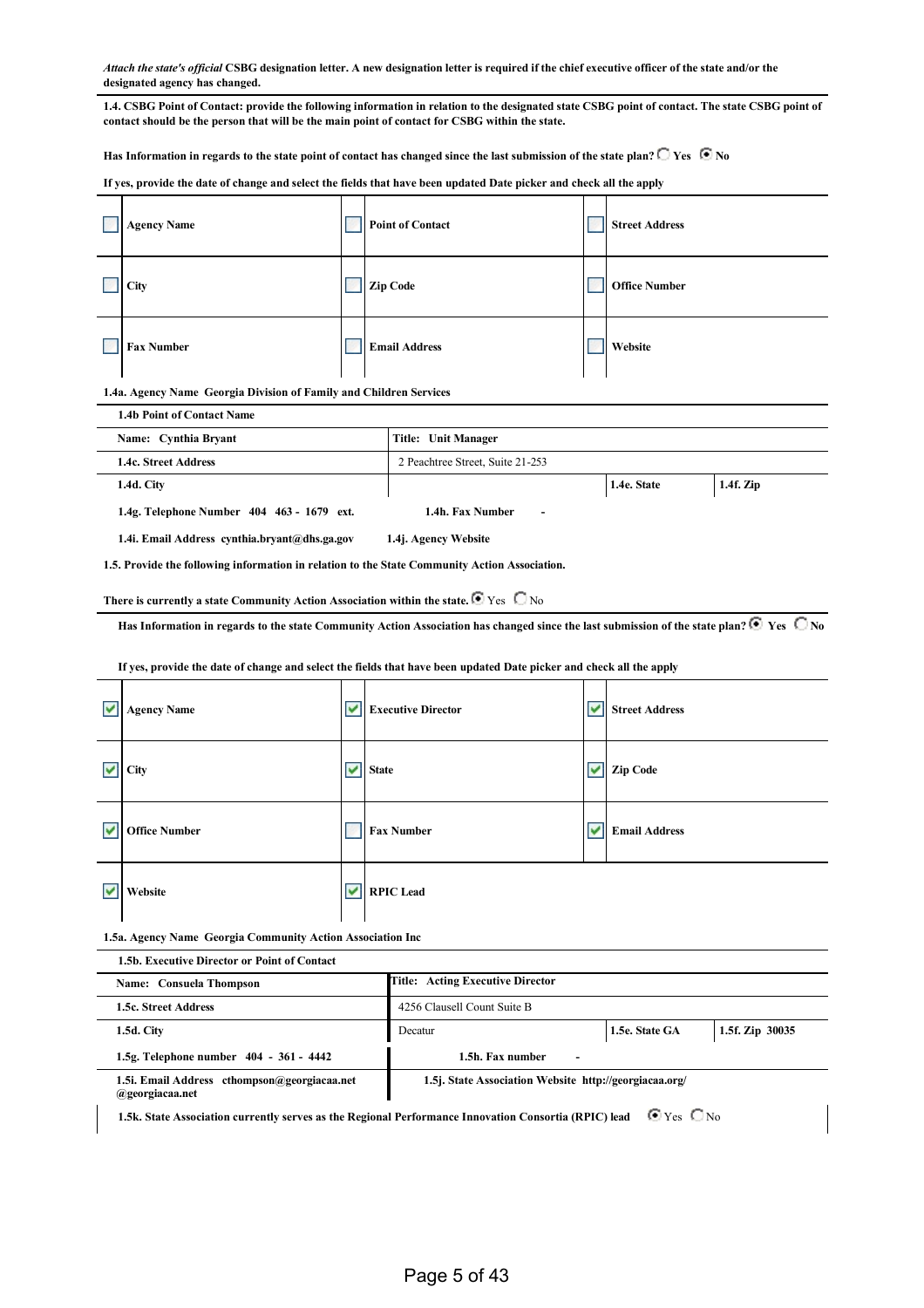**Section 2: State Legislation and Regulation**

<span id="page-5-0"></span>U.S. DEPARTMENT OF HEALTH AND HUMAN SERVICES<br>
Administration for Children and Families<br> **Administration for Children and Families Administration for Children and Families OMB No: 0970-0382 Community Services Block Grant (CSBG)** 

**SECTION 2** 

# **State Legislation and Regulation**

**2.1. CSBG State Legislation:**

**State has a statute authorizing CSBG**  $\bigcirc$  Yes  $\bigcirc$  No

**2.2. CSBG State Regulation:**

**State has regulations for CSBG**  $\qquad$  **Ves**  $\qquad$  **No** 

2.3. Legislation/Regulation Document: Attach the legislation and/or regulations or provide a hyperlink(s) to the documents indicated under Item 2.1. *and/or Item 2.2.*

**2.4. State Authority:**

*Select a response for each of the following items about the state statute and/or regulations authorizing CSBG:*

**2.4a. Authorizing Legislation: State legislature enacts authorizing legislation or amendments to an existing authorizing statute, last federal fiscal year**  $\bigcirc$  **Yes**  $\bigcirc$  **No** 

**2.4b. Regulation Amendments: State established or amended regulations for CSBG last federal fiscal year**  $\overline{C}$  **Yes**  $\overline{C}$  **No** 

2.4c. Designation: State statutory or regulatory authority designates the bureau, division, or office in the state government that is to be the **state administering agency**  $\bigcirc$  **Yes**  $\bigcirc$  No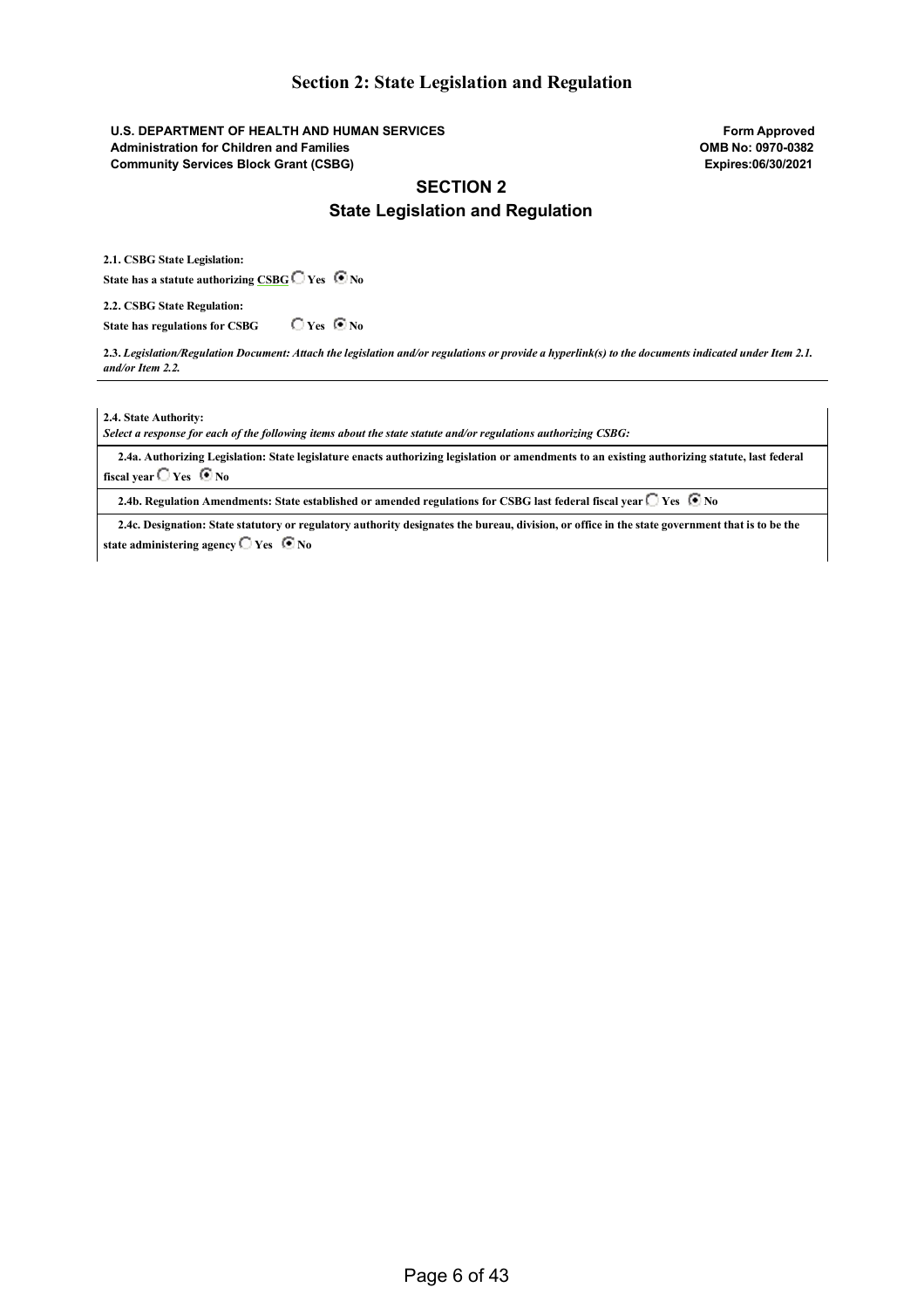**Section 3: State Plan Development and Statewide Goals**

<span id="page-6-0"></span>U.S. DEPARTMENT OF HEALTH AND HUMAN SERVICES **Form** Approved **Form** Approved **Form** Approved **Administration** for Children and Families **Administration for Children and Families Community Services Block Grant (CSBG) Expires:06/30/2021**

## **SECTION 3**

## **State Plan Development and Statewide Goals**

#### **3.1. CSBG Lead Agency Mission and Responsibilities:**

Briefly describe the mission and responsibilities of the state agency that serves as the CSBG Lead Agency.

To strengthen Georgia's families supporting their self-sufficiency and helping them protect their vulnerable children and adults by being a resource to their families, not a substitute.

**3.2. State Plan Goals:**

*Describe the state's CSBG-specific goals for state administration of CSBG under this State Plan.*

*(Note: This information is associated with State Accountability Measure 1Sa(i) and pre-populates the State's Annual Report, Module 1, Item B.1.)*

In the State of Georgia, the Community Services Block Grant (CSBG) is administered through contractual agreements with a statewide network of twenty (20) non-profit Community Action Agencies and three (3) county governments designated as eligible entities. FFY2023 goals for the State of Georgia, in accordance with IM-138, is to communicate and partner with eligible entities and the State Association on the development of the state plan, organizational standards, implementation, expectations, and the identification of needs necessary to meet program goals. To facilitate and develop partnerships and collaborations with state departments, agencies, and organizations for the purpose of creating linkages for access to other resources statewide.

**3.3. State Plan Development:**

*Indicate the information and input the state accessed to develop this State Plan.*

**3.3a. Analysis of state-level tools** *[Check all that apply and narrative where applicable]*

 $\blacktriangledown$ **State Performance Indicators and/or National Performance Indicators (NPIs)**

**U.S. Census data**

**Barbara** 

**State performance management data** *(e.g., accountability measures, ACSI survey information, and/or other information from annual reports)*

**Monitoring Visits/Assessments**

**Tools not identified above** *(specify)*

**3.3b. Analysis of local-level tools** *[Check all that apply and narrative where applicable]*

| Eligible entity community needs assessments                                                 |
|---------------------------------------------------------------------------------------------|
| Eligible entity community action plans                                                      |
| <b>Public Hearings/Workshops</b>                                                            |
| Tools not identified above (e.g., State required reports) [specify]                         |
|                                                                                             |
| 3.3c. Consultation with Check all that applies and narrative where applicable               |
| Eligible entities (e.g., meetings, conferences, webinars; not including the public hearing) |
| <b>State Association</b>                                                                    |
|                                                                                             |

**National Association for State Community Services Programs (NASCSP)**

**B Community Action Partnership (The Partnership)**

**CONTRACT Community Action Program Legal Services (CAPLAW)**

a a **CSBG Tribal Training and Technical Assistance (T/TA) provider**

M **Regional Performance Innovation Consortium (RPIC)**

**Association for Nationally Certified ROMA Trainers (ANCRT)**

**Federal CSBG Office**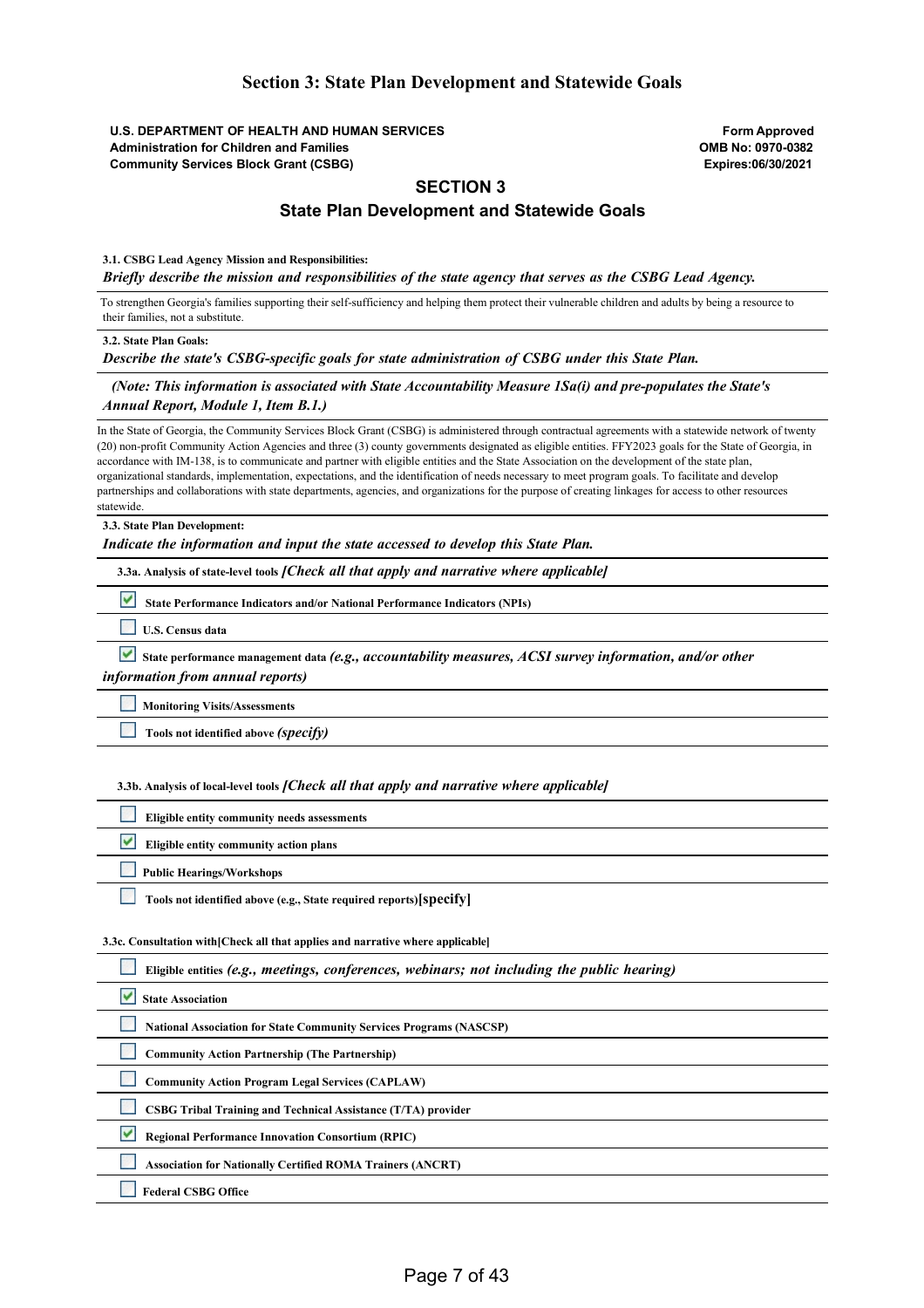#### **3.4. Eligible Entity Involvement**

**3.4a. Describe the specific steps the State took in developing the State Plan to involve the eligible entities.**

### *(Note: This information is associated with State Accountability Measures 1Sa(ii) and may pre-populate the State's annual report form)*

The State initiated ongoing communication and collaboration throughout the year with the Georgia Community Action Association and the network of CSBG eligible entities in the development of FFY2023 State Plan. Collaboration took place via monthly conference calls, quarterly board meetings, and quarterly Collaborative Partnership meetings. The meetings afforded eligible entities and the Association an opportunity to provide ongoing input related to programmatic policies, procedures, regulations, and innovative initiatives. The draft CSBG State plan was provided to the network April 4, 2022. On April 28, 2022, eligible entities and the Association participated in a State facilitated review and discussion of the FFY2023 draft CSBG State plan. Valuable input was provided for inclusion in State plan for the upcoming year.

3.4b. Performance Management Adjustment: Describe how the state adjusted its State Plan development procedures under this State Plan, as **compared to previous plans in order to:**

**1) encourage eligible entity participation and**

**2) ensure the State Plan reflects input from eligible entities?**

Any adjustment should be based on the State's analysis of past performance in these areas, and should consider feedback from eligible entities, **OCS, and other sources, such as the public hearing. If the State is not making any adjustments, provide further detail.**

*Annual Report, Module 1, Item B.1.) (Note: This information is associated with State Accountability Measures 1Sb(i) and (ii) and pre-populate the*

Based on network feedback documented in the American Customer Satisfaction Index (ACSI), the State initiated an earlier date for discussion and review of the draft State plan with eligible entities and the State Association. This change provided an opportunity for maximum feasible network participation in the overall process. The draft State plan was provided to eligible entities and the Association for review and comment prior to the virtual State facilitated review held April 28, 2022. Eligible entities and the Association were encouraged to submit suggested additions, changes, and/or updates for discussion. Other feedback provided on the ACSI resulted in the State implementing a network survey to allow for network input into the scheduling of the State plan review

**3.5. Eligible Entity Overall Satisfaction:** *Provide the State's target for eligible entity Overall Satisfaction during the performance period:*

**Year One** 78 **Year Two**

Instructional Note: The state's target score will indicate improvement or maintenance of the state's Overall Satisfaction score from the most **recent [American Customer Survey Index \(ACSI\) survey](https://www.acf.hhs.gov/ocs/resource/csbg-im-150-use-of-the-american-customer-satisfaction-index-acsi-to-improve-network-effectiveness/) of the state's eligible entities.**

*(Note: Item 3.5 is associated with State Accountability Measure 8S and may pre-populate the State's annual report form)*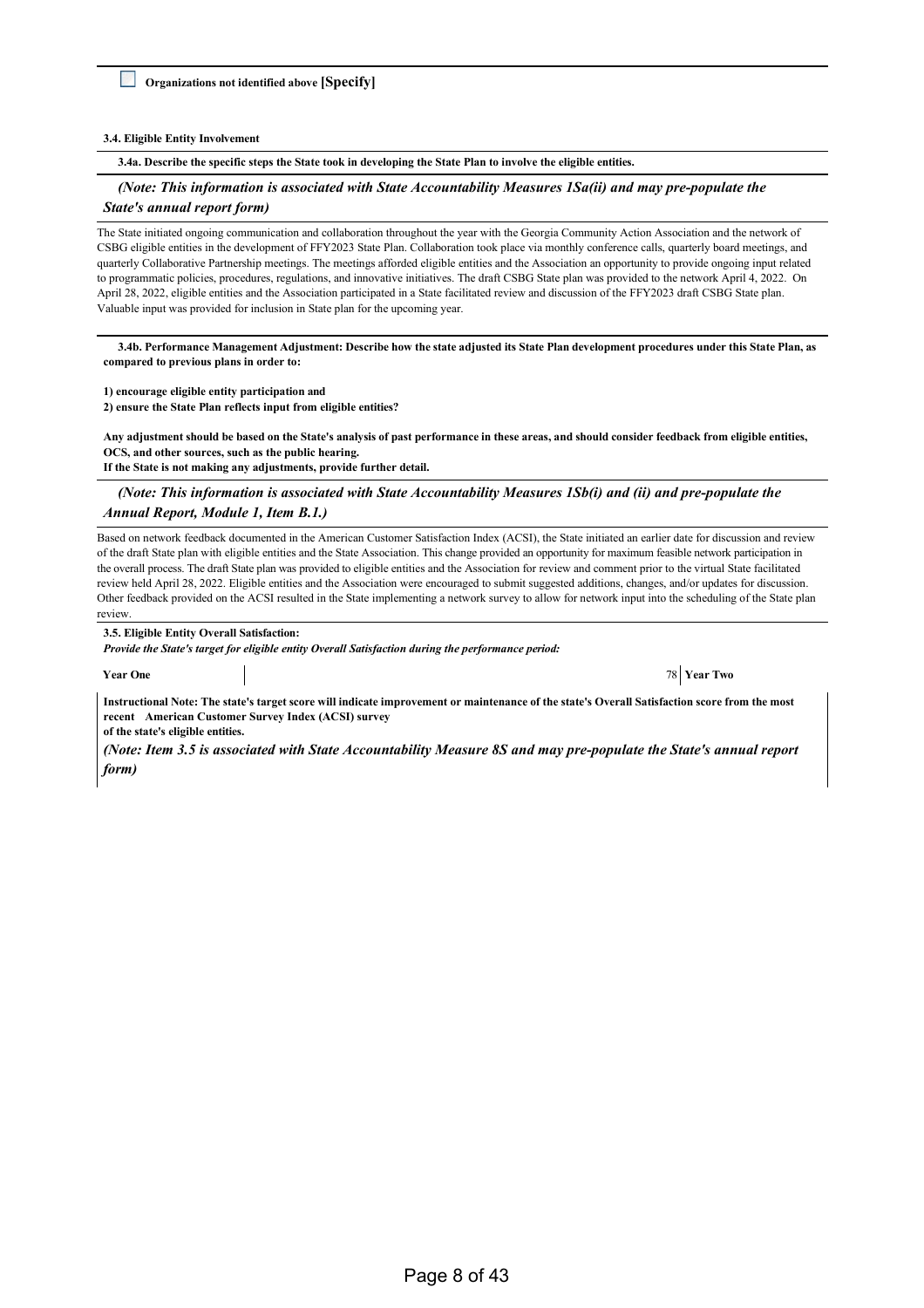## **Section 4: CSBG Hearing Requirements**

#### <span id="page-8-0"></span>U.S. DEPARTMENT OF HEALTH AND HUMAN SERVICES<br>Administration for Children and Families<br> **Administration for Children and Families Administration for Children and Families OMB No: 0970-0382 Community Services Block Grant (CSBG)**

# **SECTION 4 CSBG Hearing Requirements**

### **4.1. Public Inspection:**

Describe the steps taken by the state to disseminate this State Plan to the public for review and comments prior to the public hearing, as **required under Section 676(e)(2) of the Act.**

The State of Georgia's FFY2023 CSBG Public Hearing is scheduled to be held virtually on to allow for maximum feasible participation throughout the State. A Legislative Hearing was held DATE. The CSBG State Plan posted to the State's website DATE.

#### **4.2. Public Notice/Hearing:**

Describe how the state ensured there was sufficient time and statewide distribution of notice of the public hearing(s) to allow the public to **comment on the State Plan, as required under Section 676(a)(2)(B) of the CSBG Act.**

The State of Georgia's public hearing was advertised in the Atlanta Journal Constitution newspaper DATE. The public hearing date notice was advertised on the Division of Family and Children Services' website beginning DATE. The draft State plan was posted to the website for interested parties review. Copies of the draft plan were disseminated April 4, 2022 for review and comment to the State Association and the twenty-three CSBG eligible entities statewide. A summary and review of CSBG goals and services is provided via the public hearing scheduled virtually for DATE. Verification of legislative and public hearings advertisements are attached to this plan.

#### **4.3. Public and Legislative Hearings:**

In the table below, specify the date(s) and location(s) of the public and legislative hearing(s) held by the designated lead agency for this State **Plan, as required under Section 676(a)(2)(B) and Section 676(a)(3) of the Act.**

|              | Date      | Location                 | <b>Type of Hearing</b><br>[Select an<br>option | If a combined hearing was held,<br>confirm that the public was invited |
|--------------|-----------|--------------------------|------------------------------------------------|------------------------------------------------------------------------|
|              | 1/29/22   | Virtual Meeting          | Public                                         |                                                                        |
| $\mathbf{2}$ | 1/20/2022 | Georgia General Assembly | Legislative                                    |                                                                        |

#### **4.4. Attach supporting documentation or a hyperlink for the public and legislative hearings.**

The CSBG public hearing announcement, sign-in sheet, and comments are attached. The Georgia General Assembly legislative hearing was held DATE at1:00pm in room 341 of the Georgia State Capital.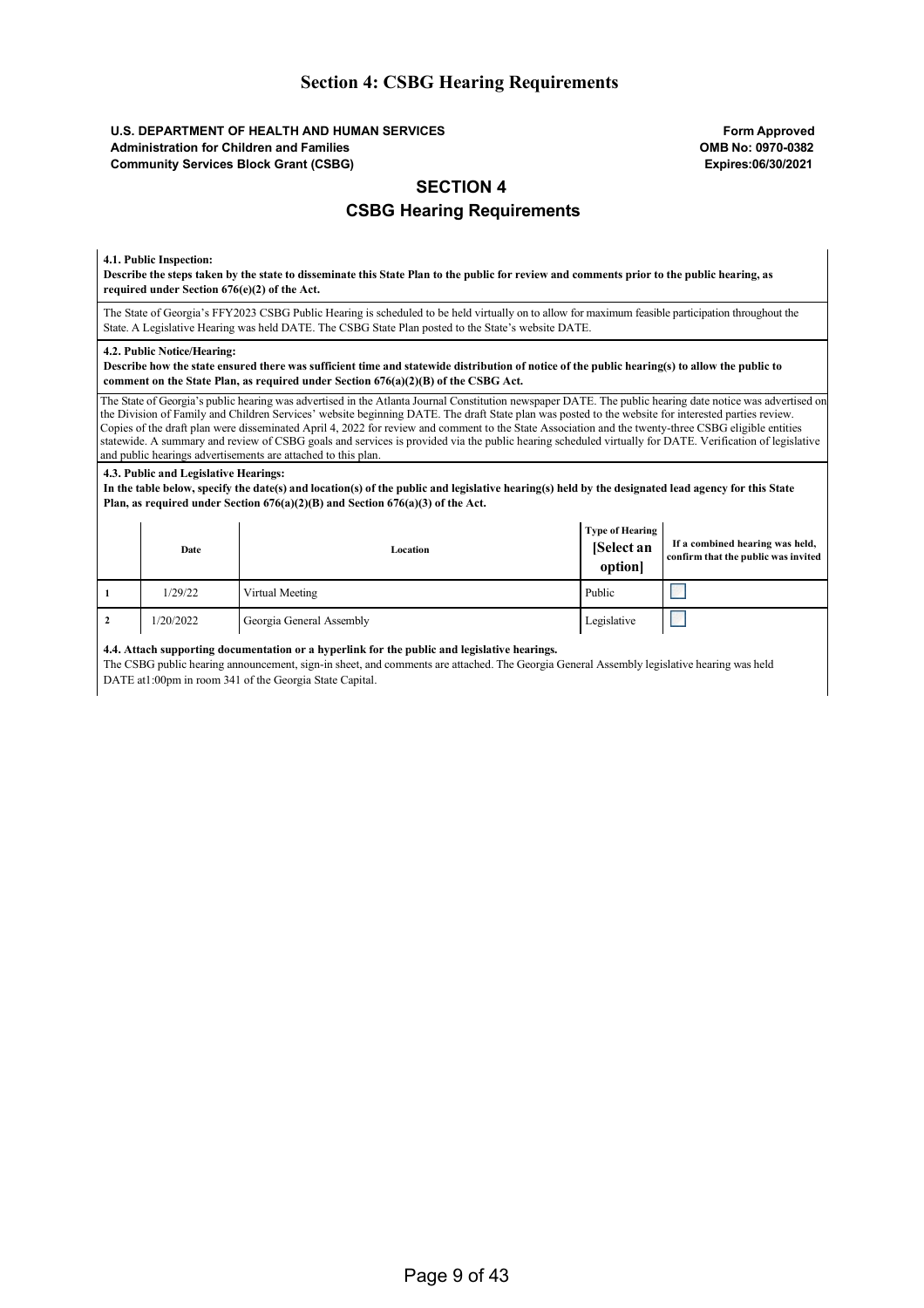# **Section 5: CSBG Eligible Entities**

### <span id="page-9-0"></span>U.S. DEPARTMENT OF HEALTH AND HUMAN SERVICES<br>
Administration for Children and Families<br> **Administration for Children and Families Administration for Children and Families OMB No:0970-0382 Community Services Block Grant (CSBG)**

# **SECTION 5 CSBG Eligible Entities**

**5.1. CSBG Eligible Entities:**

In the table below, indicate whether each eligible entity in the state, is public or private, the type(s) of entity, and the geographical area served by **the entity.**

*Note: Table 5.1 pre-populates the Annual Report, Module 1, Table C.1.*

Types of Entities include Community Action Agency, Limited Purpose Agency, Local Government Agency, Migrant or Seasonal Farmworker **Organization, Tribe or Tribal Organization, and Other**

| #                | <b>CSBG Eligible Entity</b>                                         | <b>Geographical Area Served by county</b><br>(Provide all counties)                                                                                                   | <b>Public or Nonprofit</b> | Type of Entity<br>[choose all that apply] |
|------------------|---------------------------------------------------------------------|-----------------------------------------------------------------------------------------------------------------------------------------------------------------------|----------------------------|-------------------------------------------|
| 1                | Area Committee to Improve<br>Opportunities Now, Inc.                | Barrow, Clarke, Elbert, Greene,<br>Jackson, Madison, Morgan, Oconee,<br>Oglethorpe, Walton                                                                            | Non-Profit                 | Community Action Agency                   |
| $\boldsymbol{2}$ | Central Savannah River Area<br>Economic Opportunity Authority, Inc. | Burke, Columbia, Emanuel, Glascock,<br>Jefferson, Jenkins, Lincoln, McDuffie,<br>Richmond, Screven, Taliaferro,<br>Warren, Wilkes                                     | Non-Profit                 | Community Action Agency                   |
| 3                | <b>Clayton County Community Services</b><br>Authority, Inc.         | Clayton, Fayette                                                                                                                                                      | Non-Profit                 | Community Action Agency                   |
| 4                | Coastal Georgia Area Community<br>Action Authority, Inc.            | Bryan, Camden, Glynn, Liberty,<br>McIntosh                                                                                                                            | Non-Profit                 | Community Action Agency                   |
| 5                | Coastal Plain Area Community Action<br>Authority, Inc.              | Ben Hill, Berrien, Brooks, Cook,<br>Echols, Irwin, Lanier, Lowndes, Tift,<br>Turner                                                                                   | Non-Profit                 | Community Action Agency                   |
| 6                | Community Action for Improvement,<br>Inc.                           | Carroll, Coweta, Heard, Meriwether,<br>Troup                                                                                                                          | Non-Profit                 | Community Action Agency                   |
| 7                | Action Pact, Inc.                                                   | Appling, Atkinson, Bacon, Brantley,<br>Bulloch, Candler, Charlton, Clinch,<br>Coffee, Effingham, Evans, Jeff Davis,<br>Long, Pierce, Tattnall, Toombs, Ware,<br>Wayne | Non-Profit                 | Community Action Agency                   |
| 8                | Economic Opportunity for Savannah-<br>Chatham County Area, Inc.     | Chatham                                                                                                                                                               | Non-Profit                 | Community Action Agency                   |
| 9                | Enrichment Services Program, Inc.                                   | Chattahoochee, Clay, Harris,<br>Muscogee, Quitman, Randolph,<br>Stewart, Talbot                                                                                       | Non-Profit                 | Community Action Agency                   |
| 10               | Fulton Atlanta Community Action<br>Authority, Inc.                  | Fulton                                                                                                                                                                | Non-Profit                 | Community Action Agency                   |
| 11               | Heart of Georgia Community Action<br>Council, Inc.                  | Bleckley, Dodge, Laurens,<br>Montgomery, Pulaski, Telfair,<br>Treutlen, Wheeler, Wilcox                                                                               | Non-Profit                 | Community Action Agency                   |
| 12               | Macon-Bibb County Economic<br>Opportunity Council, Inc.             | Bibb                                                                                                                                                                  | Non-Profit                 | Community Action Agency                   |
| 13               | Middle Georgia Community Action<br>Agency, Inc.                     | Butts, Crawford, Houston, Jones,<br>Lamar, Monroe, Peach, Pike, Twiggs,<br>Upson, Spalding                                                                            | Non-Profit                 | Community Action Agency                   |
| 14               | Ninth District Opportunity, Inc.                                    | Banks, Dawson, Forsyth, Franklin,<br>Habersham, Hall, Hart, Lumpkin,<br>Rabun, Stephens, Towns, Union, White                                                          | Non-Profit                 | Community Action Agency                   |
| 15               | North Georgia Community Action, Inc.                                | Catoosa, Chattooga, Cherokee, Dade,<br>Fannin, Gilmer, Murray, Pickens,<br>Walker, Whitfield                                                                          | Non-Profit                 | Community Action Agency                   |
| 16               | Overview, Inc.                                                      | Baldwin, Hancock, Jasper,<br>Johnson, Putnam,<br>Washington, Wilkinson                                                                                                | Non-Profit                 | Community Action Agency                   |

# Page 10 of 43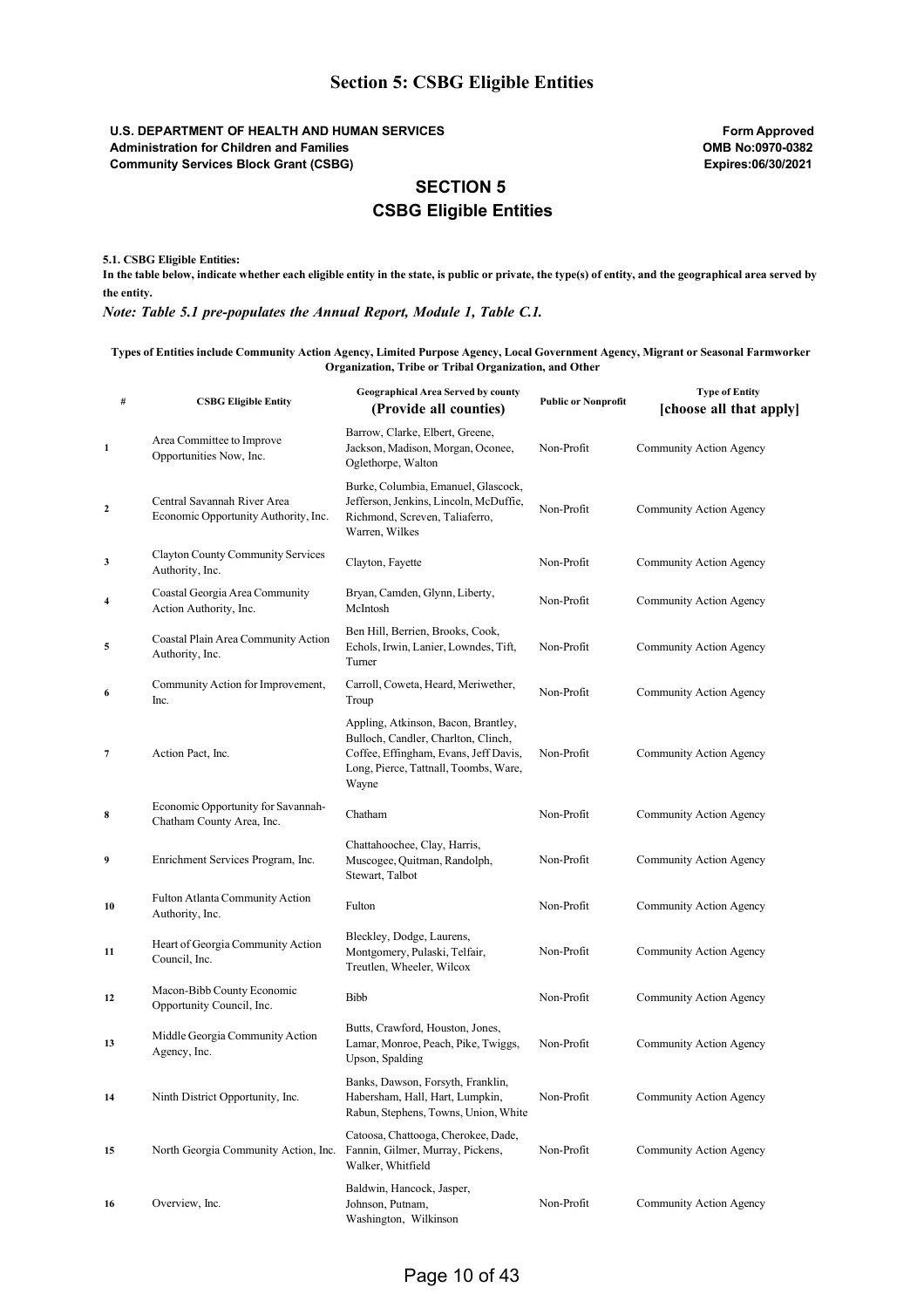| 17 | Partnership for Community Action,<br>Inc.              | DeKalb, Gwinnett, Rockdale, Newton                                                                                           | Non-Profit | Community Action Agency |
|----|--------------------------------------------------------|------------------------------------------------------------------------------------------------------------------------------|------------|-------------------------|
| 18 | Southwest Georgia Community Action<br>Council, Inc.    | Baker, Calhoun, Colquitt, Decatur,<br>Dougherty, Early, Grady, Lee, Miller,<br>Mitchell, Seminole, Terrell, Thomas,<br>Worth | Non-Profit | Community Action Agency |
| 19 | Tallatoona Community Action<br>Partnership, Inc.       | Bartow, Douglas, Floyd, Gordon,<br>Haralson, Paulding, Polk.                                                                 | Non-Profit | Community Action Agency |
| 20 | West Central Georgia Community<br>Action Council, Inc. | Crisp, Dooley, Macon, Marion, Schley,<br>Sumter, Taylor, Webster                                                             | Non-Profit | Community Action Agency |
| 21 | Cobb County Board of Commissioners                     | Cobb                                                                                                                         | Public     | Community Action Agency |
| 22 | Henry County Board of<br>Commissioners                 | Henry                                                                                                                        | Public     | Community Action Agency |
| 23 | Spalding County Board of<br>Commissioners              | Spalding                                                                                                                     | Public     | Community Action Agency |

#### **5.2. Total number of CSBG eligible entities 23**

#### **5.3. Changes to Eligible Entities List:**

Within the tables below, describe any changes that have occurred to the Eligible Entities within the state since the last federal fiscal Year (FFY), **as applicable.**

**One or more of the following changes were made to the eligible entity list: [Check all that apply].**

**Designation and/or Re-Designation De-designations and/or Voluntary Relinquishments Mergers No Changes to Eligible Entities List** 5.3a. Designation and Re-Designation: Identify any new entities that have been designated as eligible entities, as defined under Section 676A of the Act, since the last federal fiscal year. Include any eligible entities designated to serve an area previously not served by CSBG as well as **any entities designated to replace another eligible entity that was terminated (de-designated) or that voluntarily relinquished its status as a CSBG eligible entity.**

| <b>CSBG Eligible Entity</b> | ' vpe | <b>Start Date</b> | <b>Geographical Area Served</b> | Delete |
|-----------------------------|-------|-------------------|---------------------------------|--------|
|                             |       |                   |                                 |        |

**5.3b. Designation and Voluntary Relinquishments: Identify any entities that are no longer receiving CSBG funding. Include any eligible entities that have** been terminated (de-designated) as defined under Section 676(c) and Section 676C of the Act, or voluntarily relinquished their CSBG eligible entity status since the last Federal Fiscal Year (FFY). Include any eligible entities designated to serve an area previously not served by CSBG as well as any entities designated to **replace another eligible entity that was terminated (de-designated)**

**CSBG Eligible Entity Reason Delete**

**5.3c. Mergers: In the table below, provide information about any mergers or other combinations of two or more eligible entities that were each listed in the prior year State Plan.**

| <b>Original CSBG Eligible Entities</b> | <b>Surviving CSBG</b><br><b>Eligible Entity</b> | <b>New Name</b><br>(as applicable) | DUNS No. | Delete |
|----------------------------------------|-------------------------------------------------|------------------------------------|----------|--------|
|                                        |                                                 |                                    |          |        |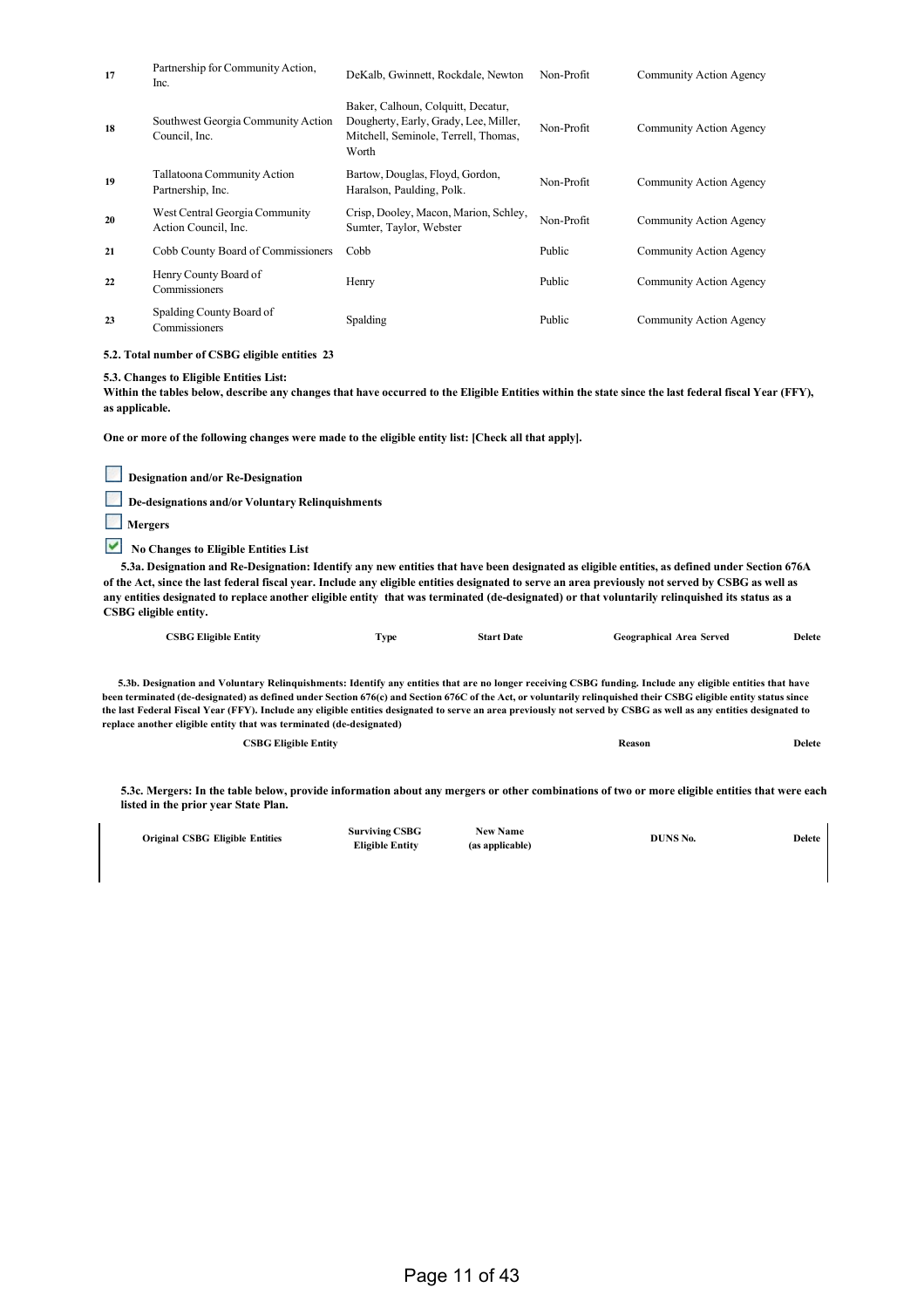**Section 6: Organizational Standards for Eligible Entities**

<span id="page-11-0"></span>U.S. DEPARTMENT OF HEALTH AND HUMAN SERVICES **Form** Approved **Form** Approved **Form** Approved **Administration** for Children and Families **Administration for Children and Families OMB No: 0970-0382 Community Services Block Grant (CSBG)** 

## **SECTION 6**

## **Organizational Standards for Eligible Entities**

Note: Reference IM 138, State Establishment of Organizational Standards for CSBG Eligible Entities, for more information on Organizational **Standards. Clic[k HERE f](http://www.acf.hhs.gov/programs/ocs/resource/csbg-im-138-state-establishment-of-organizational-standards-for-csbg-eligible-entities)or IM 138.**

6.1. Choice of Standards: Confirm whether the state will implement the CSBG Organizational Standards Center of Excellence (COE) **organizational standards (as described in IM 138) or an alternative set during the federal fiscal year(s) of this planning period**

 $\bullet$  COE CSBG Organizational Standards  $\bullet$  Modified version of COE CSBG Organizational Standards  $\bullet$  Alternative set of Organizational Standards

6.1a. Modified Organizational Standards: In the case that the state is requesting to use modified COE-developed organizational standards, **provide the proposed modification for the FFY of this planning period including the rationale.**

No modifications to the COE CSBG Organizational Standards are requested.

6.1b. Alternative Organizational Standards: If using an alternative set of organizational standards, attach the complete list of alternative **organizational standards.**

- **6.1c. Alternative Organizational Standards Changes: If using an alternative set of organizational standards:**
- **1) provide any changes from the last set provided during the previous State Plan submission;**

**2) describe the reasons for using alternative standards; and**

**3) describe how they are at least as rigorous as the COE- developed standards**

There were no changes from the previous State Plan submission

**Provide reason for using alternative standards**

**Describe rigor compared to COE-developed Standards**

6.2. Implementation: Check the box that best describes how the state officially adopt(ed) organizational standards for eligible entities in the state **in a manner consistent with the state's administrative procedures act. If "Other" is selected, provide a timeline and additional information, as necessary.** *[Check all that apply and narrative where applicable]*

|              | Regulation                              |
|--------------|-----------------------------------------|
| $\checkmark$ | Policy                                  |
|              | $\vee$ Contracts with eligible entities |
|              | Other, describe:                        |
|              |                                         |

6.3. Organizational Standards Assessment: Describe how the state assess eligible entities against organizational standards this federal fiscal **year(s).** *[Check all that apply.]*

| Peer-to-peer review (with validation by the State or state-authorized third party) |
|------------------------------------------------------------------------------------|
| Self-assessment (with validation by the State or state-authorized third party)     |
| Self-assessment/peer review with state risk analysis                               |
| State-authorized third party validation                                            |
| <b>Regular, on-site CSBG monitoring</b>                                            |
| Other                                                                              |
| 6.3a. Assessment Process: Describe the planned assessment process.                 |

The State of Georgia elects the CSBG Organizational Standards Center of Excellence Standards and utilizes automated self-assessment and State monitoring. Eligible entities complete an annual automated self-assessment via the data management system, EasyTrak, to denote the Agencies' prowess in accordance with the Organizational Standards. The automated system tabulates the percentage of compliance based on the eligible entities entries. The State office reviews eligible entities completed assessments and compares assessment results with documentation uploaded to the data management system. In areas whereby the eligible entity may be found to be less than 100% compliant, the State office confers with the eligible entity to determine a course of action for the Agency and/or for the provision of assistance or training necessary to meet the standard. CSBG programs are subject to on-site monitoring at any time, with, or without notice during the contract period but no less than once every three (3) years. Additional assistance may include activities such as the provision of consultation, technical assistance, training, attendance at least one Board meeting or State Association Quarterly Board Meeting as

# Page 12 of 43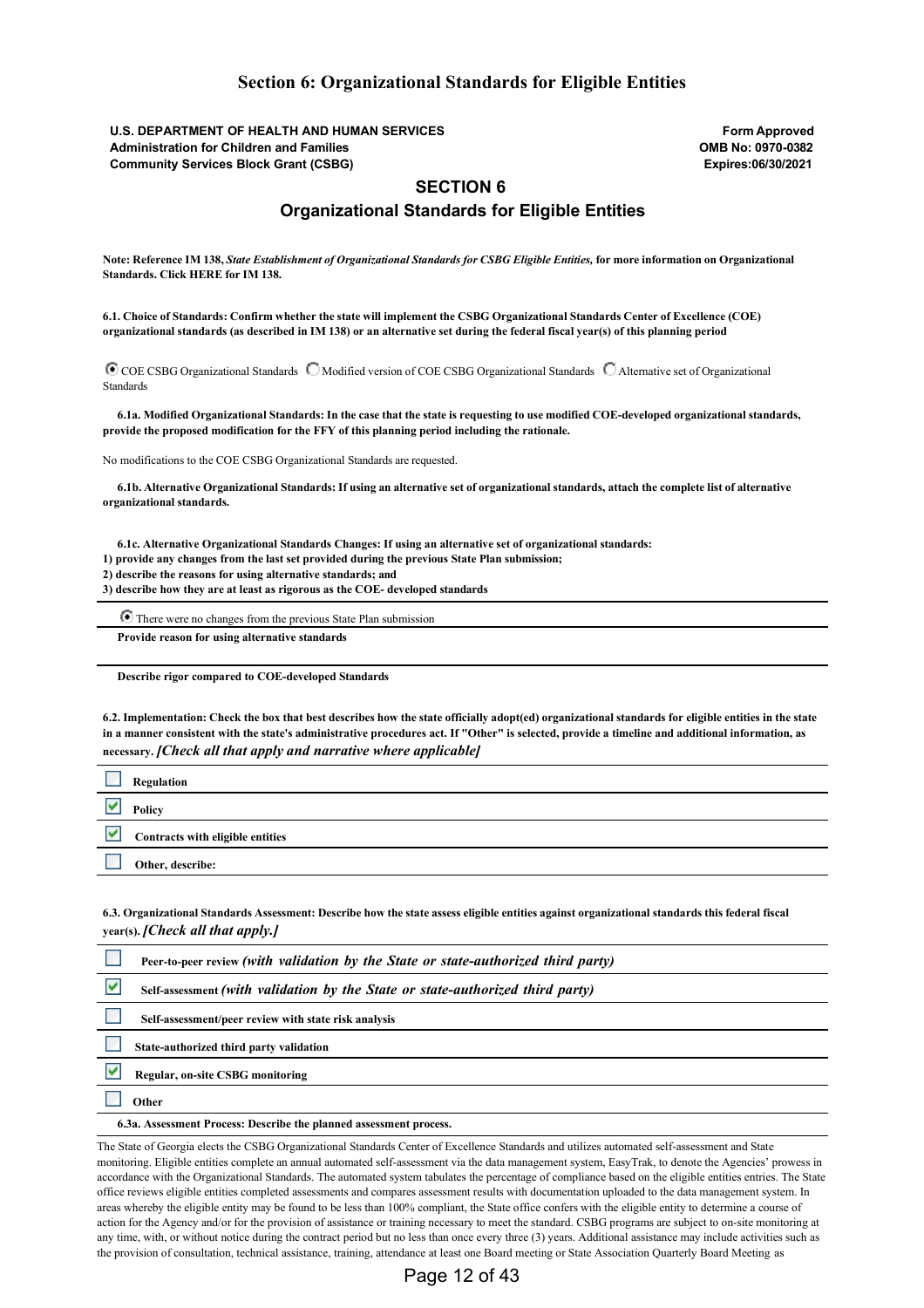requested, and other review methods as appropriate and/or necessary. Each eligible entity is monitored to ensure compliance with CSBG program requirements via a monthly review of expenditure and programmatic reports. Additional information may be requested for the purpose of conducting a desk review of eligible entity activities. Ongoing communications specific to CSBG Organizational Standards are held with eligible entities and the State Association via Quarterly Collaborative Partnership meetings. The State works in partnership with the Georgia Community Action Association to ensure Organizational Standards training and technical assistance is available to the network of eligible entities.

**6.4. Eligible Entity Exemptions: Will the state make exceptions in applying the organizational standards for certain eligible entities due to special circumstances or organizational characteristics (as described in IM 138)?**  $\bigcirc$  **Yes**  $\bigcirc$  **No** 

6.4a. Provide the specific eligible entities the state will exempt from meeting organizational standards, and provide a description and a **justification for each exemption**

**Total Number of Exempt Entities:** 0

| <b>Delete</b>                                                                                                                                                                            |
|------------------------------------------------------------------------------------------------------------------------------------------------------------------------------------------|
|                                                                                                                                                                                          |
| <b>Description / Justification</b><br>6.5. Performance Target: Provide the percentage of eligible entities that the state expects to meet all the state-adopted organizational standards |

**Year One** 50% **Year Two**

*Note: Item 6.5 is associated with State Accountability Measures 6Sa and prepopulate the Annual report, Module 1, Table D.2.*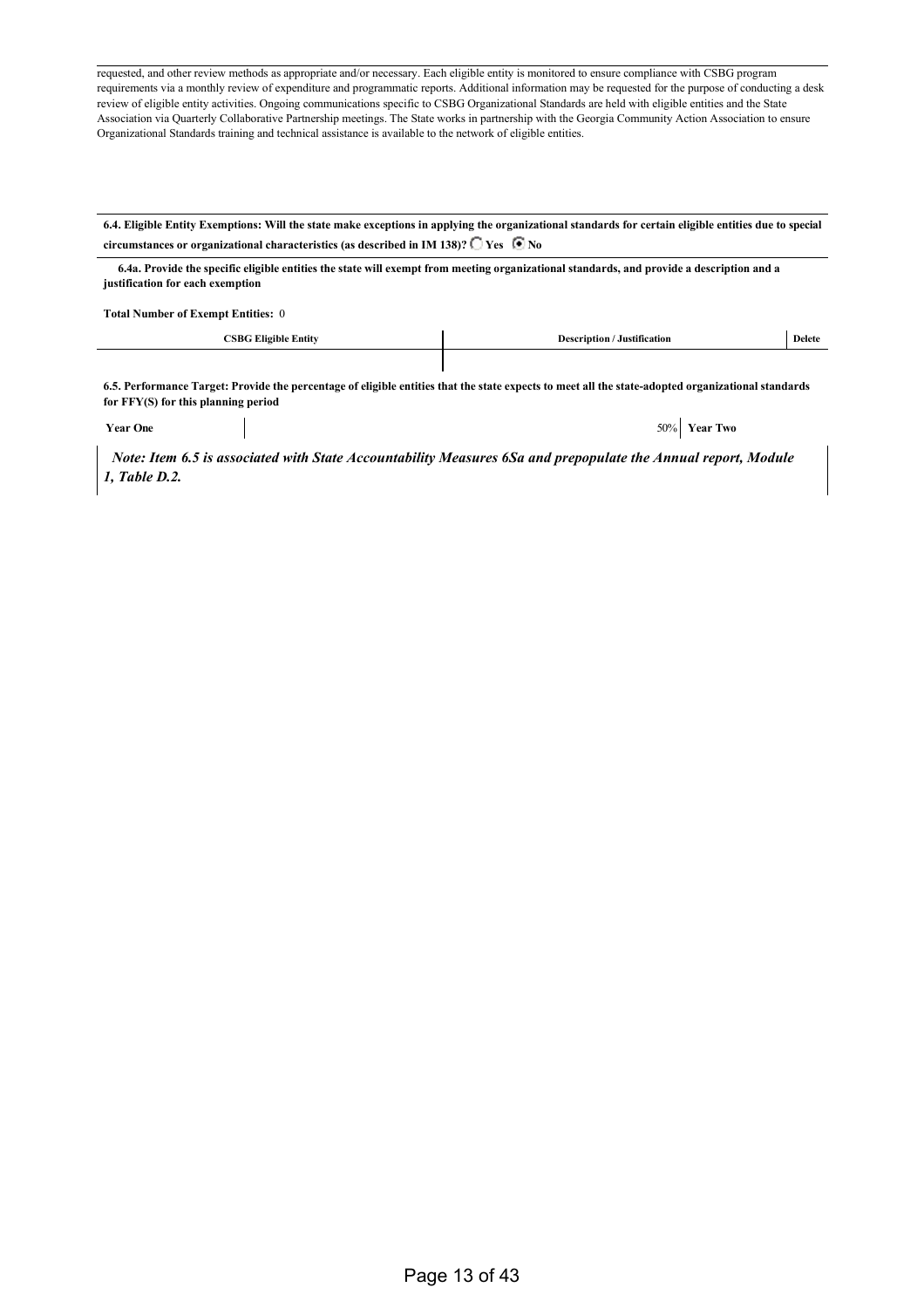## **Section 7: State Use of Funds**

<span id="page-13-0"></span>U.S. DEPARTMENT OF HEALTH AND HUMAN SERVICES<br>Administration for Children and Families<br>Administration for Children and Families **Administration for Children and Families OMB No: 0970-0382 Community Services Block Grant (CSBG)** 

# **SECTION 7 State Use of Funds**

**Eligible Entity Allocation (90 Percent Funds) [Section 675C(a) of the CSBG Act]**

**7.1. Formula: Select the method (formula) that best describes the current practice for allocating CSBG funds to eligible entities. C** Historic Base + Formula Formula Alone Formula with Variables Hold Harmless + Formula **O** Other

**7.1a. Formula Description: Describe the current practice for allocating CSBG funds to eligible entities.**

CSBG funds are distributed to the State's 23 eligible entities based on an existing formula adopted by the Georgia Division of Family and Children Services and a representative committee of CSBG eligible entities. State legislative approval is not required. Projected annual allocations are determine for each eligible entity based on prior year funding, the funding amount for each Agency is determined utilizing the formula 65% of the base and 35% poverty rate of the eligible entity's service area. Projected funding allocation amounts are shared each eligible entities for preparation of each Agency's Community Action Plan (CAP) and program budget for the upcoming contract year.

**7.1b. Statue: Does a state statutory or regulatory authority specify the formula for allocating "not less than 90 percent" funds among eligible entities? e** Yes  $\Box$  No

### **7.2. Planned Allocation:**

Specify the percentage of your CSBG planned allocation that will be funded to eligible entities and "not less than of 90 percent funds" as **described under Section 675C(a) of the CSBG Act.**

**In the table, provide the planned allocation for each eligible entity receiving funds for the fiscal year(s) covered by this plan.**

#### **Note: This information pre-populates the state's Annual Report, Module 1, Table E.2.**

**Year One** 90.00% **Year Two**

#### **Planned CSBG 90 Percent Funds**

| <b>CSBG Eligible Entity</b>                                      | <b>Year One</b><br><b>Funding Amount S</b> | <b>Delete</b> |
|------------------------------------------------------------------|--------------------------------------------|---------------|
| Area Committee to Improve Opportunities Now, Inc.                | \$901,958                                  |               |
| Central Savannah River Area Economic Opportunity Authority, Inc. | \$972,274                                  |               |
| Clayton County Community Services Authority, Inc.                | \$692,666                                  |               |
| Coastal Georgia Area Community Action Authority, Inc.            | \$445,562                                  |               |
| Coastal Plain Area Community Action Authority, Inc.              | \$676,874                                  |               |
| Community Action for Improvement, Inc.                           | \$623,982                                  |               |
| action pact, Inc.                                                | \$991,053                                  |               |
| Economic Opportunity for Savannah-Chatham County Area, Inc.      | \$508,401                                  |               |
| Enrichment Services Program, Inc.                                | \$552,691                                  |               |
| Fulton Atlanta Community Action Authority, Inc.                  | \$1,589,964                                |               |
| Heart of Georgia Community Action Council, Inc.                  | \$363,356                                  |               |
| Macon-Bibb County Economic Opportunity Council, Inc.             | \$426,822                                  |               |
| Middle Georgia Community Action Agency, Inc.                     | \$612,173                                  |               |
| Ninth District Opportunity, Inc.                                 | \$921,453                                  |               |
| North Georgia Community Action, Inc.                             | \$902,883                                  |               |
| Overview, Inc.                                                   | \$326,679                                  |               |
| Partnership for Community Action, Inc.                           | \$2,590,449                                |               |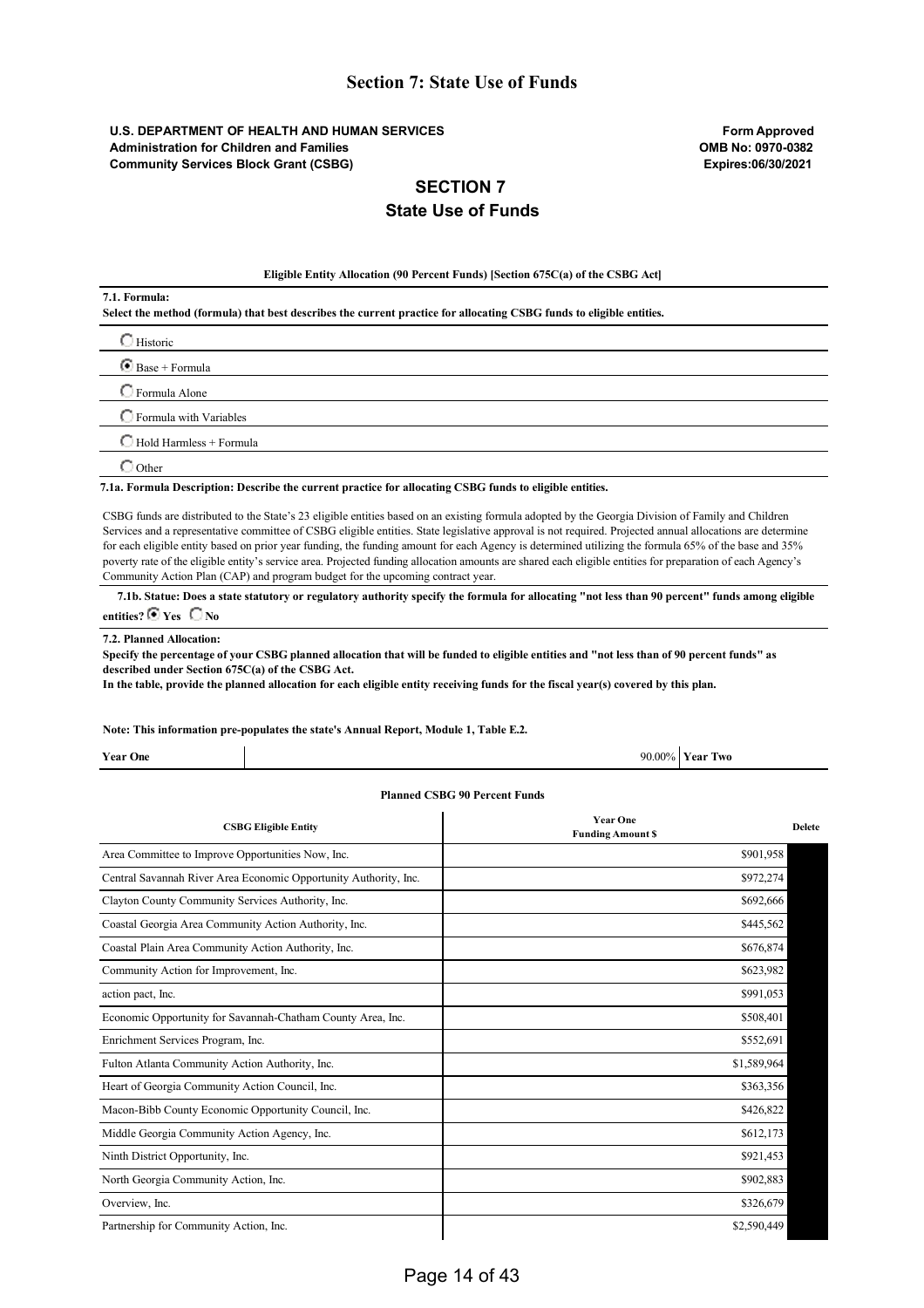| Southwest Georgia Community Action Council, Inc.    | \$919,186    |
|-----------------------------------------------------|--------------|
| Tallatoona Community Action Partnership, Inc.       | \$962,255    |
| West Central Georgia Community Action Council, Inc. | \$325,799    |
| Cobb County Board of Commissioners                  | \$814,898    |
| Henry County Board of Commissioners                 | \$274,435    |
| Spalding County Board of Commissioners              | \$182,002    |
| <b>Total</b>                                        | \$17,577,815 |

#### **7.3. Distribution Process:**

Describe the specific steps in the state's process for distributing 90 percent funds to the eligible entities and include the number of days each step **is expected to take; include information about state legislative approval or other types of administrative approval (such as approval by a board or commission).**

CSBG funds are distributed to the 23 eligible entities based on an existing formula previously adopted by Georgia Division of Family and Children Services and a representative committee of CSBG eligible entities. State legislative approval is not required. Projected allocations are completed for each eligible entity based on the prior year's funding, the funding amount for each Agency is determined utilizing the formula 65% of the base and 35% poverty rate of each eligible entity's service area. The projected allocation amount is shared with each eligible entity for their preparation of the upcoming year's Community Action Plan (CAP) and program budget. The CAP, budget, and other required contract documents are submitted to the State's CSBG Office for review and approval. After review and approval of the Agency's submissions, other required contract documents are prepared by the State's CSBG office. Once completed, the grant package is submitted the State's internal Office of Contracts and Procurement for contract development, quality review, and leadership signatures. Once contracts have been signed by level one leadership, contracts are routed to the eligible entity for review, approval, and signature as determined by the entity's bylaws. Once signatures are obtained at the eligible entity level, contracts are returned to the State's CSBG office and routed to the internal Office of Contracts and Procurement for final review prior to routing contracts for contract execution. After execution of contracts, purchase orders are generated. If an eligible entity requests a portion of the 90% distribution be advanced, the request is processed and funds disbursed. Advanced CSBG funds are recovered in 1/3 portions within 3 consecutive months of the program year. The remaining amount allocated to the eligible entities is available based on reimbursement requests that are submitted on a 30-day cycle.

#### **7.4. Distribution Timeframe:**

Does the state plan to make funds available to eligible entities no later than 30 calendar days after OCS distributes the federal award? <sup>1</sup> Yes **No**

7.4a. Distribution Consistency: If no, describe state procedures to ensure funds are made available to eligible entities consistently and without **interruption.**

*Note: Item 7.4 is associated with State Accountability Measure 2Sa and may prepopulate the state's annual report form.*

#### **7.5. Performance Management Adjustment:**

Describe the state's strategy for improving grant and/or contract administration procedures under this State Plan as compared to past plans. **Any improvements should be based on analysis of past performance, and should consider feedback from eligible entities, OCS, and other sources, such as the public hearing. If the state is not making any improvements, provide further detail.**

### *Note: This information is associated with State Accountability Measure 2Sb and may prepopulate the state's annual report form.*

Based on the results of the ACSI, eligible entities expressed concerns with the State's administrative arms' understanding of the urgency and mandate to deliver contracts and funding expeditiously. To address this concern, the State CSBG office met with the Budget, Contracts, and Accounts Payable departments to ensure awareness of the need to execute contracts prior to the beginning of each FFY, to disburse funds within 30 days of the federal award, and to reimburse expenditures within contractual time frames. A system of review was implemented to facilitate eligible entities timely submissions of expenditure and programmatic reports which includes a potential finding should they continuously neglect to submit reports within required timeframes.

#### **Administrative Funds [Section 675C(b)(2) of the CSBG Act]**

**Note:** *This information pre-populates the state's Annual Report, Module 1, Table E.4.*

7.6. Allocated Funds: Specify the percentage of your CSBG planned allocation for administrative activities for the FFY(s) covered by this State **plan.**

| <b>Year One (0.00%)</b> |                                 | 5.00                                                                                                                                          | <b>Year Two (0.00%)</b> |
|-------------------------|---------------------------------|-----------------------------------------------------------------------------------------------------------------------------------------------|-------------------------|
|                         | <b>State Plan</b>               | 7.7. State Staff: Provide the number of state staff positions to be funded in whole or in part with CSBG funds for the FFY(s) covered by this |                         |
| <b>Year One</b>         |                                 | 10.00                                                                                                                                         | <b>Year Two</b>         |
|                         | Plan                            | 7.8. State FTEs: Provide the number of state Full Time Equivalents (FTEs) to be funded with CSBG funds for the FFY(s) covered by this State   |                         |
| <b>Year One</b>         |                                 | 10.00                                                                                                                                         | <b>Year Two</b>         |
|                         | $Act?$ $\bullet$ Yes $\circ$ No | 7.9. Remainder/Discretionary Funds Use: Does the state have remainder/discretionary funds, as described in Section 675C(b)(1) of the CSBG     |                         |

**If yes, provide the allocated percentage and describe the use of the remainder/discretionary funds in the table below.**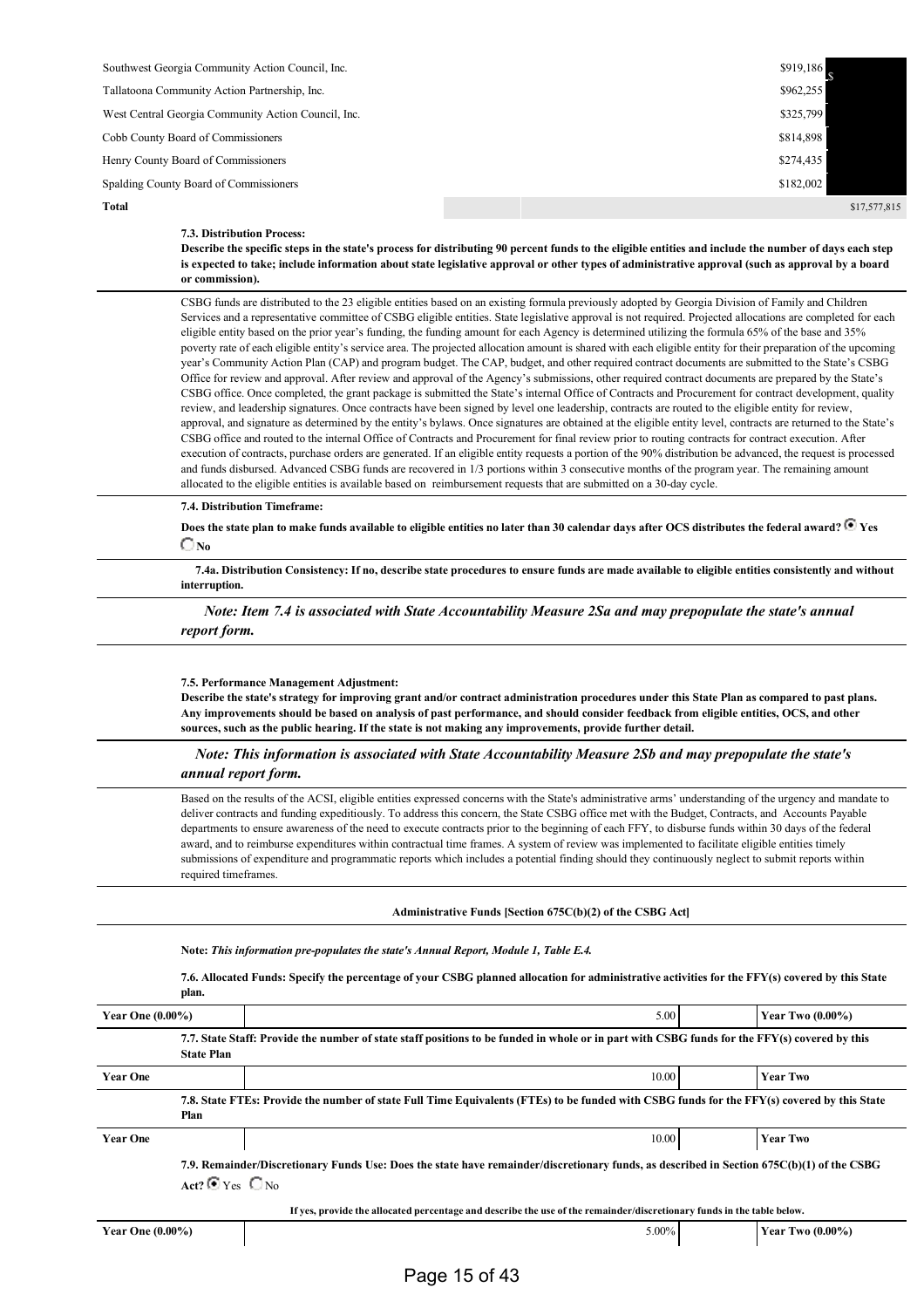*Note: This response will link to the corresponding assurance, Item 14.2.*

*If a funded activity fits under more than one category in the table, allocate the funds among the categories. For example, if the state provides funds under a contract with the State Community Action association to provide training and technical assistance to eligible entities and to create a statewide data system, the funds for that contract should be allocated appropriately between Items 7.9a. - 7.9c. If allocation is not possible, the state may allocate the funds to the main category with which the activity is associated.*

*Note: This information is associated with* **State Accountability Measures 3Sa and pre-populates the annual report Module 1, Table E.7.**

| <b>Remainder/Discretionary Fund Uses</b>                                                  | <b>Year One</b><br><b>Planned S</b> | Brief description of services/activities and/or activities                                                                                                                                                                                                                                                                                                                                                                                                                                                                                                                                                                                                                                                                                                                                                                                                                                                                                                                                                                                                                                                                                                                                                                                                                                                                                                                                                                                                                                                                                                                                                                                                                                                                                                                                                                                                                                                                                                                                                                                                                                                                                                                                                                             |
|-------------------------------------------------------------------------------------------|-------------------------------------|----------------------------------------------------------------------------------------------------------------------------------------------------------------------------------------------------------------------------------------------------------------------------------------------------------------------------------------------------------------------------------------------------------------------------------------------------------------------------------------------------------------------------------------------------------------------------------------------------------------------------------------------------------------------------------------------------------------------------------------------------------------------------------------------------------------------------------------------------------------------------------------------------------------------------------------------------------------------------------------------------------------------------------------------------------------------------------------------------------------------------------------------------------------------------------------------------------------------------------------------------------------------------------------------------------------------------------------------------------------------------------------------------------------------------------------------------------------------------------------------------------------------------------------------------------------------------------------------------------------------------------------------------------------------------------------------------------------------------------------------------------------------------------------------------------------------------------------------------------------------------------------------------------------------------------------------------------------------------------------------------------------------------------------------------------------------------------------------------------------------------------------------------------------------------------------------------------------------------------------|
| 7.9a. Training/technical assistance to eligible entities                                  | \$40,000.00                         | These planned services/activities will be<br>described in State Plan Item 8.1.                                                                                                                                                                                                                                                                                                                                                                                                                                                                                                                                                                                                                                                                                                                                                                                                                                                                                                                                                                                                                                                                                                                                                                                                                                                                                                                                                                                                                                                                                                                                                                                                                                                                                                                                                                                                                                                                                                                                                                                                                                                                                                                                                         |
| 7.9b. Coordination of state-operated programs and/or local programs                       |                                     | These planned services/activities will be<br>\$55,000.00 described in State Plan Section 9, state Linkages<br>and Communication.                                                                                                                                                                                                                                                                                                                                                                                                                                                                                                                                                                                                                                                                                                                                                                                                                                                                                                                                                                                                                                                                                                                                                                                                                                                                                                                                                                                                                                                                                                                                                                                                                                                                                                                                                                                                                                                                                                                                                                                                                                                                                                       |
| 7.9c. Statewide coordination and communication among eligible entities                    |                                     | These planned services/activities will be<br>\$85,000.00 described in State Plan Section 9, state Linkages<br>and Communication.                                                                                                                                                                                                                                                                                                                                                                                                                                                                                                                                                                                                                                                                                                                                                                                                                                                                                                                                                                                                                                                                                                                                                                                                                                                                                                                                                                                                                                                                                                                                                                                                                                                                                                                                                                                                                                                                                                                                                                                                                                                                                                       |
| 7.9d. Analysis of distribution of CSBG funds to determine if targeting greatest<br>need   | \$0.00                              |                                                                                                                                                                                                                                                                                                                                                                                                                                                                                                                                                                                                                                                                                                                                                                                                                                                                                                                                                                                                                                                                                                                                                                                                                                                                                                                                                                                                                                                                                                                                                                                                                                                                                                                                                                                                                                                                                                                                                                                                                                                                                                                                                                                                                                        |
| 7.9e. Asset-building programs                                                             | \$0.00                              |                                                                                                                                                                                                                                                                                                                                                                                                                                                                                                                                                                                                                                                                                                                                                                                                                                                                                                                                                                                                                                                                                                                                                                                                                                                                                                                                                                                                                                                                                                                                                                                                                                                                                                                                                                                                                                                                                                                                                                                                                                                                                                                                                                                                                                        |
| 7.9f. Innovative programs/activities by eligible entities or other neighborhood<br>groups | \$835,120                           | Discretionary funds are made available as requested<br>based on proposal approval. The areas covered are<br>specified in the proposal for funding. Eligible<br>entities submit a proposal for innovative projects,<br>communication, or for outreach needs. All entities<br>are considered for funding as requested. The State<br>considers use of discretionary funding proposals for<br>some of the following purposes: Innovative<br>programs that partner with local community<br>institutions and request for special funding;<br>Emergency situations such as disaster assistance;<br>Capacity building activities for the Georgia<br>Community Action Association; Other activities, as<br>appropriate, may be funded if in compliance with<br>the purposes of the CSBG program.<br>The following are examples of use of the<br>discretionary funds: 1. CSBG Disaster Relief when<br>a disaster strikes. Eligible entities receive funding<br>to provide relief to the delivery area through group<br>or categorical eligibility criteria. 2. CSBG Health<br>Initiative Solicitations for new community health<br>initiatives that target health issues in low-income<br>communities are awarded through a competitive<br>grant process. 3. CSBG Innovative Program Grant.<br>The CSBG Innovative Grant is awarded to eligible<br>entities that propose a program to address a specific<br>need in their community that supports wellbeing or<br>self-sufficiency. Multiple entities may be awarded in<br>a fiscal year depending on the amount of funds<br>available. Grants are dispersed on a first-come-first<br>serve basis. Eligible entities may apply as often as<br>they like. Entities awarded the grant may<br>re-apply the following year. However, the entity<br>must show progressive work in addressing the issue<br>stated in the proposal. Grant award decisions<br>remain at the discretion of the State CSBG office.<br>All unspent discretionary funds will be distributed<br>to all eligible entities. In addition to the above<br>stated purposes, discretionary funds are utilized for<br>the Georgia Community Action Association's<br>annual conference for the provision eligible entity<br>training. |
| 7.9g. State charity tax credits                                                           | \$0.00                              |                                                                                                                                                                                                                                                                                                                                                                                                                                                                                                                                                                                                                                                                                                                                                                                                                                                                                                                                                                                                                                                                                                                                                                                                                                                                                                                                                                                                                                                                                                                                                                                                                                                                                                                                                                                                                                                                                                                                                                                                                                                                                                                                                                                                                                        |
| 7.9h. Other activities, specify in column 3                                               | \$0.00                              |                                                                                                                                                                                                                                                                                                                                                                                                                                                                                                                                                                                                                                                                                                                                                                                                                                                                                                                                                                                                                                                                                                                                                                                                                                                                                                                                                                                                                                                                                                                                                                                                                                                                                                                                                                                                                                                                                                                                                                                                                                                                                                                                                                                                                                        |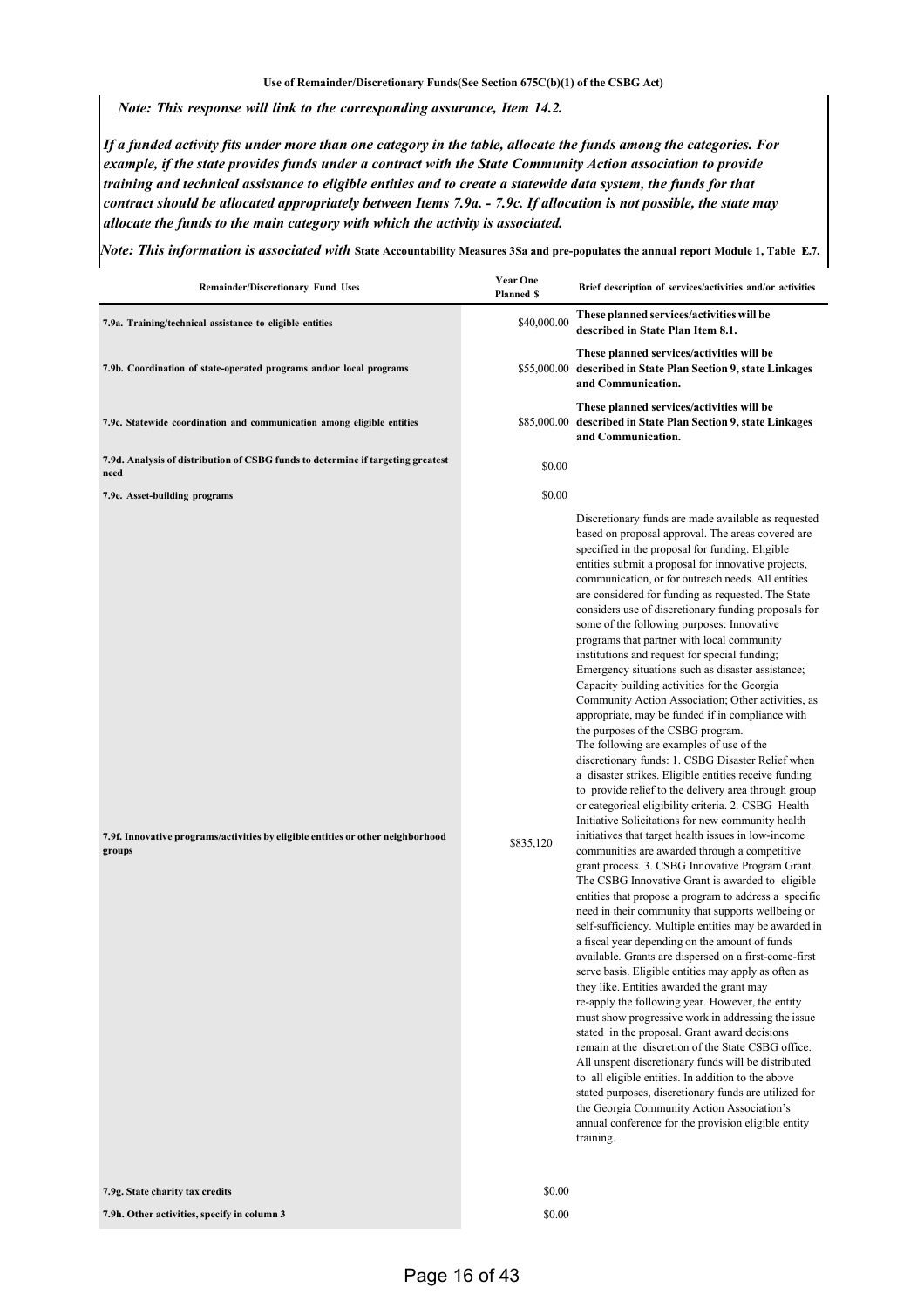| <b>Total</b><br>\$1,015120                                                                                                                                                                                                                                                                                                                                                                                                                           |
|------------------------------------------------------------------------------------------------------------------------------------------------------------------------------------------------------------------------------------------------------------------------------------------------------------------------------------------------------------------------------------------------------------------------------------------------------|
| 7.10. Remainder/Discretionary Funds Partnerships: Select the types of organizations, if any, the State Plans to work with (by grant or contract<br>using remainder/discretionary funds) to carry out some or all of the activities in table 7.9.<br>[Check all that apply and narrative where applicable]                                                                                                                                            |
| The state directly carries out all activities (No Partnerships)                                                                                                                                                                                                                                                                                                                                                                                      |
| The state partially carries out some activities                                                                                                                                                                                                                                                                                                                                                                                                      |
| ⊻<br>CSBG eligible entities (if checked, include the expected number of CSBG eligible entities to receive funds) 5                                                                                                                                                                                                                                                                                                                                   |
| Other community-based organizations                                                                                                                                                                                                                                                                                                                                                                                                                  |
| <b>State Community Action association</b>                                                                                                                                                                                                                                                                                                                                                                                                            |
| Regional CSBG technical assistance provider(s)                                                                                                                                                                                                                                                                                                                                                                                                       |
| National technical assistance provider(s)                                                                                                                                                                                                                                                                                                                                                                                                            |
| Individual consultant(s)                                                                                                                                                                                                                                                                                                                                                                                                                             |
| <b>Tribes and Tribal Organizations</b>                                                                                                                                                                                                                                                                                                                                                                                                               |
| Other                                                                                                                                                                                                                                                                                                                                                                                                                                                |
| Note: This response will link to the corresponding CSBG assurance, item 14.2.                                                                                                                                                                                                                                                                                                                                                                        |
| 7.11. Performance Management Adjustment:<br>Describe any adjustments the state will make to the use of remainder/discretionary funds under this State Plan as compared to past plans. Any<br>adjustment should be based on the state's analysis of past performance, and should consider feedback from eligible entities, OCS, and other<br>sources, such as the public hearing. If the state is not making any adjustments, provide further detail. |
| Note: This information is associated with State Accountability Measures 3Sb, and may pre-populate the State's                                                                                                                                                                                                                                                                                                                                        |

Î.

## *annual report form.*

At the request of the CSBG eligible entities, discretionary funds will be distributed to all eligible entities. The State will continue to contract with the Georgia Community Action Association to provide training and technical assistance for the network.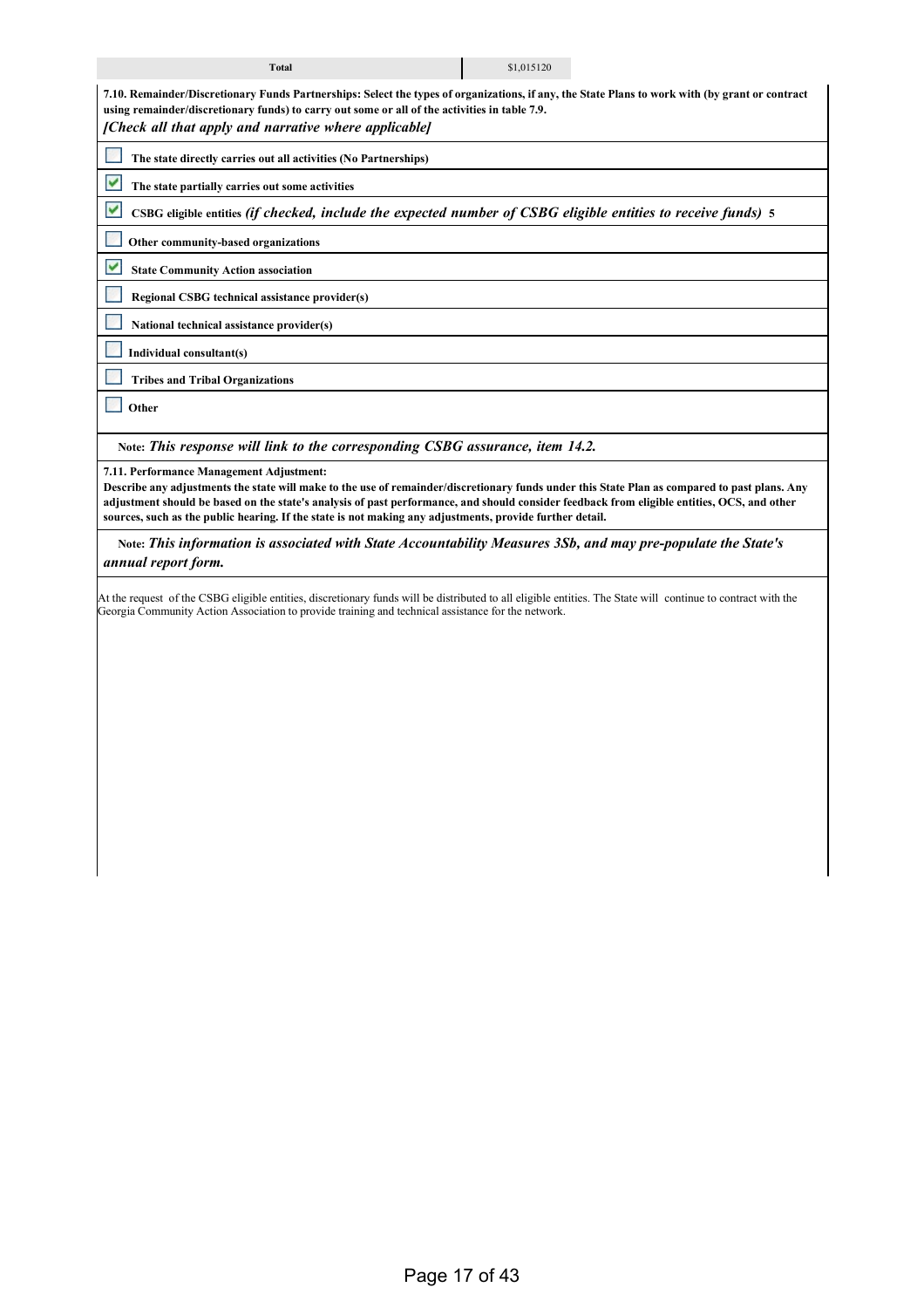#### <span id="page-17-0"></span>U.S. DEPARTMENT OF HEALTH AND HUMAN SERVICES **Form** Approved **Form** Approved **Form** Approved **Administration** for Children and Families **Administration for Children and Families OMB No: 0970-0382 Community Services Block Grant (CSBG)**

# **SECTION 8 State Use of Funds**

8.1. Describe the State's plan for delivering CSBG-funded training and technical assistance to eligible entities under this State Plan by **completing the table below.**

*(CSBG funding used for this activity is referenced under item 7.9(a), Remainder/Discretionary Funds. States should also describe training and technical assistance activities performed directly by state staff, regardless of whether these activities are funded with remainder/discretionary funds.)*

*Note: This information is associated with State Accountability Measure 3Scand pre-populates the Annual Report, Module 1, Table F.1.*

| Training and Technical Assistance - Tear One |                                                   |                                                                                                                           |                                     |  |  |  |
|----------------------------------------------|---------------------------------------------------|---------------------------------------------------------------------------------------------------------------------------|-------------------------------------|--|--|--|
| <b>Planned Timeframe</b>                     | <b>Training, Technical Assistance,</b><br>or Both | <b>Topic</b>                                                                                                              | <b>Brief Description of "Other"</b> |  |  |  |
| 1 FY1-04                                     | Training                                          | <b>ROMA</b>                                                                                                               |                                     |  |  |  |
| 2 Ongoing / Multiple Quarters                | Training                                          | Governance/Tripartite Boards                                                                                              |                                     |  |  |  |
| $3$ FY1-O1                                   | Training                                          | Strategic Planning                                                                                                        |                                     |  |  |  |
| 4 FY1-03                                     | Training                                          | Technology                                                                                                                |                                     |  |  |  |
| 5 FY1-03                                     | Training                                          | Reporting                                                                                                                 |                                     |  |  |  |
| 6 Ongoing / Multiple Quarters                | Training                                          | Organizational Standards for eligible<br>entities and category specific training<br>for entities with unmet TAPs and OIPs |                                     |  |  |  |
| 7 FY1-O2                                     | Training                                          | <b>Community Assessment</b>                                                                                               |                                     |  |  |  |

### **Training and Technical Assistance - Year One**

#### **Training and Technical Assistance - Year Two**

**8.1a. Training and Technical Assistance Budget: The planned budget for the training and technical assistance plan** *(as indicated in the Remainder/Discretionary Funds table in item 7.9):*

| <b>Year One</b> |  |  |  |  | 340,000 | <b>Vear Two</b> |
|-----------------|--|--|--|--|---------|-----------------|
|                 |  |  |  |  |         |                 |

8.1b. Training and Technical Assistance Collaboration: Describe how the state will collaborate with the state association and other **stakeholders in the planning and delivery of training and technical assistance.**

The State collaborates with the eligible entities and the Association via annual state planning meetings and Quarterly Collaborative Partnership to obtain input into the training and technical assistance needs of the network. Monthly meeting are held with the State Association to discuss the network's Joint Training and Technical Assistance Plan for the year to ensure needs are met.

**8.2. TAPs and QIPs: Does the state have Technical Assistance Plans (TAPs) or Quality Improvement Plans (QIPs) in place for all eligible entities** with unmet organizational standards, if appropriate?  $\bullet$  Yes  $\bullet$  No

*Note: This information is associated with State Accountability Measure 6Sb.QIPs are described in Section*  $678C(a)(4)$  of the CSBG Act. If the State, according to their corrective action procedures, does not plan to put a *QIP in place for an eligible entity with one or more unmet organizational standards, the State should put a TAP in place to support the entity in meeting the standard(s).*

**8.2a. Address Unmet Organizational Standards: Describe the state's plan to provide T/TA to eligible entities to ensure they address unmet** Organizational Standards. Address Unmet Organizational Standards: Describe the state's plan to provide T/TA to eligible entities to ensure they **address unmet Organizational Standards.** 

The State's CSBG office and State Association's Joint Training and Technical Assistance Plan addresses eligible entities with unmet Organizational Standards. Once the State completes Organizational Standards compliance reviews, it determines if the finding warrants a T/TA plan or a QIP. Eligible entities are provided an opportunity to submit a plan for improvement which is documented in a T/TA Plan or QIP. The State reviews the plan to determine if the plan is acceptable or the need for additional training exists. If training is necessary, the training stipulation is made apart of the plan. To ensure training needs are addressed, the State coordinates required training utilizing State, State Association, and/or national resources for the provision of training. Eligible entities may request training and technical assistance at any time throughout the program year through online survey via the State Association's website. The State utilizes discretionary funds for the provision of training.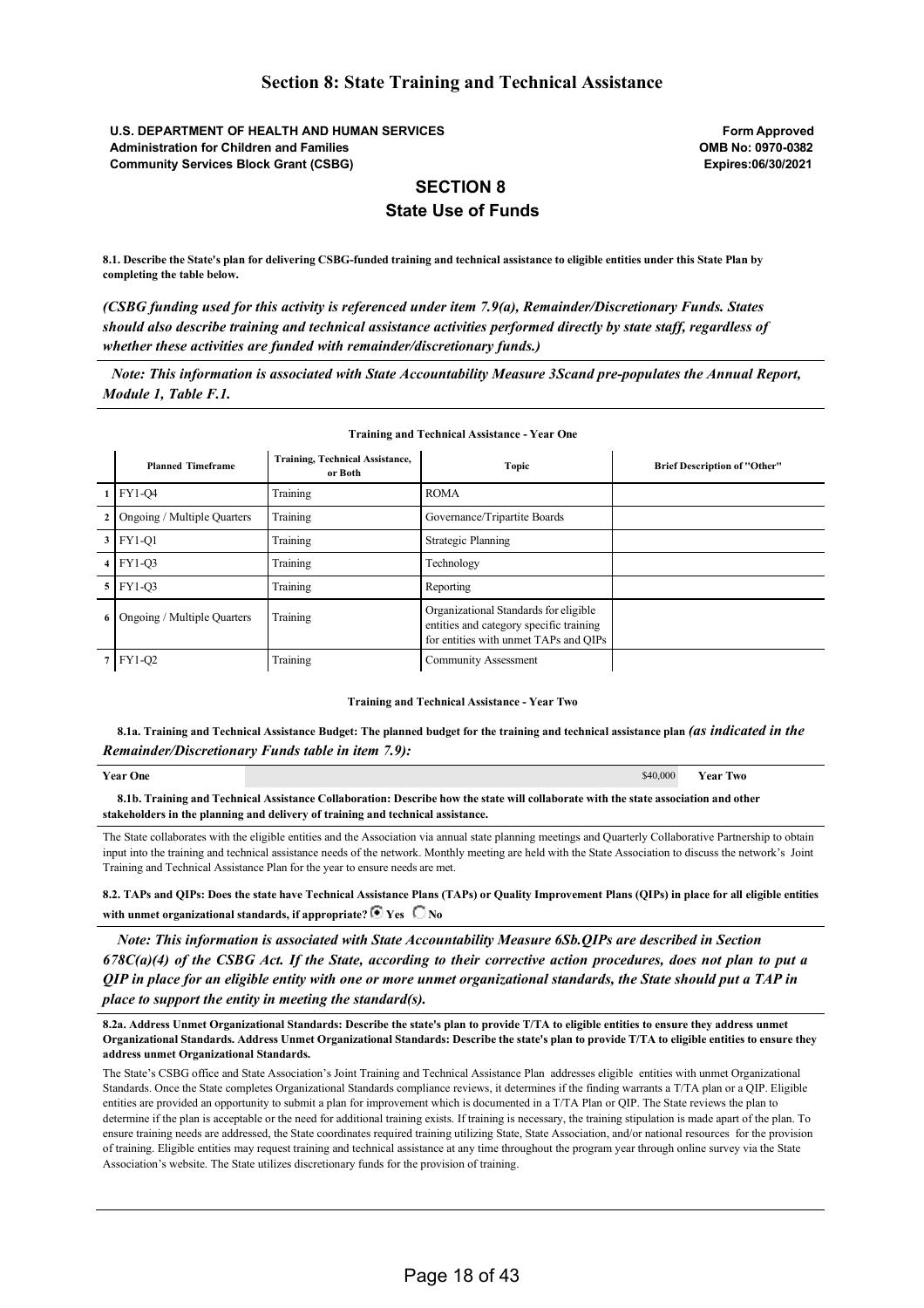8.3. Training and Technical Assistance Organizations: Indicate the types of organizations through which the State Plans to provide training and/ **or technical assistance as described in item 8.1, and briefly describe their involvement.** *[Check all that apply.]*

**CSBG eligible entities** *(if checked, provide the expected number of CSBG eligible entities to receive funds)*

| Other community-based organizations                                                                                                        |  |
|--------------------------------------------------------------------------------------------------------------------------------------------|--|
| <b>State Community Action association</b>                                                                                                  |  |
| Regional CSBG technical assistance provider(s)                                                                                             |  |
| National technical assistance provider(s)                                                                                                  |  |
| Individual consultant(s)                                                                                                                   |  |
| <b>Tribes and Tribal Organizations</b>                                                                                                     |  |
| Other                                                                                                                                      |  |
| 8.4. Performance Management Adjustment: Describe adjustments the state made to the training and technical assistance plan under this State |  |

Plan as compared to past plans. Any adjustment should be based on the state's analysis of past performance, and should consider feedback from **eligible entities, OCS, and other sources, such as the public hearing. If the state is not making any adjustments, provide further detail.**

*Note: This information is associated with State Accountability Measures 3Sd may pre-populate the state's annual report form*

For FFY2023, the State will utilize the same performance adjustments as documented in its previous year's plan. The State has included training activities into its Joint Training and Technical Assistance Plan with the State Association. In response to eligible entity feedback, Organizational Standards training for all eligible entities, not just those with unmet standards, will be added to the plan.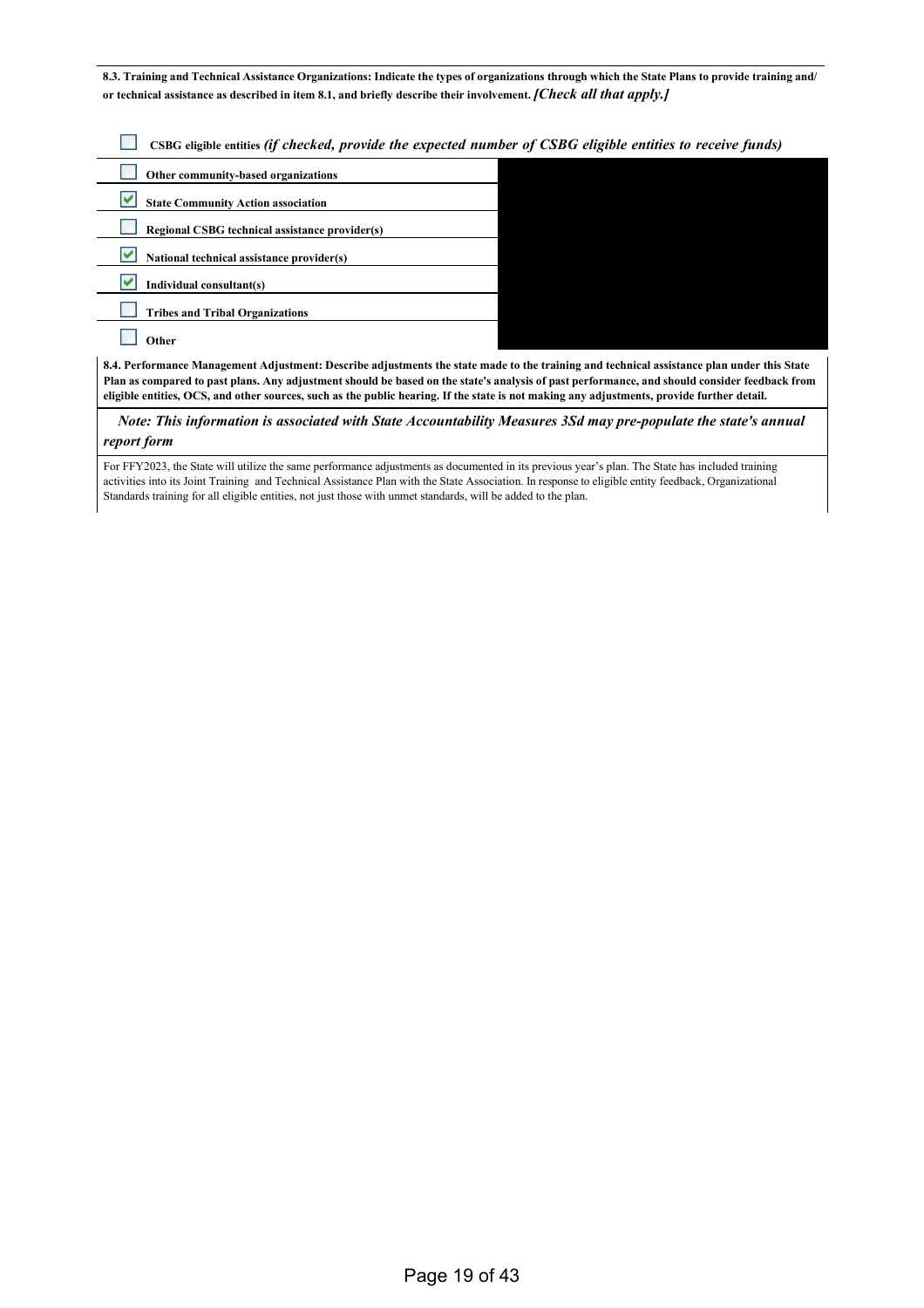**Section 9: State Linkages and Communication**

<span id="page-19-0"></span>U.S. DEPARTMENT OF HEALTH AND HUMAN SERVICES **Form** Approved **Form Approved Form Approved Administration** for Children and Families **Administration for Children and Families Community Services Block Grant (CSBG) Expires:06/30/2021**

## **SECTION 9**

## **State Linkages and Communication**

*Note: This section describes activities that the state may support with CSBG remainder/discretionary funds, described under Section 675C(b)(1) of the CSBG Act. The state may indicate planned use of remainder/ discretionary funds for linkage/communication activities in Section 7, State Use of Funds, items 7.9(b) and (c).*

**9.1. State Linkages and Coordination at the state Level:**

Describe the linkages and coordination at the state level that the State plans to create or maintain to ensure increased access to CSBG services to **low-income people and communities under this State Plan and avoid duplication of services (as required by the assurance under Section 676(b)(5)).**

*Describe or attach additional information as needed. [Check all that apply and narrative where applicable]*

*Note: This response will link to the corresponding CSBG assurance, item 14.5. In addition, this item is associated with State Accountability Measure 7Sa and may pre-populate the State's Annual Report, Module 1, Item G.1.*

|   | <b>State Low Income Home Energy Assistance Program (LIHEAP) office</b> |
|---|------------------------------------------------------------------------|
|   | <b>State Weatherization office</b>                                     |
| M | <b>State Temporary Assistance for Needy Families (TANF) office</b>     |
|   | <b>State Head Start office</b>                                         |
|   | State public health office                                             |
|   | <b>State education department</b>                                      |
|   |                                                                        |
|   | <b>State Workforce Innovation and Opportunity Act (WIOA) agency</b>    |
|   | State budget office                                                    |
|   | <b>Supplemental Nutrition Assistance Program (SNAP)</b>                |
|   | State child welfare office                                             |
|   | <b>State housing office</b>                                            |

Linkages and coordination to maximize access to services and avoid duplication of services are maintained at the State level through departmental meetings and the provision of information and referrals statewide. The State's CSBG office facilitates bi-weekly collaborations with State Directors of TANF, SNAP and Medicaid for discussion of activities, resources, and supports for communities and families throughout the State. CSBG State Program Managers work with the State's WIOA Director to coordinate activities and facilitate collaboration with eligible entities. The WIOA Director periodically attends Quarterly Collaborative Partnership meetings with eligible entities for discussions related to available resources and processes to ensure efficient coordination and to avoid duplication of activities with WIOA. Coordination of Weatherization activities are ensured through State quarterly meetings with the State's Weatherization Manager. Updates are provided to the CSBG network on an ongoing basis throughout the year and at quarterly meetings.

**9.2. State Linkages and Coordination at the Local Level:**

**Describe the linkages and coordination at the local level that the state to create or maintain with governmental and other social services,** especially antipoverty programs, to assure the effective delivery of and coordination of CSBG services to low-income people and communities **and avoid duplication of services, (and as required by assurances under Sections 676(b)(5) - (6))**

### *Note: This response will link to the corresponding CSBG assurances, items 14.5 and 14.6., and pre-populates the Annual Report, Module 1, Item G.2.*

The State recognizes the importance of coordination and the establishment of linkages at the local level to ensure effective and efficient delivery of services and to avoid duplication of services. At the local level, the State CSBG office provides ongoing communications specific to availability programs and services. The State works throughout the program year to facilitate collaboration and partnership amongst local government entities, social service organizations and the eligible entities. Some examples of the State coordination and linkages are: 1. Local coordination to ensure that families who qualify for and receive Temporary Assistance to Needy Families (TANF), Social Security Income (SSI), Supplemental Nutrition Assistance Program (SNAP), and Medicaid are automatically eligible for CSBG services. 2. Linkages to eligible entities for the delivery of services and supports for victims of natural disasters. For natural disasters, group eligibility is established for the impacted area to ensure emergency needs are met and services are not duplicated.

**9.3. Eligible Entity Linkages and Coordination**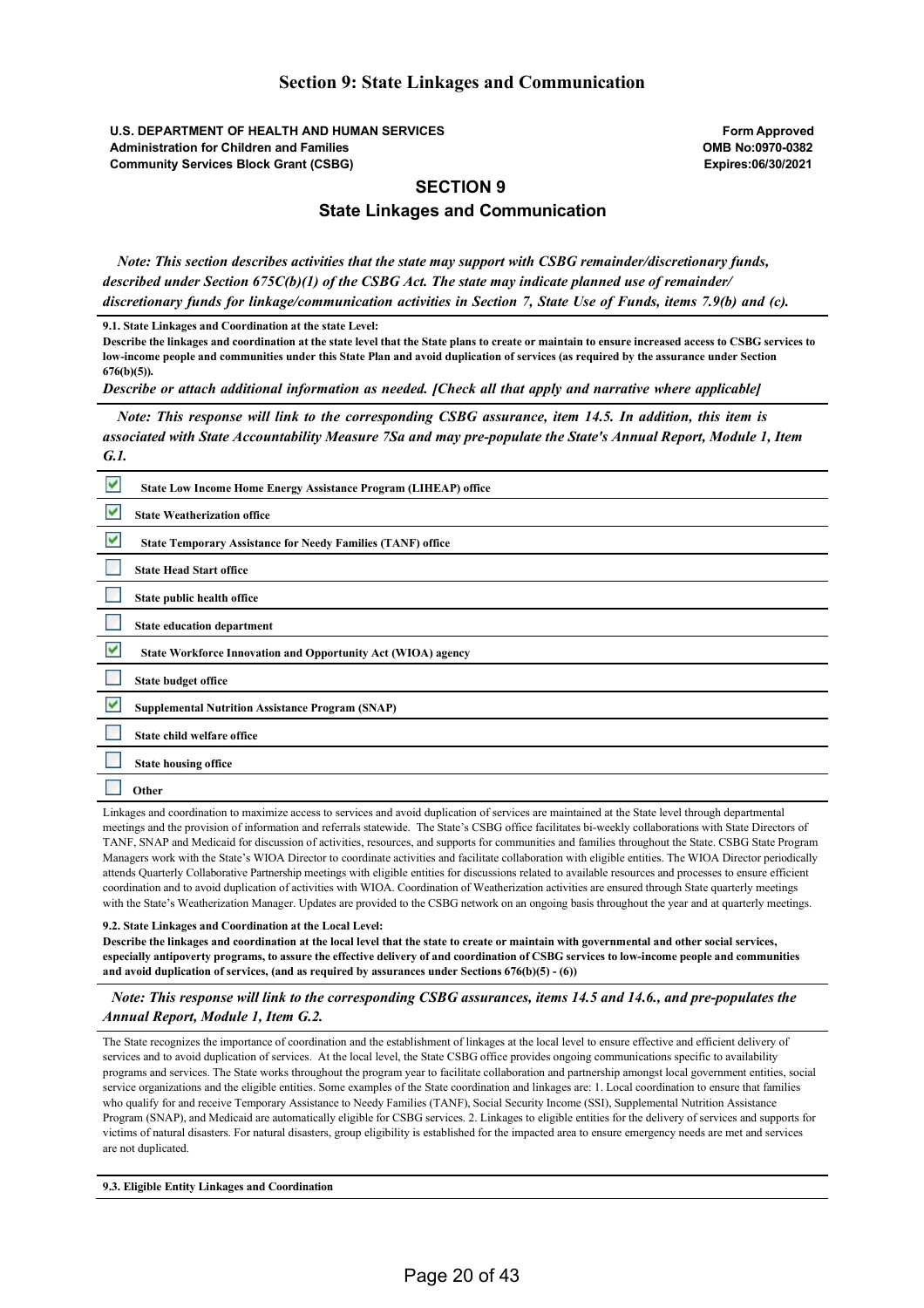**9.3a. State Assurance of Eligible Entity Linkages and Coordination:**

**Describe how the state will assure that the eligible entities will coordinate and establish linkages to assure the effective delivery of and** coordination of CSBG services to low-income people and communities and avoid duplication of services (as required by the assurance under **Section 676(b)(5)).** 

#### *Note: This response will link to the corresponding CSBG assurance, item 14.5.*

The State requires service coordination and the establishment of linkages between eligible entities and other community service agencies and local governments to ensure the effective and efficient delivery of CSBG services. Eligible entities' annual Community Action Plans document planned activities related to service coordination and linkages. Monitoring via monthly programmatic reports, annually review of Organizational Standards documents, and periodically annual monitoring visits assure eligible entity active participation in these activities. Documents such as sub contracts, memorandums of understanding, client files, and the case management system data are reviewed to ensure coordination and linkages are present. Ongoing communication with eligible entities specific to the importance of coordination of services and the establishment of linkages take place via Quarterly Collaborative Partnership meetings.

### **9.3b State Assurance of Eligible Entity Linkages to Fill Service Gaps:**

Describe how the eligible entities will develop linkages to fill identified gaps in the services, through the provision of information, referrals, case **management, and follow-up consultations, according to the assurance under Section 676(b)(3)(B) of the CSBG Act.**

### *Note: This response will link to the corresponding CSBG assurance, item 14.3b., and pre-populates the Annual Report, Module 1, Item G.3b.*

Eligible entities develop linkages with other community service agencies, local governments, and at the State level to ensure that gaps in services are filled. Entities develop informal partnerships, memorandums of understanding, and sub contracts to ensure services coordinated through referral, case management, and follow-up consultation throughout service delivery areas. Additionally, CSBG agencies participate in a multitude of activities such as the solicitation of volunteers and private donations, and partnerships with the private sector to leveraging of resources governments to address the causes and conditions of poverty.

#### **9.4. Workforce Innovation and Opportunity Act (WIOA) Employment and Training Activities: Does the state intend to include CSBG employment and training activities as part of a WIOA Combined State Plan, as allowed under the**

**Workforce Innovation and Opportunity Act** *(as required by the assurance under Section 676(b)(5) of the CSBG Act)?* **Yes**

**No**

#### *Note: This response will link to the corresponding CSBG assurance, item 14.5.*

9.4a. WIOA Combined Plan: If the state selected "yes" under item 9.4, provide the CSBG-specific information included in the state's WIOA **Combined Plan. This information includes a description of how the state and the eligible entities will coordinate the provision of employment and training activities through statewide and local WIOA workforce development systems. This information may also include examples of innovative employment and training programs and activities conducted by community action agencies or other neighborhood-based organizations as part of a community antipoverty strategy.**

#### 9.4b. Employment and Training Activities: If the state selected "no" under item 9.4, describe the coordination of employment and training **activities, as defined in Section 3 of WIOA, by the state and by eligible entities providing activities through the WIOA system.**

The State and eligible entities coordinate the provision of employment and training opportunities statewide through a network of workforce investment systems under the Workforce Investment Act. At the State level, CSBG Program Managers work with the State's WIOA Director to coordinate activities and facilitate collaboration with eligible entities. The State's WIOA Director communicates via Quarterly Collaborative Partnership meetings with eligible entities to ensure efficient coordination and to avoid duplication of activities. Statewide, eligible entities participate locally in various capacities including service as Workforce Investment Boards members and active participation at One-Stop Career Center location. At the local level, eligible entities and WIOA personnel work together to develop and coordinate action plans specific to communities and the individual needs of families. In partnership with One-Stop Career Centers, a host of programs and services offer job seekers access to services that aid in career, skill and personal development.

#### **9.5. Emergency Energy Crisis Intervention:**

Describe how the state will assure, where appropriate, that emergency energy crisis intervention programs under Title XXVI (relating to Low-**Income Home Energy Assistance) are conducted in each community in the state, as required by the assurance under Section 676(b)(6) of the CSBG Act).** 

#### *Note: This response will link to the corresponding CSBG assurance, item 14.6.*

In conjunction with CSBG programs statewide, the State assures emergency energy crisis interventions are made available locally through contracts with eligible entities for the provision of the Low Income Home Energy Assistance Program (LIHEAP). Eligible entities document planned activities via submission of annual CSBG Community Action Plans and LIHEAP Staffing Implementation Plans. Monthly monitoring via programmatic reports and data system analysis ensures effective and efficient delivery of emergency energy crisis interventions. Monitoring of client files and agency policies, procedures and systems take place periodically via annual desk and onsite monitoring visits. The State addresses coordination of emergency energy crisis interventions with eligible entities on an ongoing basis through training, technical assistance, and at Quarterly Collaborative Partnership meetings.

## **9.6. Faith-based Organizations, Charitable Groups, Community Organizations:**

Describe how the state will assure local eligible entities will coordinate and form partnerships with other organizations, including faith-based **organizations, charitable groups, and community organizations, according to the state's assurance under Section 676(b)(9)of the CSBG Act.**

#### *Note: this response will link to the corresponding assurance, item 14.9.*

The State assures local eligible entities coordinate and form partnerships with other organizations, including faith-based organizations, charitable groups, and community organizations through contracts with eligible entities. Eligible entities document planned efforts via submission of annual CSBG Community Action Plans which are made apart of the CSBG contract. Collaboration and partnership activities, documented as linkages, are monitored via monthly programmatic reports, annually review of Organizational Standards documents, and periodic annual monitoring visits which assure active participation in these activities. Documents such as subcontracts, memorandums of understanding, client files, and the case management system data are reviewed to ensure coordination and linkages are present. Ongoing discussions with eligible entities specific to the importance of

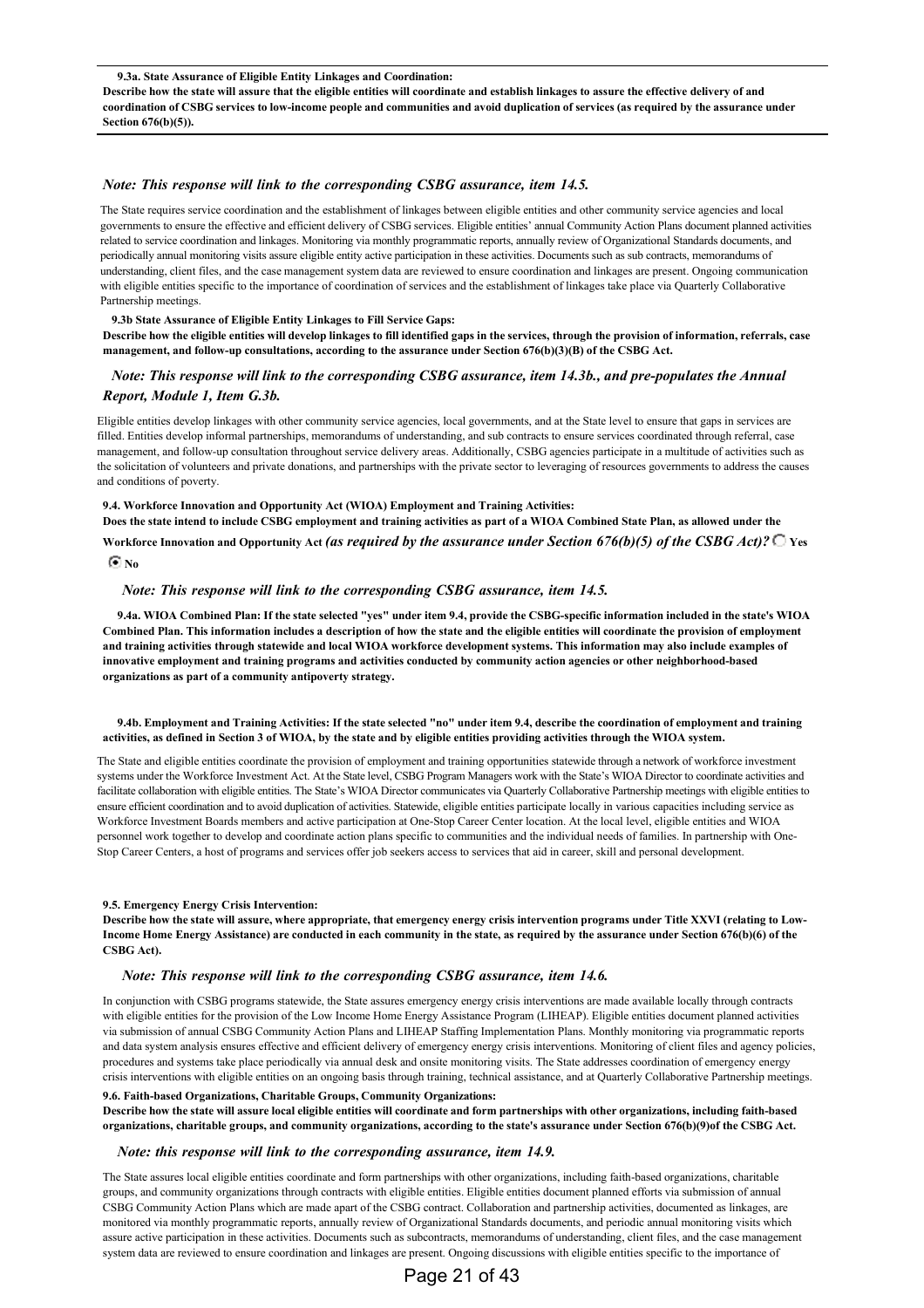coordination of services and the establishment of linkages are maintained through ongoing monthly communications and Quarterly Collaborative Partnership meetings.

#### **9.7. Coordination of Eligible Entity 90 Percent Funds with Public/Private Resources:**

Describe how the eligible entities will coordinate CSBG 90 percent funds with other public and private resources, according to the assurance **under Section 676(b)(3)(C) of the CSBG Act.**

#### *Note: this response will link to the corresponding assurance, item 14.3c.*

Eligible entities coordinate 90 percent of CSBG funds with other public and private resources at the local level through coordinated services delivery strategies and case management efforts. Coordination of community activities, emergency assistance, and self-sufficiency services takes place through informal partnerships, and via sub-contracts and memorandums of understanding with public and private entities to leverage resource and maximize outcomes for communities and families.

#### **9.8. Coordination among Eligible Entities and State Community Action Association:**

**Describe state activities for supporting coordination among the eligible entities and the state community action association.**

#### *Note: This information will pre-populate the Annual Report, Module 1, Item G.5.*

The State's CSBG office works in collaboration and partnership with eligible entities and the Georgia Community Action Association (GCAA) to maintain ongoing communications to identify and address training needs, promote programs, and maintain adherence to rules and regulations. Specifically, the State assists with coordination and provides funding for the provision of the network's annual GCAA training conference, Organizational Standards training, EasyTrak data management systems training, and other network training needs as necessary. The State works in conjunction with the Association and eligible entities for the provision of ROMA certification training to ensure a plethora of ROMA trainers are available statewide to support mandates. Efforts to support coordination amongst the organizations includes active participation in the Advisory Committee Workgroup meetings, facilitation of Quarterly Partnership Collaborative meetings, participation in monthly Joint Training and Technical Assistance planning meetings, participation in quarterly Association board meetings, and participation in other collaborative meetings as necessary.

#### **9.9. Communication with Eligible Entities and the State Community Action Association:**

In the table below, detail how the state intends to communicate with eligible entities, the state community action association, and other partners **identified under this State Plan on the topics listed below. For any topic that is not applicable, select "Not Applicable" under Expected Frequency.**

| <b>Communication Plan</b>                                                                                                                                                                                                                           |                           |                                              |                                                           |                                     |  |
|-----------------------------------------------------------------------------------------------------------------------------------------------------------------------------------------------------------------------------------------------------|---------------------------|----------------------------------------------|-----------------------------------------------------------|-------------------------------------|--|
| <b>Subject Matter</b>                                                                                                                                                                                                                               | <b>Expected Frequency</b> | Format                                       |                                                           | <b>Brief description of "Other"</b> |  |
| <b>Upcoming Public and/or Legislative</b><br><b>Hearings</b>                                                                                                                                                                                        | Annually                  |                                              | Meetings, presentations, website(s),<br>and public notice |                                     |  |
| <b>State Plan Development</b><br>Annually                                                                                                                                                                                                           |                           |                                              | Meetings, presentations, website(s),<br>and public notice |                                     |  |
| <b>Organizational Standards Progress</b>                                                                                                                                                                                                            | Quarterly                 |                                              | Quarterly Collaborative Partnership meetings              |                                     |  |
| <b>State Accountability Measures Progress</b>                                                                                                                                                                                                       | Quarterly                 |                                              | Quarterly Collaborative Partnership meetings              |                                     |  |
| <b>Community Needs Assessments/</b><br><b>Community Action Plans</b>                                                                                                                                                                                | Quarterly                 |                                              | Quarterly Collaborative Partnership meetings              |                                     |  |
| <b>State Monitoring Plans and Policies</b>                                                                                                                                                                                                          | Biannual                  |                                              | Quarterly Collaborative Partnership meetings              |                                     |  |
| <b>Training and Technical Assistance (T/TA)</b><br><b>Plans</b>                                                                                                                                                                                     | Quarterly                 | Quarterly Collaborative Partnership meetings |                                                           |                                     |  |
| <b>ROMA</b> and Performance Management                                                                                                                                                                                                              | Quarterly                 |                                              | Quarterly Collaborative Partnership meetings              |                                     |  |
| <b>State Interagency Coordination</b>                                                                                                                                                                                                               | Biannual                  |                                              | Quarterly Collaborative Partnership meetings              |                                     |  |
| <b>CSBG Legislative/Programmatic Updates</b>                                                                                                                                                                                                        | <b>Quarterly</b>          |                                              | Quarterly Collaborative Partnership meetings              |                                     |  |
| <b>Tripartite Board Requirements</b>                                                                                                                                                                                                                | Quarterly                 | Quarterly Collaborative Partnership meetings |                                                           |                                     |  |
| <b>Topic</b>                                                                                                                                                                                                                                        | <b>Expected Frequency</b> |                                              | Format                                                    | <b>Brief Description of "Other"</b> |  |
| No other subject matter needed at this<br>1<br>time                                                                                                                                                                                                 | Not Applicable            |                                              |                                                           |                                     |  |
| 9.10. Feedback to Eligible Entities and State Community Action Association:<br>Describe how the state will provide information to local entities and state community action associations regarding performance on state<br>accountability measures. |                           |                                              |                                                           |                                     |  |
| Note: This information is associated with State Accountability Measure 5S(iii). and will pre-populate the Annual<br>Report, Module 1, Item G.6                                                                                                      |                           |                                              |                                                           |                                     |  |

The State will provide performance reports to the eligible entities and the State Association within 60 calendar days of receiving feedback from Office of Community Services.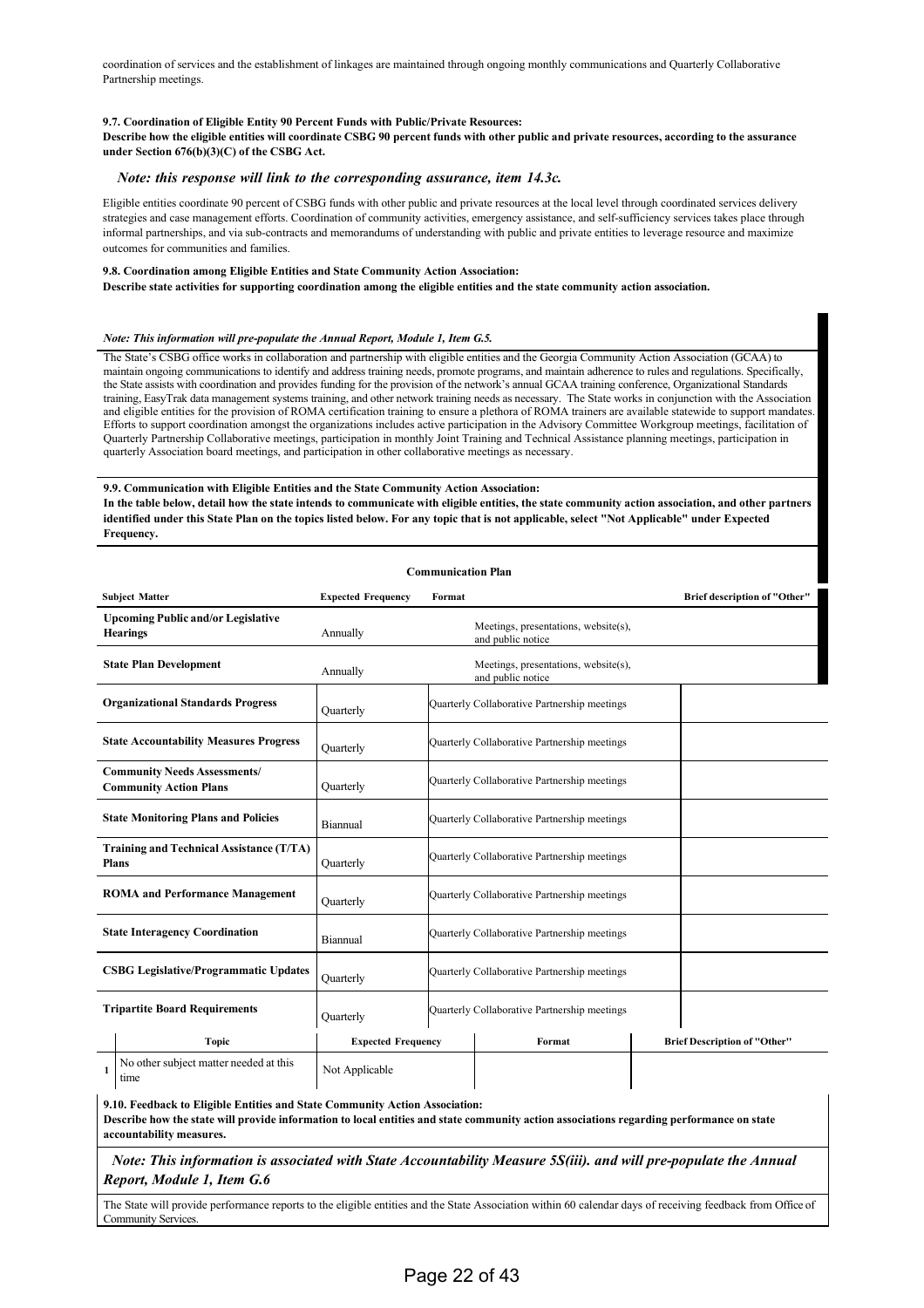#### **9.11. Performance Management Adjustment:**

**Describe any adjustments the state made to the Communication Plan in this State Plan as compared to past plans. Any adjustment should be** based on the state's analysis of past performance, and should consider feedback from eligible entities, OCS, and other sources, such as the public **hearing. If the state is not making any adjustments, provide further detail.**

### *Note: This information is associated with State Accountability Measures 7Sb; this response may pre-populate the state's annual report form.*

No adjustments to the State's communication plan are necessary this upcoming year. The prior year's communication plan will be continued as recommended by the network. The State will maintain the following communication plans: Monthly meetings with the State Association focused on the network's Joint Training and Technical Assistance Plan; Quarterly Collaborative Partnership meetings with the network focused on discussions of policy, procedures, program coordination, promotion, Organizational Standards, ROMA, training, and other subject matter as requested and necessary; Monthly Advisory Committee meetings focused on policy, procedures, and new and innovative projects; and State CSBG office personnel attendance at the Association's quarterly Board meetings for the provision of information and updates. The State's CSBG office will continue to use the email listserv to advise and keep the network abreast of policy and procedures updates, new initiatives, and for the dissemination of memorandums. At the request of the network, technologies including conference calling, web-ex meetings, and webinars will continue to be utilized to allow for maximum feasible participation of the CSBG network.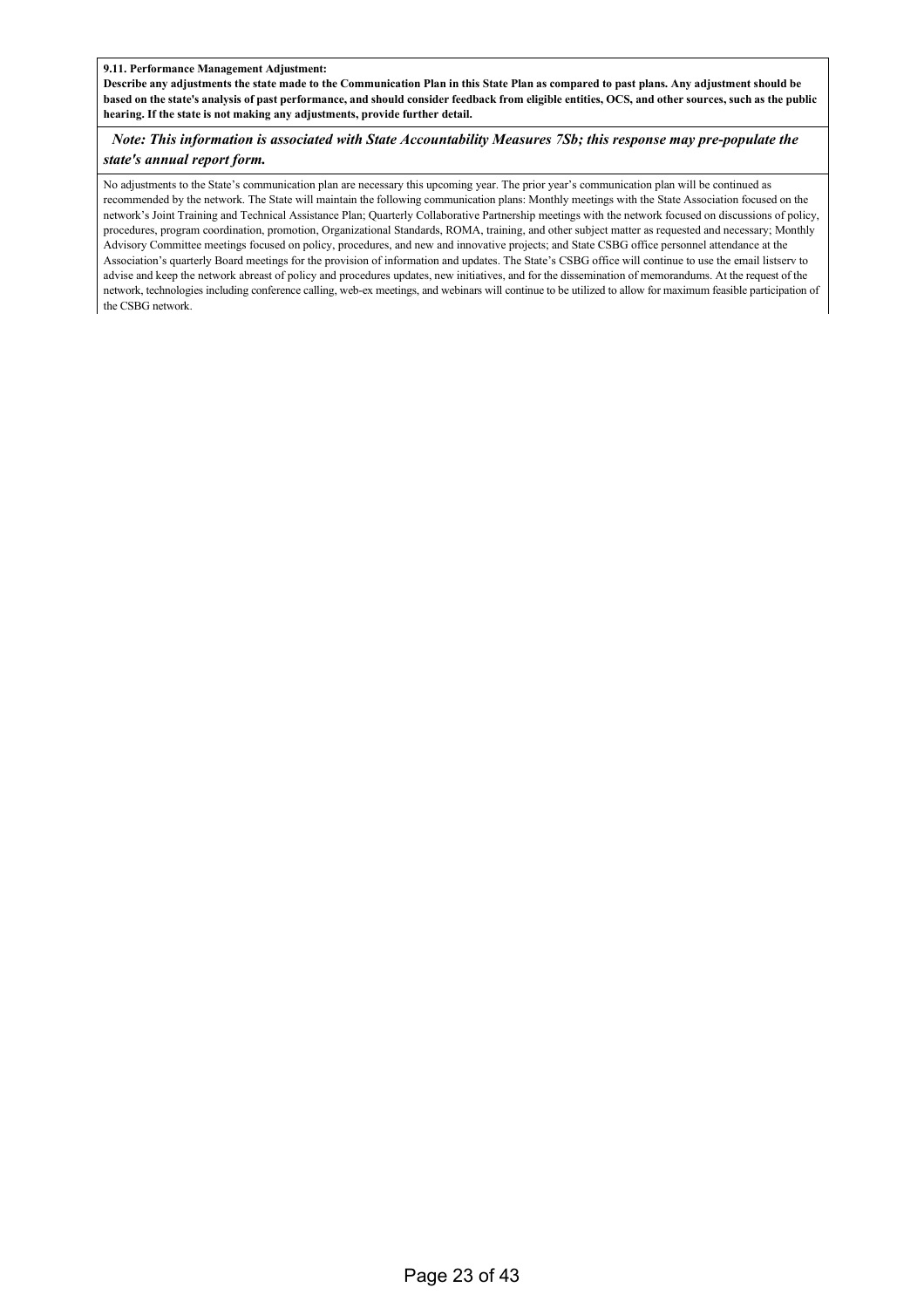<span id="page-23-0"></span>U.S. DEPARTMENT OF HEALTH AND HUMAN SERVICES<br>
Administration for Children and Families<br> **Administration for Children and Families Administration for Children and Families OMB No: 0970-0382 Community Services Block Grant (CSBG)** 

# **SECTION 10 State Use of Funds**

### **Monitoring, Corrective Action and Fiscal Controls (Section 678B(a) of the Act )**

10.1. Specify the proposed schedule for planned monitoring visits - including full on-site reviews; on-site reviews of newly designated entities; **follow-up reviews - including return visits to entities that failed to meet State goals, standards, and requirements; and other reviews as appropriate.**

This is an estimated schedule to assist states in planning. States may indicate "no review" for entities the state does not plan to monitor in the **performance period.**

*Note: This information is associated with State Accountability Measure 4Sa(i); this response pre-populates the Annual Report, Module 1, Table H.1.*

|                         | <b>CSBG Eligible Entity</b>                                              | <b>Monitoring Type</b> | <b>Review Type</b> | <b>Target</b><br><b>Ouarter</b> | <b>Start Date of</b><br><b>Last Full</b><br><b>Onsite Review</b> | <b>End Date of</b><br><b>Last Full</b><br><b>Onsite Review</b> | Brief<br>Description<br>of "Other" |
|-------------------------|--------------------------------------------------------------------------|------------------------|--------------------|---------------------------------|------------------------------------------------------------------|----------------------------------------------------------------|------------------------------------|
| 1                       | Area Committee to Improve<br>Opportunities Now, Inc.                     | <b>Full Monitoring</b> |                    |                                 |                                                                  |                                                                |                                    |
|                         | Central Savannah River Area<br>2 Economic Opportunity Authority,<br>Inc. |                        |                    |                                 |                                                                  |                                                                |                                    |
| 3                       | Clayton County Community<br>Services Authority, Inc.                     |                        |                    |                                 |                                                                  |                                                                |                                    |
| $\overline{\mathbf{4}}$ | Coastal Georgia Area Community<br>Action Authority, Inc.                 |                        |                    |                                 |                                                                  |                                                                |                                    |
| 5                       | Coastal Plain Area Community<br>Action Authority, Inc.                   | <b>Full Monitoring</b> |                    |                                 |                                                                  |                                                                |                                    |
| 6                       | Community Action for<br>Improvement, Inc.                                | <b>Full Monitoring</b> |                    |                                 |                                                                  |                                                                |                                    |
| 7                       | action pact, Inc.                                                        |                        |                    |                                 |                                                                  |                                                                |                                    |
| 8                       | Economic Opportunity for<br>Savannah-Chatham County Area,<br>Inc.        |                        |                    |                                 |                                                                  |                                                                |                                    |
| 9                       | Enrichment Services Program, Inc.                                        |                        |                    |                                 |                                                                  |                                                                |                                    |
|                         | Fulton Atlanta Community Action<br>10 Authority, Inc.                    | <b>Full Monitoring</b> |                    |                                 |                                                                  |                                                                |                                    |
| 11                      | Heart of Georgia Community<br>Action Council, Inc.                       |                        |                    |                                 |                                                                  |                                                                |                                    |
|                         | Macon-Bibb County Economic<br>12 Opportunity Council, Inc.               |                        |                    |                                 |                                                                  |                                                                |                                    |
|                         | Middle Georgia Community Action<br>13 Agency, Inc.                       |                        |                    |                                 |                                                                  |                                                                |                                    |
| 14                      | Ninth District Opportunity, Inc.                                         |                        |                    |                                 |                                                                  |                                                                |                                    |
|                         | North Georgia Community Action,<br>15 Inc.                               |                        |                    |                                 |                                                                  |                                                                |                                    |
| 16                      | Overview, Inc.                                                           |                        |                    |                                 |                                                                  |                                                                |                                    |
| 17                      | Partnership for Community Action,<br>Inc.                                | <b>Full Monitoring</b> |                    |                                 |                                                                  |                                                                |                                    |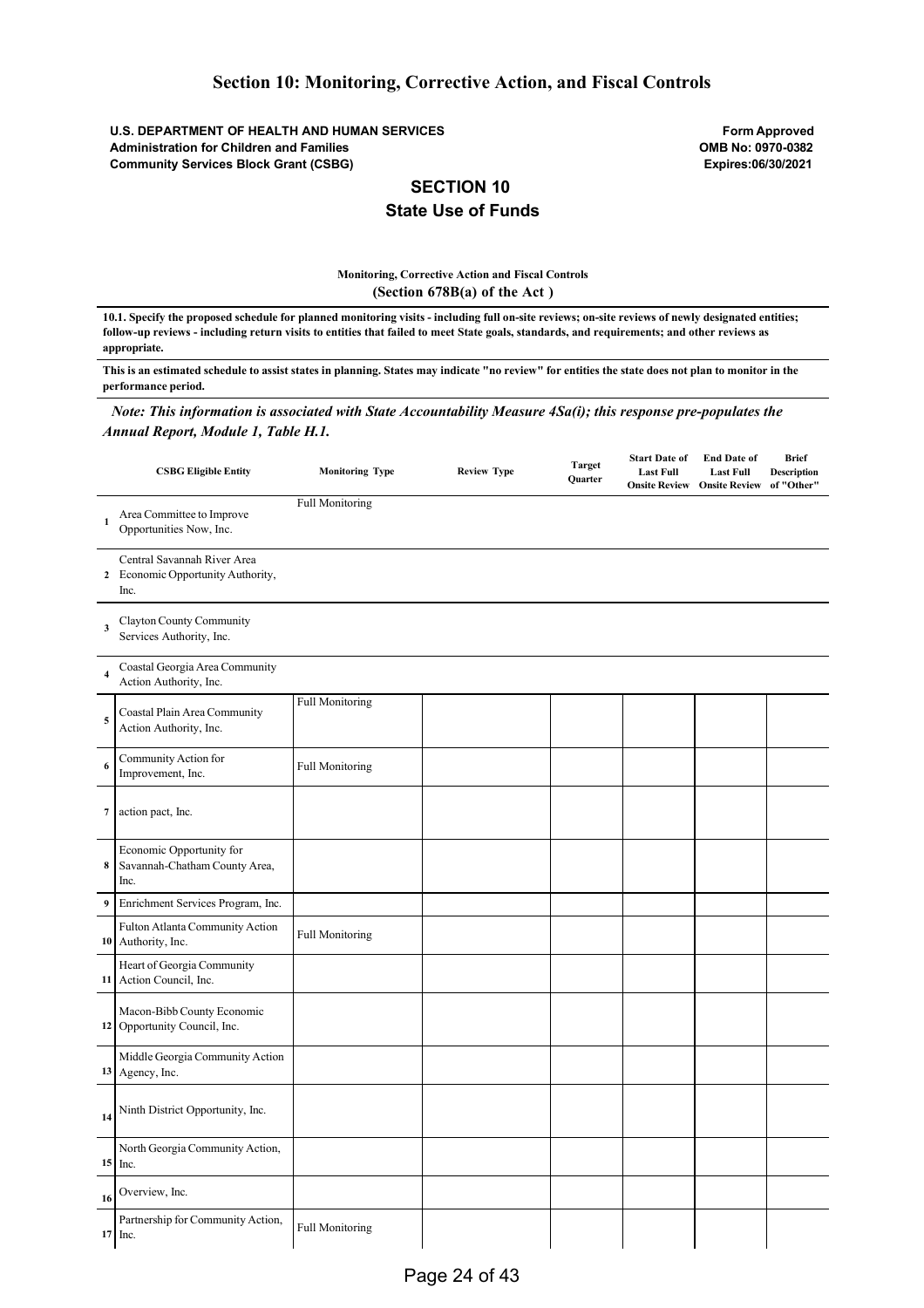Southwest Georgia Community

**18** Action Council, Inc.

**19** Partnership, Inc. Tallatoona Community Action

West Central Georgia Community

**20** Action Council, Inc.

Cobb County Board of

**21** Commissioners

**22** Commissioners Henry County Board of

**23** Commissioners Spalding County Board of

**10.2. Monitoring Policies:**

**Provide a copy of state monitoring policies and procedures by attaching and/or providing a hyperlink.**

See attached.

#### **10.3. Initial Monitoring Reports:**

**According to the state's procedures, by how many calendar days must the State disseminate initial monitoring reports to local entities?**

*Note: This item is associated with State Accountability Measure 4Sa(ii) and may pre-populate the state's annual report form.*

60

#### **Corrective Action, Termination and Reduction of Funding and Assurance Requirements (Section 678C of the Act )**

#### **10.4. Closing Findings:**

**Are state procedures for addressing eligible entity findings/deficiencies and documenting the closure of findings, included in the State monitoring protocols** attached above?  $\bigcirc$  Yes  $\bigcirc$  No

#### 10.4a. Closing Findings Procedures: If no describe state procedures for addressing eligible entity findings/deficiencies, and documenting the **closure of findings.**

The State provides the eligible entity's Executive Director and Board Chair a written report outlining results of a monitoring visit within sixty (60) business days of any major finding(s). The report outlines findings, areas in need of improvement/recommendations, and/or commendations. For the purpose of the monitoring report, definitions are as follows: Finding is a programmatic deficiency that requires a corrective action (e.g., board composition does not comply with the required compilation resulting in the low-income population being under-represented); Area(s) of Improvement/Recommendations is not considered a deficiency (e.g., notification of the fair hearing process was posted on the bulletin board, however, it was not visible because it was covered by another notice); Commendation is an expression of approval or praise (e.g., client files were found to be in excellent condition with all the required documents). Corrective actions are identified by the State's monitoring team and are addressed in the written monitoring report. The eligible entity is afforded forty-five (45) business days to provide the State with a plan to addressing the finding(s). Implementation of a corrective action plan must take place within fifteen (15) business days after approval of plan by the State office. At a minimum, the corrective action plan must consist of the following: 1.) Action to be taken to address the finding(s), 2.) Individual(s) responsible for addressing the finding(s), and 3.) Timeline for satisfactory completion of the action necessary to rectify the finding. Upon completion of activities necessary to satisfy compliance, the State office will issue a Compliance Closure letter to inform the eligible entity that the finding has been closed and the eligible entity is in compliance.

**10.5. Quality Improvement Plans (QIPs):**

**Provide the number of eligible entities currently on QIPs, if applicable.**

### *Note: The QIP information is associated with State Accountability Measures 4Sc.*

 $\theta$ 

**10.6. Reporting of QIPs:**

Describe the state's process for reporting eligible entities on QIPs to the Office of Community Services within 30 calendar days of the State **approving a QIP**

#### *Note: This item is associated with State Accountability Measures 4Sa(iii).*

The State's process for reporting Quality Improvement Plans (QIP) to the Office of Community Services is as follows: Within 60 calendar days of the State approving an eligible entity's Quality Improvement Plan, the State reports to the Office of Community Services that the eligible entity has an approved Quality Improvement Plan. The State submits a quarterly report the Office of Community Services detailing eligible entities that have approved Quality Improvement Plans and status of the plans. Once an eligible entity completes the Quality Improvement Plan, the State sends the Office of Community Services an updated report documenting the eligible entity's completion of Quality Improvement Plan.

#### **10.7. Assurance on Funding Reduction or Termination:**

The state assures, "that any eligible entity that received CSBG funding the previous fiscal year will not have its funding terminated or reduced **below the proportional share of funding the entity received in the previous fiscal year unless, after providing notice and an opportunity for a hearing on the record, the State determines that cause exists for such termination or such reduction, subject to review by the Secretary as provided** in Section 678C(b)" per Section 676(b)(8).  $\bullet$  Yes  $\bullet$  No

*Note: This response will link with the corresponding assurance under item 14.8.*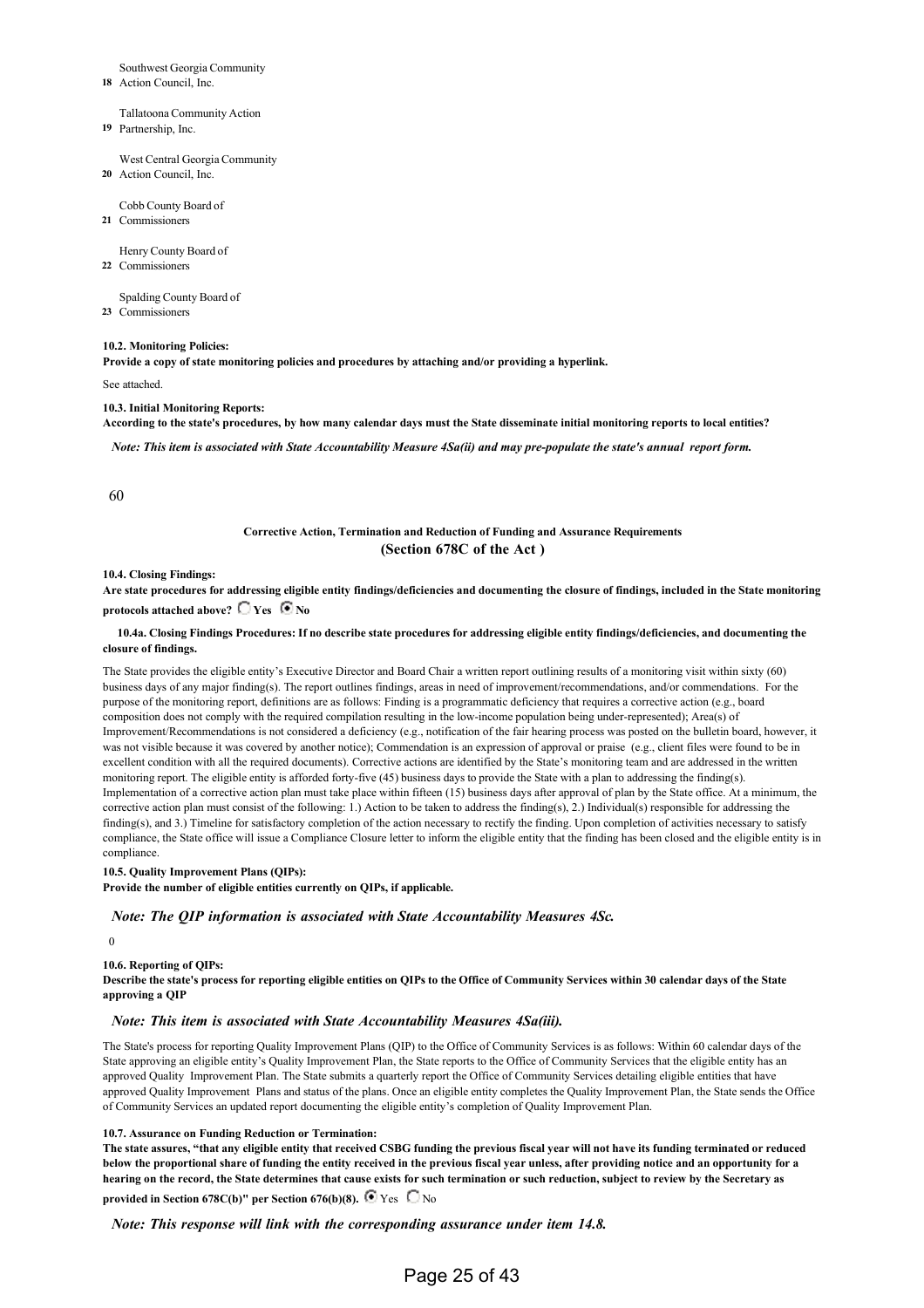10.8. Eligible Entity Designation: Do the State CSBG statute and/or regulations provide for the designation of new eligible entities?  $\bigcirc$  Yes  $\,\circledast\,$ **No**

**10.8a. New Designation Citation: If yes, provide the citation(s) of the law and/or regulation.**

10.8b. New Designation Procedures: If no, describe state procedures for the designation of new eligible entities and how the procedures were **made available to eligible entities and the public**

The State of Georgia's 23 eligible entities provide CSBG services that cover all 159 counties in the State. If it were necessary to re-designate an eligible entity, the State's Governor would appoint a public or nonprofit as the eligible entity for the designated area of the state.

### **10.9. Eligible Entity Termination: Do State CSBG statute and/or regulations provide for termination of eligible entities Yes No**

**10.9a. Termination Citation: If yes, provide the citation(s) of the law and/or regulation.**

#### 10.9b. Termination Procedures: If no, describe state procedures for termination of new eligible entities and how the procedures were made **available to eligible entities and the public**

Should termination procedures be necessary, the State will follow guidance issued in CSBG IM No. 116 Corrective Action, Termination, or Reduction of Funding for eligible entities. Upon identification of a finding(s), the State will determine if a training and technical assistance plan, corrective action plan, or a quality improvement plan is necessary based on the severity of the finding(s). The State will meet with the eligible entity to determine the needs as described by the eligible entity. The State office will discuss the concerns with the State Association to determine the joint course of action. The State will notify the Office of Community Services to discuss options and recommendations. If it is determined that the eligible entity should be terminated, the State will create a briefing document to be submitted to the Division of Family and Children Services, the Department of Human Services, and up to the Governor to obtain approval for the action. Again, the State will notify the Office of Community Services of all actions, activities, and decisions.

### **10.10. Does the State CSBG statute and/or regulations specify a process the State CSBG agency must follow to re-designate an existing eligible entity?**  $\Box$  **Yes**  $\Box$  **No**

#### **10.10a. If Yes, provide the citation(s) of the law and/or regulation.**

#### **10.10b. If No, describe State procedures for re-designation of existing eligible entities.**

For voluntary or involuntary relinquishment and/or re-designation of existing eligible entity, corrective action is requested by the monitoring team and addressed in the final monitoring report. The eligible entity is afforded 60 calendar days from the date of the final monitoring report to submit a plan to address a finding(s), weaknesses, and recommendations. The eligible entity is notified of corrective action plan acceptance by the State's CSBG office. Implementation of the corrective action plan must commence immediately and include the following components: 1.) Date of Board of Directors' meeting at which the final monitoring report and corrective action plan was reviewed by the Board, 2.) Activities planned to correct findings and weaknesses, 3.) Timeframes for completion of planned corrective actions, 4.) Staff, board, and/or financial resources designated to ensure implementation of the corrective actions. Community Action Agencies (CAA) are designated by the Department for underserved areas of the State only if a Community Action Agencies closest to the underserved areas decline to serve the area. The exception to this situations is whereby an Agency's status as a Community Action Agency is terminated voluntarily or involuntarily, a change in service area designation shall be initiated at the local level and submitted to the Department for review and approval or disapproval. Efforts to establish Community Action Agencies in underserved areas of the State shall be initiated at the local level and submitted to the State for review and approval or disapproval.

#### **Fiscal Controls and Audits and Cooperation Assurance**

#### **10.11. Fiscal Controls and Accounting:**

#### Describe how the state's fiscal controls and accounting procedures will a) permit preparation of the SF-425 Federal fiscal reports (FFR) and b) **permit the tracing of expenditures adequate to ensure funds have been used appropriately under the block grant, as required by Block Grant regulations applicable to CSBG at 45 CFR 96.30(a).**

The State is responsible for fiscal reviews and control procedures. All mandated information is reviewed, approved, and certified by DFCS Office of Budget and the Office of Financial Services and is submitted as required by specified deadlines. Completed reports are a compilation of State Financial System Reports and queries. Eligible entities agree to maintain books, records, documents, and other evidence pertaining to the costs and expenses of the contract. The office of financial services and the entities accounting procedures and practices shall conform to GASB/GAAP and the costs properly applicable to the contract shall be readily ascertainable. Eligible entities are required to submit monthly financial reports, which detail by budget cost category the CSBG expenditures, as well as local funds. Expenditure reports are reviewed and approved by the Georgia DFCS staff prior to being sent to the Divisions budget office for approval and to the Office of Financial Services for payment. Both the budget office and financial services use software to track expenditures and all other contractual transactions.

#### **10.12. Single Audit Management Decisions:**

Describe state procedures for issuing management decisions for eligible entity single audits, as required by Block Grant regulations applicable to **CSBG a[t 45 CFR 75.521.](https://www.law.cornell.edu/cfr/text/45/75.521)**

#### *Note: This information is associated with State Accountability Measure 4Sd.*

Each eligible entity enters into contract, which states that any eligible entity that expends \$750,000 or more in Federal funds during their fiscal year must have a single entity-wide audit conducted for that year in accordance with the provisions of the Single Audit Act Amendments of 1996 and the OMB Super Circular A-133. Contractors must submit the reporting package obtained at the culmination of the audit as well as additional documentation specified by the Department of Human Services (DHS) to the DHS Office of Inspector General (OIG) and the State Department of Audits and Accounts. DHS OIG will submit a copy to the Division of Family and Children Services Audits Department, who will submit a copy to the State CSBG Program Office. The State CSBG Program will request submission documentation from the eligible entity to ensure that the A-133 report has been submitted to the Federal Audit Clearinghouse. Title 50, Chapter 20, Sections 4 and 6 of the Official Code of Georgia, Annotated, state that failure to comply with these audit requirements could be cause for Georgia DFCS to suspend payments, to terminate a contract, to require a refund of all monies received under a contract and to prohibit the contractor from receiving funds from any state organization for a period of twelve (12) months.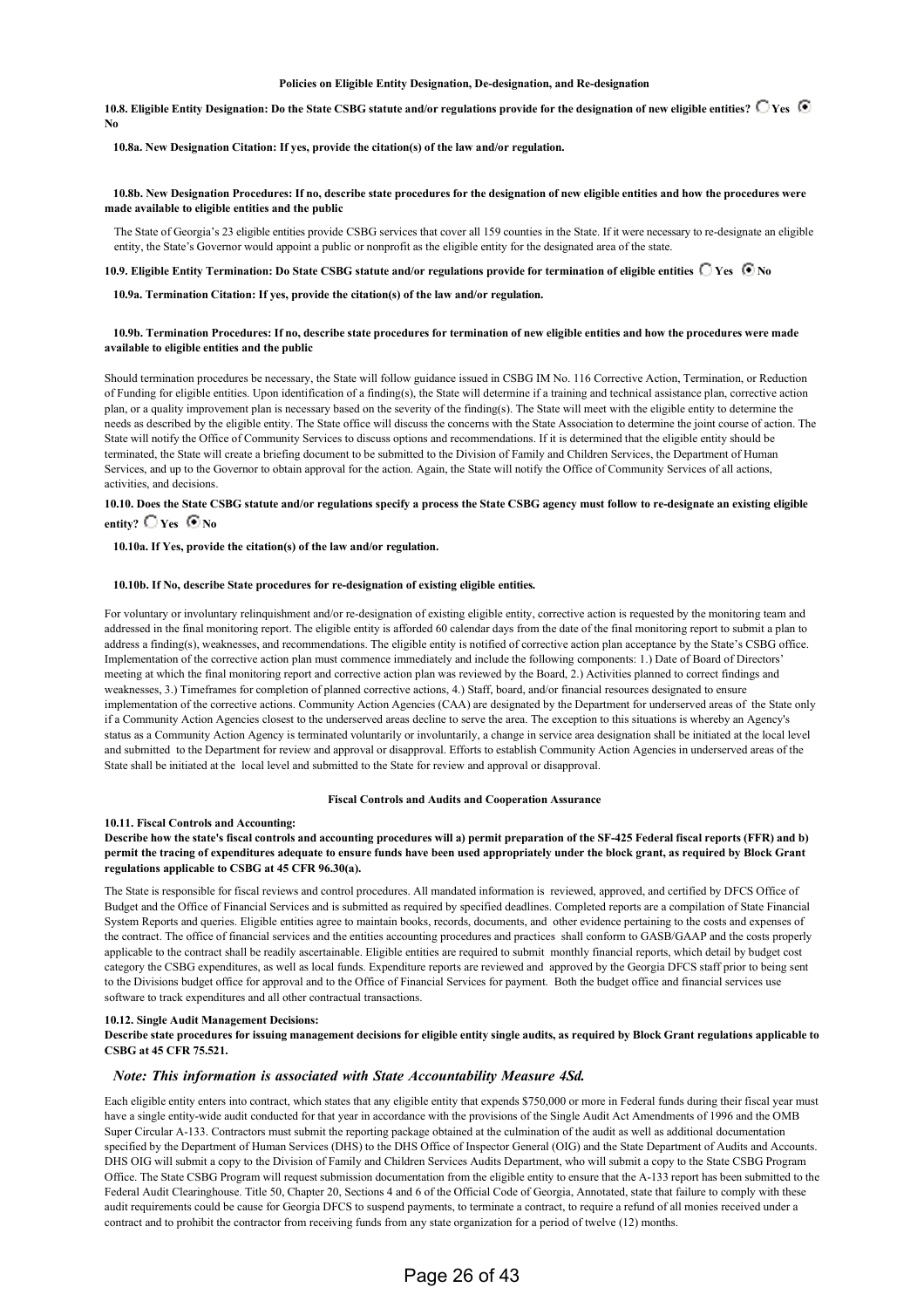**The state will "permit and cooperate with Federal investigations undertaken in accordance with Section 678D" of the CSBG Act, as required by**

the assurance under Section 676(b)(7) of the CSBG Act.  $\bullet$  Yes  $\bullet$  No

### *Note: This response will link with the corresponding assurance, Item 14.7.*

#### **10.14. Performance Management Adjustment:**

Describe any adjustments the state made to monitoring procedures in this State Plan as compared to past plans. Any adjustment should be based **on the state's analysis of past performance, and should consider feedback from eligible entities, OCS, and other sources, such as the public hearing. If the state is not making any adjustments, provide further detail.**

### *Note: This item is associated with State Accountability Measure 4Sb and may pre-populate the state's annual report form.*

Upon analysis of past performance and the recommendation from the CSBG network, the State will utilizing the same performance adjustment to monitoring as in the previous year's plan. The State added a tracking document managed by State Program Managers to ensure the timeliness of review and submission of documents. Timeliness is reviewed during the monthly staff meetings to analyze the data and make recommendations for improvements. The State developed a monitoring tool in the EasyTrak data system that allows for monitoring of programmatic activities in conjunction with the onsite monitoring and desk reviews. To ensure review of expenditure and programmatic reports monthly, both State program managers and the program director review and denote the review with signature. In an effort to offer training and technical assistance expeditiously, the monitoring tool has been revised to include risk assessment for establishment training needs. The State works closely with eligible entities to establish the monitoring schedule. A letter documenting scheduled monitoring visits is sent with an opportunity for the eligible entity to reschedule date conflicts with Agency's calendar.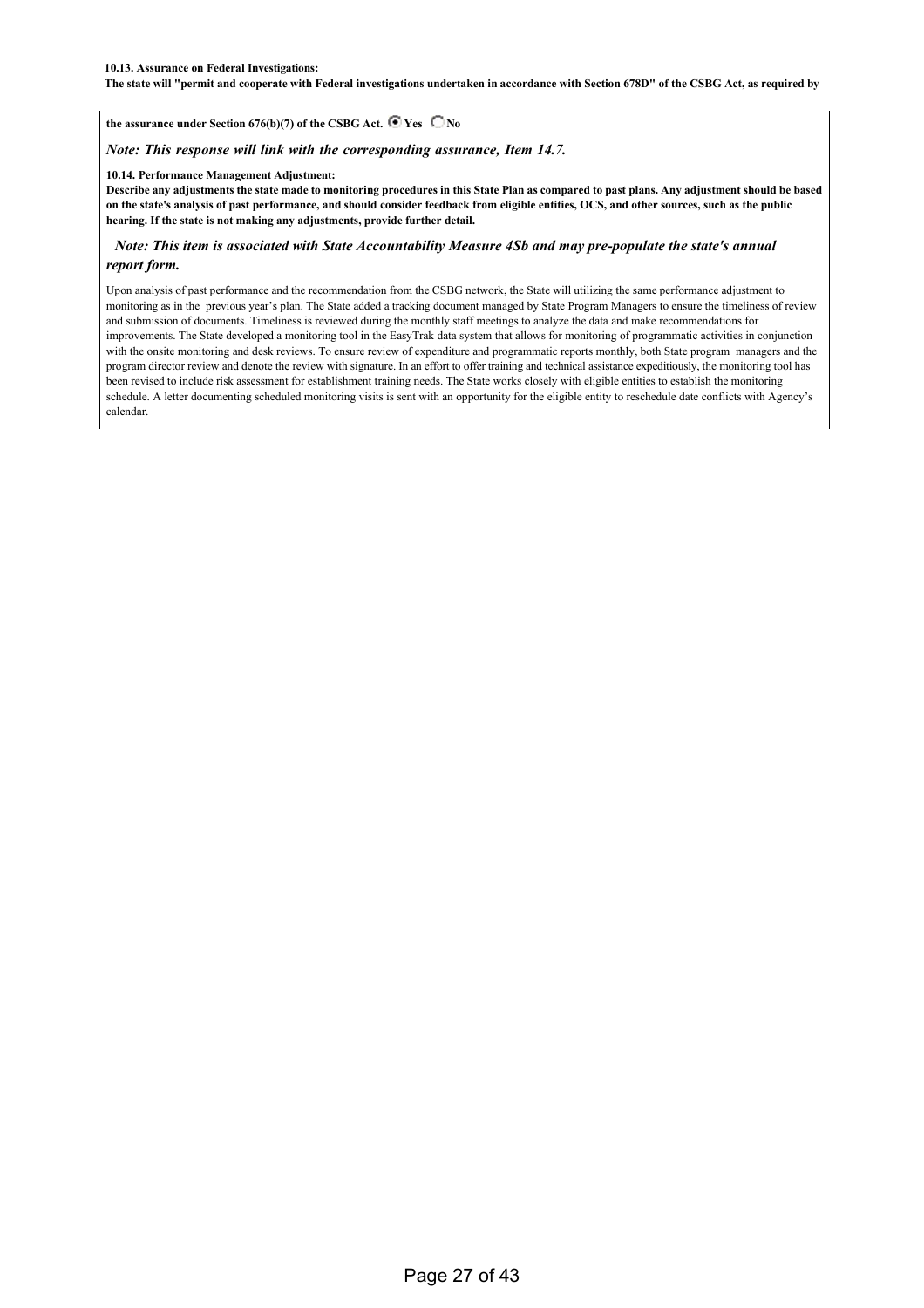<span id="page-27-0"></span>U.S. DEPARTMENT OF HEALTH AND HUMAN SERVICES<br>Administration for Children and Families<br>Administration for Children and Families **Administration for Children and Families OMB No: 0970-0382 Community Services Block Grant (CSBG)** 

# **SECTION 11 State Use of Funds**

11.1. Tripartite Board Verification: Verify which of the following measures are taken to ensure that the state verifies CSBG Eligible Entities are **meeting Tripartite Board requirements under Section 676B(a)(2) of the CSBG Act***[Check all that applies and narrative where applicable]*

| <b>Attend Board meetings</b>                  |
|-----------------------------------------------|
| <b>Organizational Standards Assessment</b>    |
| Monitoring                                    |
| <b>Review copies of Board meeting minutes</b> |
| <b>Track Board vacancies/composition</b>      |
| Other                                         |

**11.2. Tripartite Board Updates: Provide how often the state require eligible entities (which are not on TAPs or QIPs) to provide updates** regarding their Tripartite Boards. This includes but is not limited to copies of meeting minutes, vacancy alerts, changes to bylaws, low-income **member selection process, etc.,** *[Select one and narrative where applicable]*

| $\odot$ Annually                                                                                                                               |
|------------------------------------------------------------------------------------------------------------------------------------------------|
| Semiannually                                                                                                                                   |
| <b>C</b> Quarterly                                                                                                                             |
| $\Box$ Monthly                                                                                                                                 |
| As it Occurs                                                                                                                                   |
| $\bigcirc$ Other                                                                                                                               |
| 11.2. Twinowith Doord Donnocontation Acquirement Doconibo how the state will would that eligible entities how policies and precedures by which |

**11.3. Tripartite Board Representation Assurance: Describe how the state will verify that eligible entities have policies and procedures by which** individuals or organizations can petition for adequate representation on an eligible entity's Tripartite Board as required by the assurance under **Section 676(b)(10) of the CSBG Act**

*Note: This response will link with the corresponding assurance, item 14.10.*

Any petitioner in an eligible entity's service area may submit a petition for adequate representation via a petition form. The petition can be obtained locally from the eligible entity or from the Georgia Division of Children and Family Services (DFCS), CSBG Programs Unit. The petitioner is required to submit the petition to the CSBG Program Director for petition merit determination. Receipt acknowledgement of the petition is provided to the petitioner within 15 business days from receipt of the petition form and a final decision is made within 30 days, or prior to the next board meeting, whichever is greater. The CSBG Director may hold an unofficial hearing of the interested parties and/or gather the facts independently. A copy of the decision will be provided to the petitioner, the Eligible Entity Executive Director, and the Board Chair.

**11.4. Tripartite Board Alternative Representation: Does the state permit public eligible entities to use, as an alternative to a Tripartite Board,** "another mechanism specified by the state to assure decision-making and participating by low income individuals in the development, planning, **implementation, and evaluation of programs" as allowed under Section 676B(b)(2) of the CSBG Act. Yes No**

11.4a. Tripartite Board Alternative Mechanism: If yes, describe the mechanism used by public eligible entities as an alternative to a **Tripartite Board.**

County Governments receiving CSBG funds are required to establish an advisory committee, or a mechanism to assure representation of low-income individuals through an advisory committee composed of at least one-third individuals chosen through a democratic selection procedure and are representative of low-income persons and live in the neighborhood served and are able to participate actively in the development, planning, implementation, and evaluation of CSBG programs.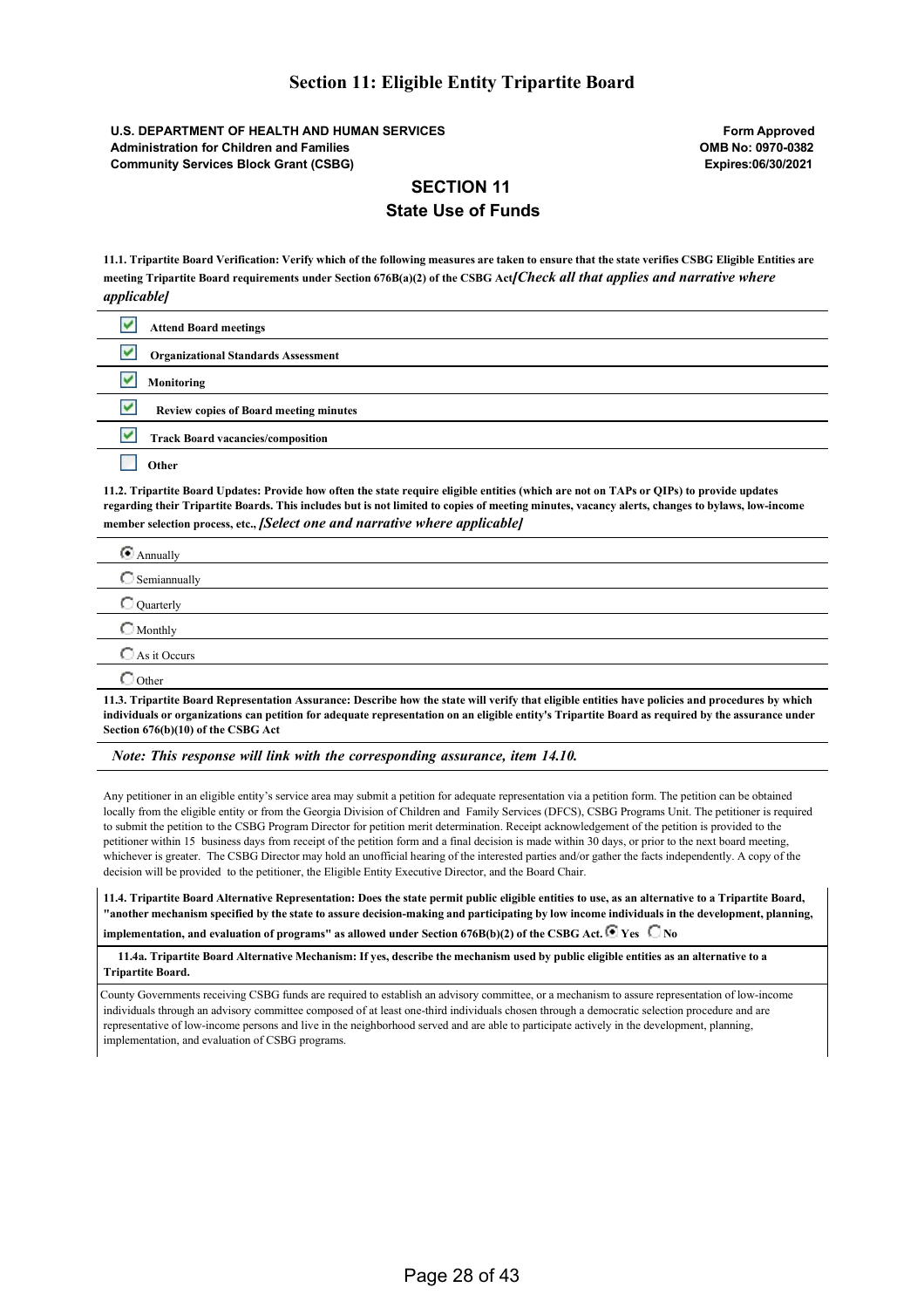## **Section 12: Individual and Community Eligibility Requirements**

<span id="page-28-0"></span>U.S. DEPARTMENT OF HEALTH AND HUMAN SERVICES<br>Administration for Children and Families<br>Administration for Children and Families **Administration for Children and Families OMB No: 0970-0382 Community Services Block Grant (CSBG)** 

## **SECTION 12**

## **Individual and Community Income Eligibility Requirements**

**12.1. Required Income Eligibility: Provide the income eligibility threshold for services in the state.** *[Check one item below.]*

 $\bigcirc$  125% of the HHS poverty line  $\bigcirc$  200% of the HHS poverty line (fill in the threshold)  $\bigcirc$  Varies by eligible entity

200% **%** *[Response Option: numeric field]*

12.1a. Income Eligibility Policy and Procedures: Describe any state policy and/or procedures for income eligibility, such as treatment of **income and family/household composition.**

Assistance is provided for individuals and families having income at or below 200% of the poverty income level as allowed in the statute, unless changed by subsequent legislation. This is a State Policy for Income Eligibility. CSBG Policy Manual Section 1000 Financial Eligibility Complete, accurate and timely eligibility determination, application processing, payment of services, and referral for service is crucial for the CSBG Program. Eligible entities must complete an application for all persons who request assistance through the Community Services Block Grant Program. Approval for services is based on funds available. The applicant must meet the basic eligibility criterion below: Households must be at or below 200% of the Federal Poverty Guidelines Household applicant must be a US citizen or a legally admitted alien with a social security card (see Citizenship). Households applying for assistance must reside in the geographic area serviced by the service provider VERIFICATION OF INCOME The customer should provide verification from the payment source. If the customer cannot obtain the verification, the agency may request it directly from the payment source. Verification can be obtained from a collateral source, a person who has knowledge of the income, if verification cannot be provided by the payment source. Income is calculated on gross wages, less any income disregards. Certain types of income should be disregarded as income when calculating the eligibility of potential clients.

**12.2. Income Eligibility for General/Short-Term Services:**

Describe how the state ensures eligible entities generally verify income eligibility for those services with limited in-take procedures (where **individual income verification is not possible or practical),An example of these services is emergency food assistance.**

Eligible entities are required to verify the income of all clients requesting CSBG services, regardless of practicality. When needed, the State CSBG office can request that the eligible entity provide client information directly from the EasyTrak system, including income verification documentation. At on-site monitoring reviews, that state reviews client files, which must contain copies of income statements, copies of identification documents, and other items that may have been requested that can be used to verify income.

12.3. Community-targeted Services: Describe how the state ensures eligible entities' services target and benefit low-income communities for **services that provide a community-wide benefit (e.g., development of community assets/facilities, building partnerships with other organizations).**

Eligible entities are required to submit Community Action Plans (CAP) (service plans) that are based on their community's needs assessment, for use of CSBG funds. CAPs include new plans or projects an eligible entity would like to undertake or partner with an organization to implement to address a need. As a part of the onsite reviews conducted by the State CSBG Program, the CAPs, client files, and program/project files are reviewed.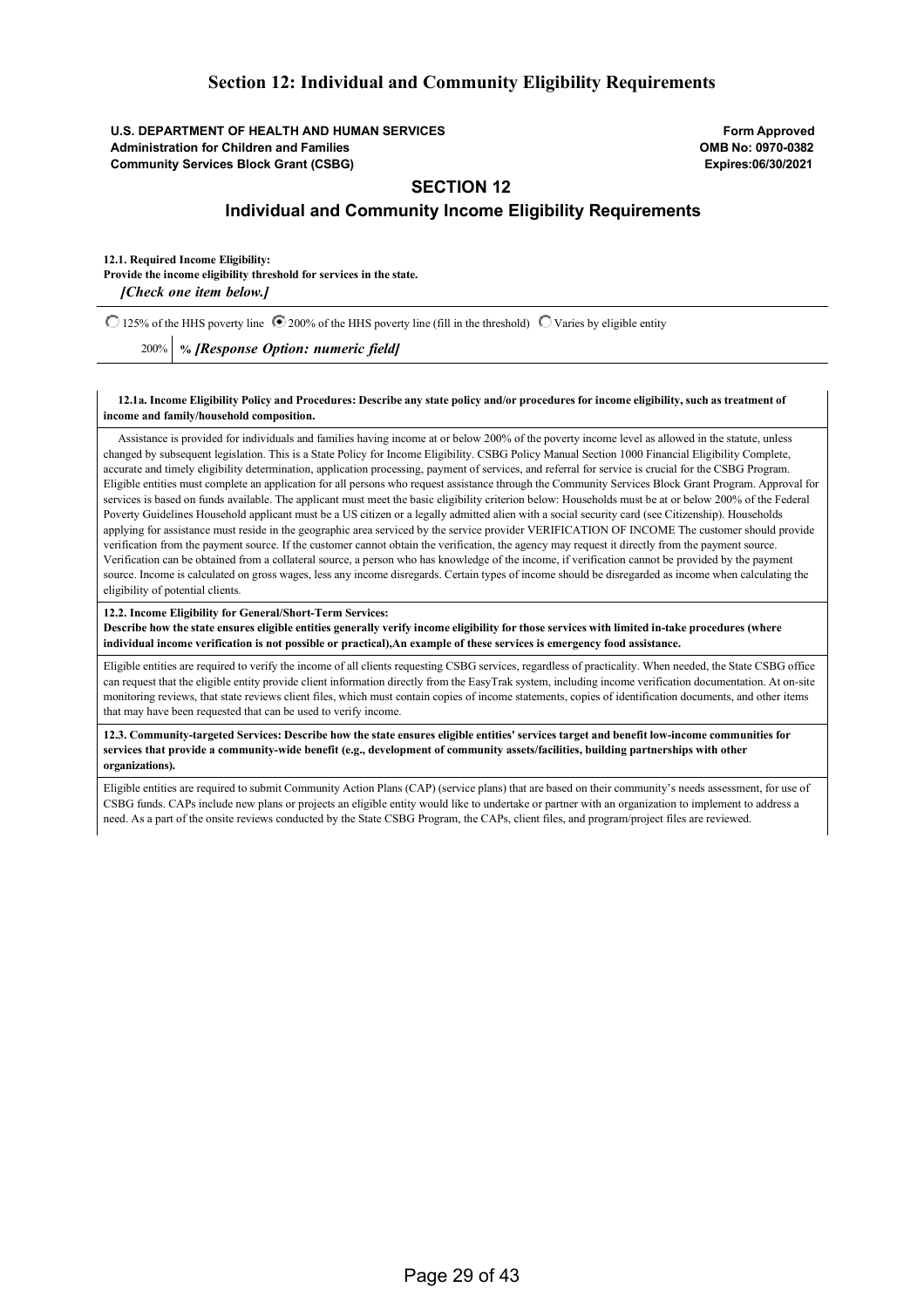# **Section 13: Results Oriented Management and Accountability (ROMA) System**

<span id="page-29-0"></span>U.S. DEPARTMENT OF HEALTH AND HUMAN SERVICES **Form** Approved **Form** Approved **Form** Approved **Administration** for Children and Families **Administration for Children and Families Community Services Block Grant (CSBG) Expires:06/30/2021**

## **SECTION 13**

### **Results Oriented Management and Accountability (ROMA) System**

**13.1. Performance Measurement System:**

Identify the performance measurement system that the state and all eligible entities use, as required by Section 678E(a)of the CSBG Act and the **assurance under Section 676(b)(12) of the CSBG Act.**

*Note: This response will also link to the corresponding assurance, Item 14.12.and will pre-populate the Annual Report, Module 1, Item I.1.*

The Results Oriented Management and Accountability (ROMA) System

Another performance management system that meets the requirements by **Section 678E(b) of the CSBG Act**

An alternative system for measuring performance and results

13.1a. ROMA Description: If ROMA was chosen in Item 13.1, describe the state's written policies, procedures, or guidance documents on **ROMA.**

Eligible entities are required to submit Community Action Plans (CAP) that are based on their community's needs assessment, for use of CSBG funds. CAPs include new plans or projects an eligible entity would like to undertake or partner with an organization to implement to address a need. As a part of the onsite reviews conducted by the State CSBG Program, the CAPs, client files, and program/project files are reviewed

13.1b. Alternative System Description: If an alternative system was chosen in Item 13.1, describe the system the state will use for performance **measurement.**

**13.2. Outcome Measures: Indicate and describe the outcome measures the state will use to measure eligible entity performance in promoting self-sufficiency, family stability, and community revitalization, as required under Section 676(b)(12) of the CSBG Act.**

*Note: This response will also link to the corresponding assurance, Item 14.12.*

| CSBG National Performance Indicators (NPIs) |
|---------------------------------------------|
| NPIs and others                             |
| $\Box$ Others                               |

The State measures outcomes via the National Performance Indicators (NPIs) and the OCS organizational standards. Each CAP must include outcome measures for every service and activity. Georgia DFCS uses these measures to evaluate the performance of the eligible entities performance in meeting the goals and standards. All eligible entities currently provide monthly reports on outcomes. Eligible entities are instructed to review the program or service when outcomes are not being met

13.3. Eligible Entity Support: Describe how the state supports the eligible entities in using the ROMA or alternative performance measurement **system.**

*Note: The activities described under Item 13.3 may include activities... listed in "Section 8: State Training and Technical Assistance." If so, mention briefly, and/or cross-reference as needed. This response will also link to the corresponding assurance, item 14.12.*

The State measures outcomes via the National Performance Indicators (NPIs) and the OCS organizational standards. Each CAP must include outcome measures for every service and activity. Georgia DFCS uses these measures to evaluate the performance of the eligible entities performance in meeting the goals and standards. All eligible entities currently provide monthly reports on outcomes. Eligible entities are instructed to review the program or service when outcomes are not being met

**13.4. Eligible Entity Use of Data:**

**Describe how is the state plan to validate the eligible entities that are using data to improve service delivery?**

#### *Note: This response will also link to the corresponding assurance, Item 14.12.*

Community Action Plans are developed from the results of the needs assessments, and program/activities are designed based on the identified local needs and unmet needs. Data is being validated as it is entered in the tracking system- EasyTrak. Eligible entities are contractually required to use the latest form of the system for statewide data collection, tracking, and reporting. The project application plans (provided to denote service plans) are developed in the EasyTrak system and must include outcome measures and activity. Eligible Entities must provide monthly reports on outcomes and are required to review and revise programs when service outcomes are not being met.

**Community Action Plans and Needs Assessments**

13.5. Community Action Plan: Describe how the state will secure a Community Action Plan from each eligible entity, as a condition of receipt of **CSBG funding by each entity, as required by Section 676(b)(11) of the CSBG Act.**

*Note: this response will link to the corresponding assurance, Item 14.11.*

Each eligible entity is required to submit a current comprehensive Community Needs Assessment annually with the Community Action Plans to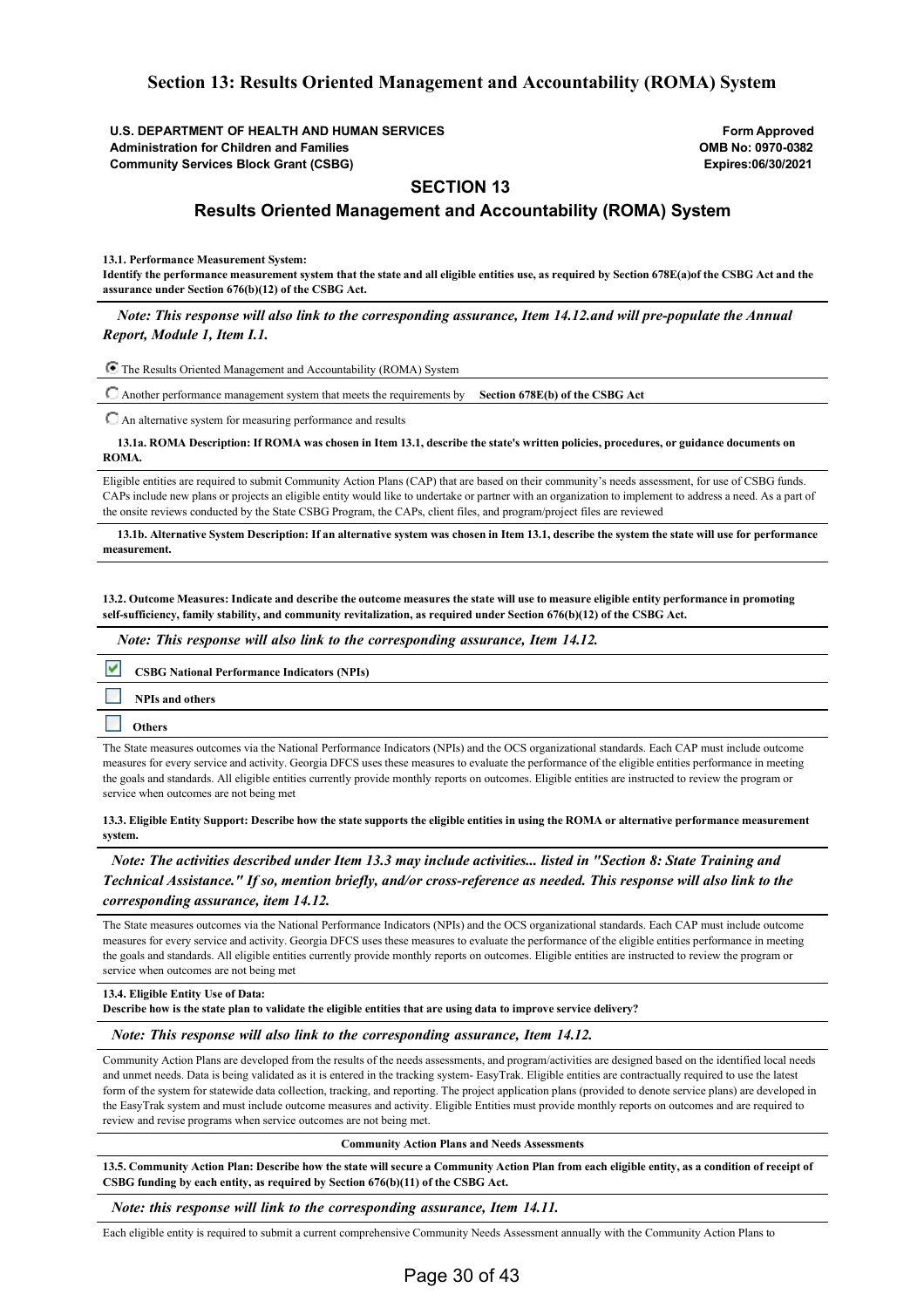be in compliance with the fiscal and administrative compliance of the CSBG program.

#### **13.6. Community Needs Assessment:**

**Describe how the State will assure that each eligible entity includes a community needs assessment for the community served (which may be** coordinated with community needs assessments conducted by other programs) in each entity's Community Action Plan, as required by Section **676(b)(11) of the CSBG Act.**

### *Note: this response will link to the corresponding assurance, Item 14.11.*

The State of Georgia requires Community Needs Assessments to be completed at least once every three years by each CSBG eligible entity. The assessment summary must outline current needs, new or projected needs, and it should encompass those needs that shall remain unmet.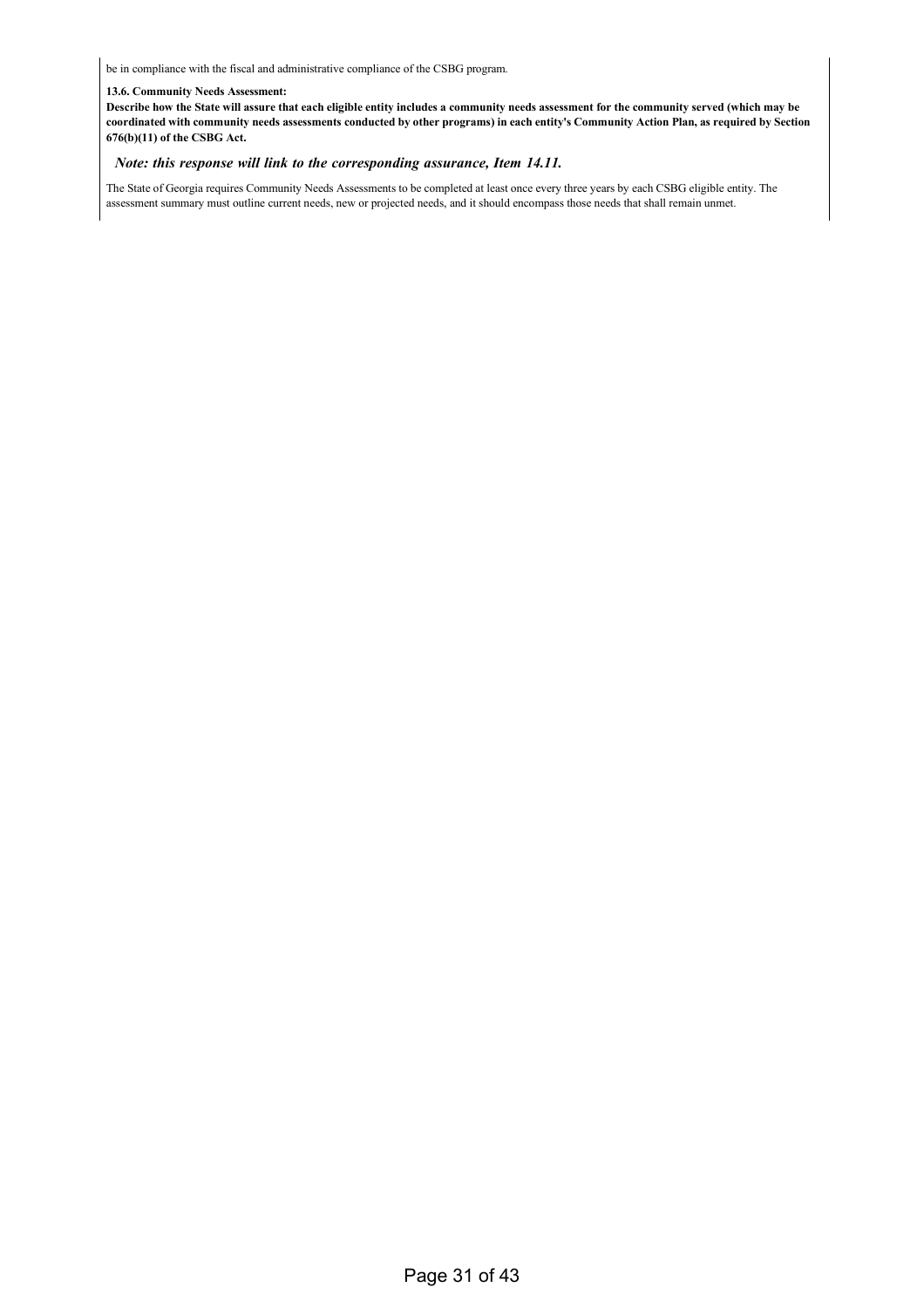## **Section 14: CSBG Programmatic Assurances and Information Narrative**

<span id="page-31-0"></span>U.S. DEPARTMENT OF HEALTH AND HUMAN SERVICES **Form** Approved **Form** Approved **Form** Approved **Administration** for Children and Families **Administration for Children and Families OMB No: 0970-0382 Community Services Block Grant (CSBG)** 

# **SECTION 14 State Use of Funds**

**14.1 Use of Funds Supporting Local Activities**

# **CSBG Services**

**14.1a. 676(b)(1)(A): Describe how the state will assure "that funds made available through grant or allotment will be used -** 

**(A) to support activities that are designed to assist low-income families and individuals, including families and individuals receiving assistance under title IV of the Social Security Act, homeless families and individuals, migrant or seasonal farm** workers, and elderly low-income individuals and families, and a description of how such activities will enable the families and **individuals--**

**(i) to remove obstacles and solve problems that block the achievement of self sufficiency (particularly for families and** individuals who are attempting to transition off a State program carried out under part A of title IV of the Social Security **Act);**

**(ii) to secure and retain meaningful employment;**

(iii) to attain an adequate education with particular attention toward improving literacy skills of the low-income families in **the community, which may include family literacy initiatives;**

**(iv) to make better use of available income;**

**(v) to obtain and maintain adequate housing and a suitable living environment;**

(vi) to obtain emergency assistance through loans, grants, or other means to meet immediate and urgent individual and **family needs;**

**(vii) to achieve greater participation in the affairs of the communities involved, including the development of public and** private grassroots partnerships with local law enforcement agencies, local housing authorities, private foundations, and other **public and private partners to -** 

(I) document best practices based on successful grassroots intervention in urban areas, to develop methodologies for **widespread replication; and**

**(II) strengthen and improve relationships with local law enforcement agencies, which may include participation in activities such as neighborhood or community policing efforts;**

The State CSBG program requires all eligible entities to submit Community Action Plans specifically targeted to address the needs of the low-income community as a part of their requests for funding. The Community Action Plans includes all services and programs that use CSBG funding for the purpose of removing barriers to self-sufficiency as well as to provide resources to obtain and maintain well-being and self-sufficient lifestyles. The programs and services are linked to these assurances.

## **Needs of Youth**

**14.1b. 676(b)(1)(B) Describe how the state will assure "that funds made available through grant or allotment will be used -** 

(B) to address the needs of youth in low-income communities through youth development programs that support the primary **role of the family, give priority to the prevention of youth problems and crime, and promote increased community coordination and collaboration in meeting the needs of youth, and support development and expansion of innovative community-based youth development programs that have demonstrated success in preventing or reducing youth crime, such as--**

(i) programs for the establishment of violence-free zones that would involve youth development and intervention models **(such as models involving youth mediation, youth mentoring, life skills training, job creation, and entrepreneurship programs); and**

**(ii) after-school child care programs;**

The State of Georgia reviews all CAPS to ensure that youth development remains a service of eligible entities. Special Initiatives have been, and will continue to be, supported by providing discretionary funding when available as well as monitoring for youth programs. The IS survey and Annual Report youth data is also reviewed and discussed with the eligible entities to ensure that programs also target youth development and correctly report the data.

### **Coordination of Other Programs**

**14.1c. 676(b)(1)(C) Describe how the state will assure "that funds made available through grant or allotment will be used -** 

**(C) to make more effective use of, and to coordinate with, other programs related to the purposes of this subtitle (including state welfare reform efforts)**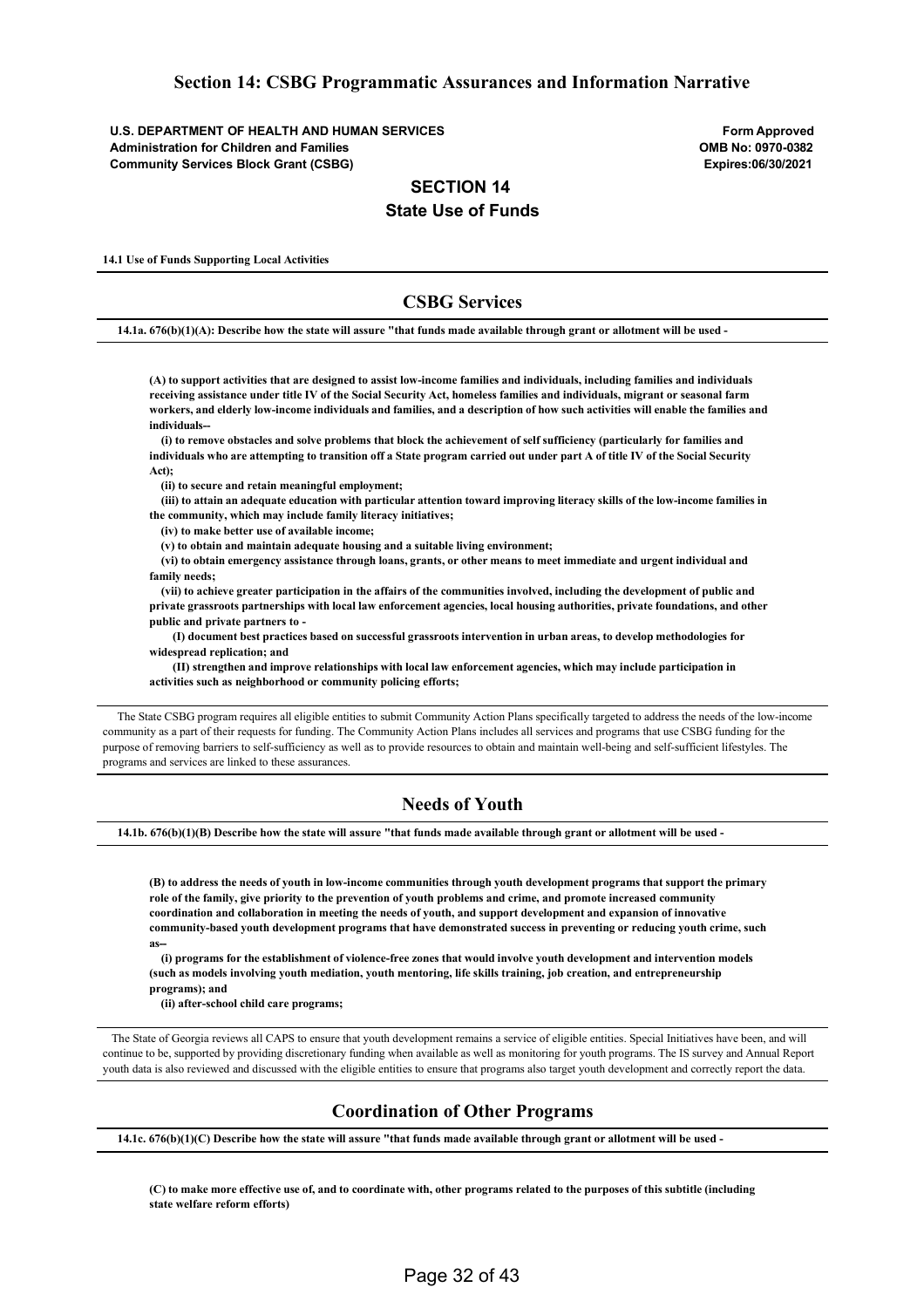The State CSBG Program encourages, coordinates, and facilitates memorandums of understanding with state and local Divisions of Family and Children Services who administer welfare reform. Most Community Action Agencies have one or more Memorandum of Understandings (MOUs) for employment services such job readiness classes and counseling, job placement, etc.

## **State Use of Discretionary Funds**

14.2 676(b)(2) Describe "how the state intends to use discretionary funds made available from the remainder of the grant or allotment described **in section 675C(b) in accordance with this subtitle, including a description of how the state will support innovative community and neighborhood-based initiatives related to the purposes of this subtitle."**

*Note: The State describes this assurance under "State Use of Funds: Remainder/Discretionary," items 7.9 and 7. 10*

## **Eligible Entity Service Delivery, Coordination, and Innovation**

**14.3. 676(b)(3) "Based on information provided by eligible entities in the state, a description of..."**

14.3a. 676(b)(3)(A) Describe "the service delivery system, for services provided or coordinated with funds made available through grants **made under 675C(a), targeted to low-income individuals and families in communities within the state;**

Funds are distributed to all twenty-three (23) eligible entities based on a formula adopted by the State Department and a committee of representatives from eligible entities. Eligible entities must submit a Community Action Plan annually. Programs or services administered by each entity must be used to support activities and services designed to assist low-income families and individuals to become self-sufficient. Each eligible entity will conduct a Needs Assessment in their service delivery area to determine the needs of the community. Programs administered by the local agencies should be guided by the results of the Needs Assessment. Outcomes are measured using ROMA National Performance Indicators and are in accordance with the Office of Community Services Center of Excellence Organizational Standards.

# **Eligible Entity Linkages - Approach to Filling Service Gaps**

 $14.3b. 676(b)(3)(B)$  Describe "how linkages will be developed to fill identified gaps in the services, through the provision of information, **referrals, case management, and follow-up consultations."**

### *Note: The state describes this assurance in the state linkages and communication section, item 9.3b.*

Linkages between CSBG eligible entities and other community service agencies and local governments ensure that gaps in services are filled. CSBG agencies solicit volunteers, and private donations, form partnerships with the private sector as well as local governments to reduce the causes of poverty. Through sub-contracts and Memorandums of Understanding (MOU), eligible entities will continue to coordinate services with agencies within their service delivery areas. Eligible entities also contract with the State of Georgia to provide other programs to assist the low-income population to become self-sufficient. Community Action Agencies and County Government entities maintain a good relationship with the State Administering Agency, therefore being considered for other grants and contracts to aid in the provision of services to the low-income population.

# **Coordination of Eligible Entity Allocation 90 Percent Funds with Public/Private Resources**

14.3c. 676(b)(3)(C) Describe how funds made available through grants made under 675C(a)will be coordinated with other public and private **resources."**

### *Note: The state describes this assurance in the state linkages and communication section, item 9.7.*

Through sub-contracts and memorandums of understanding, eligible entities coordinate services with agencies within their service delivery areas. Eligible entities also contract with the State of Georgia to provide other programs to assist the low-income population to become self-sufficient. Community Action Agencies and County Government entities maintain a good relationship with the State Administering Agency, therefore being considered for other grants and contracts to aid in the provision of services to the low-income population.

# **Eligible Entity Innovative Community and Neighborhood Initiatives, Including Fatherhood/Parental Responsibility**

14.3d.  $676(b)(3)(D)$  Describe "how the local entity will use the funds [made available under Section  $675C(a)$ ] to support innovative community and neighborhood-based initiatives related to the purposes of this subtitle, which may include fatherhood initiatives and other initiatives with the **goal of strengthening families and encouraging parenting."**

Note: The description above is about eligible entity use of 90 percent funds to support these initiatives. States may also support these types of activities at the local level using State remainder/discretionary funds, allowable *under Section 675C(b)(1)(F). In this State Plan, the State indicates funds allocated for these activities under item 7. 9(f).*

Eligible entities utilize funds in a multitude of ways to strengthen families and encourage parenting. Eligible entities document planned efforts via submission of annual CSBG Community Action Plans which are made apart of the CSBG contract. The provisions of these initiatives are documented and monitored via monthly programmatic reports, annual reports, and periodic annual monitoring visits which assure active participation in these activities as necessary. Eligibly entity activities to strengthen and encourage parental responsibility include collaborations and partnerships local Head Start Programs and local school systems for the provision of fatherhood programs and holistic case management focused on addressing the medical, physical, emotional, financial, psychosocial, behavioral, and other needs of the family.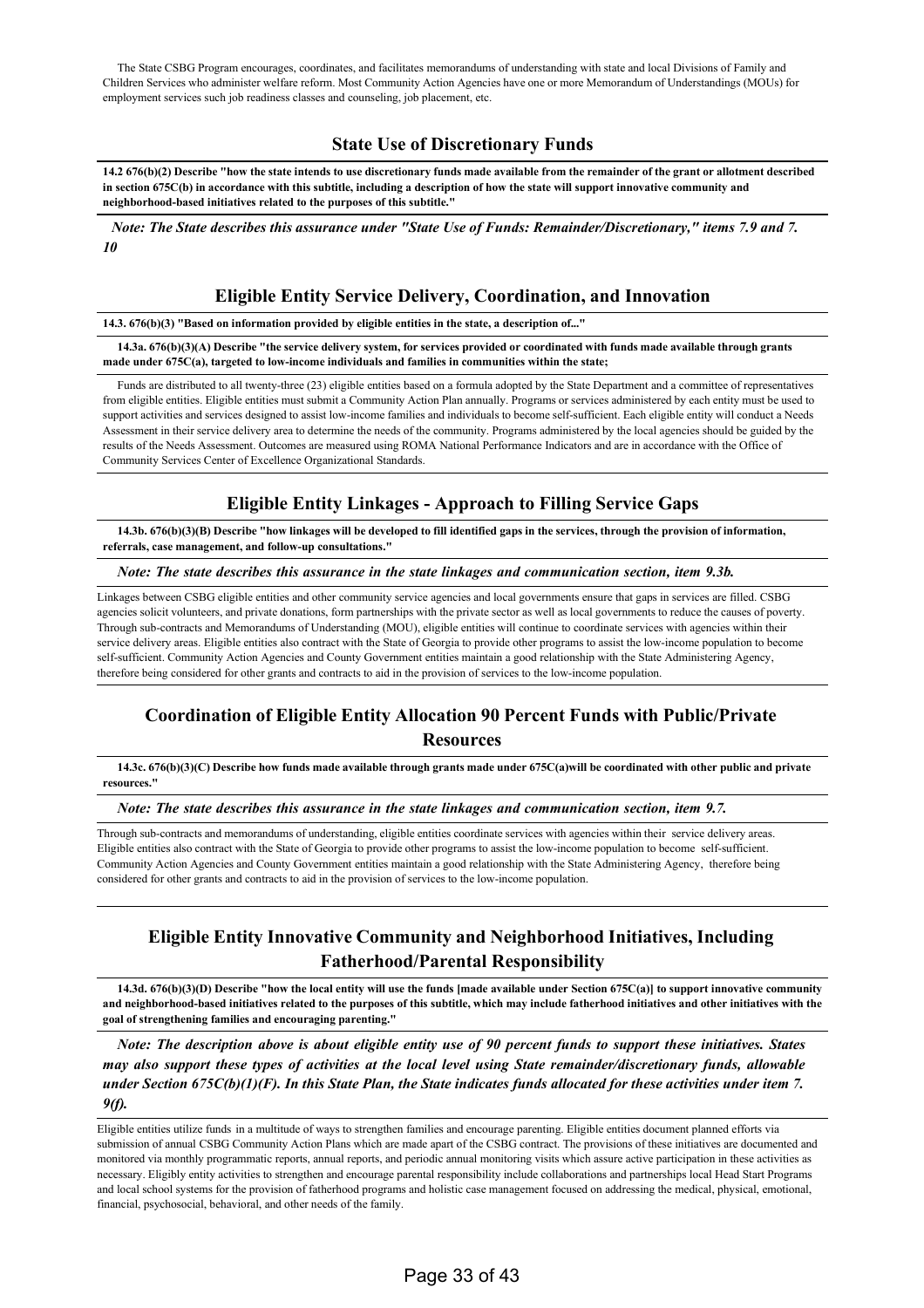14.4. 676(b)(4) Describe how the state will assure "that eligible entities in the state will provide, on an emergency basis, for the provision of such supplies and services, nutritious foods, and related services, as may be necessary to counteract conditions of starvation and malnutrition among **low-income individuals."**

The State assures eligible entity provision of services on an emergency basis, as necessary, through contracts with eligible entities. Eligible entities' document planned efforts via submission of annual CSBG Community Action Plans which are made apart of the CSBG contract. The provisions of emergency food and nutrition services are documented and monitored via monthly programmatic reports, annual reports, and periodic annual monitoring visits which assure active participation in these activities when necessary.

# **State and Eligible Entity Coordination/linkages and Workforce Innovation and Opportunity Act Employment and Training Activities**

**14.5. 676(b)(5) Describe how the state will assure "that the state and eligible entities in the state will coordinate, and establish linkages between, governmental and other social services programs to assure the effective delivery of such services, and [describe] how the State and the eligible** entities will coordinate the provision of employment and training activities, as defined in section 3 of the Workforce Innovation and Opportunity **Act, in the state and in communities with entities providing activities through statewide and local workforce development systems under such Act."**

*Note: The state describes this assurance in the state linkages and communication section, items 9.1, 9.2, 9.3a, 9. 4, 9.4a, and 9.4b.*

# **State Coordination/Linkages and Low-income Home Energy Assistance**

14.6. 676(b)(6) Provide "an assurance that the state will ensure coordination between antipoverty programs in each community in the state, and **ensure, where appropriate, that emergency energy crisis intervention programs under title XXVI (relating to low income home energy assistance) are conducted in such community."**

Note: The state describes this assurance in the state linkages and communication section, items 9.2 and 9.5.

# **Federal Investigations**

14.7. 676(b)(7) Provide "an assurance that the state will permit and cooperate with Federal investigations undertaken in accordance with section **678D." Yes**

*Note: The state addresses this assurance in the Fiscal Controls and Monitoring section, item 10.13.*

# **Funding Reduction or Termination**

**14.8. 676(b)(8) Provide "an assurance that any eligible entity in the state that received funding in the previous fiscal year through a community** services block grant made under this subtitle will not have its funding terminated under this subtitle, or reduced below the proportional share of **funding the entity received in the previous fiscal year unless, after providing notice and an opportunity for a hearing on the record, the state determines that cause exists for such termination or such reduction, subject to review by the Secretary as provided in section 678C(b)." Yes**

*Note: The state addresses this assurance in the Fiscal Controls and Monitoring section, item 10.7.*

# **Coordination with Faith-based Organizations, Charitable Groups, Community Organizations**

14.9. 676(b)(9) Describe how the state will assure "that the state and eligible entities in the state will, to the maximum extent possible, coordinate **programs with and form partnerships with other organizations serving low-income residents of the communities and members of the groups served by the state, including religious organizations, charitable groups, and community organizations."**

*Note: The state describes this assurance in the state Linkages and Communication section, item 9.6.*

# **Eligible Entity Tripartite Board Representation**

**14.10. 676(b)(10) Describe how "the state will require each eligible entity in the state to establish procedures under which a low-income** individual, community organization, or religious organization, or representative of low-income individuals that considers its organization, or **low-income individuals, to be inadequately represented on the board (or other mechanism) of the eligible entity to petition for adequate representation."**

### *Note: The state describes this assurance in the Eligible Entity Tripartite Board section, 11.3.*

Any petitioner within the eligible entities service area may request a petition form directly from the eligible entity or from the State's CSBG office. The petitioner is required to submit the petition to the State's CSBG Program Director for merit determination of the petition. Acknowledgement of receipt of the form is provided to the petitioner within 15 business days from receipt of the petition and a final decision is made within 30 days, or prior to the next board meeting, whichever is greater. The CSBG Director may hold an unofficial hearing of the interested parties and/or gather facts independently. A copy of the decision is provided to the petitioner and the eligible entities Executive Director and Board Chair.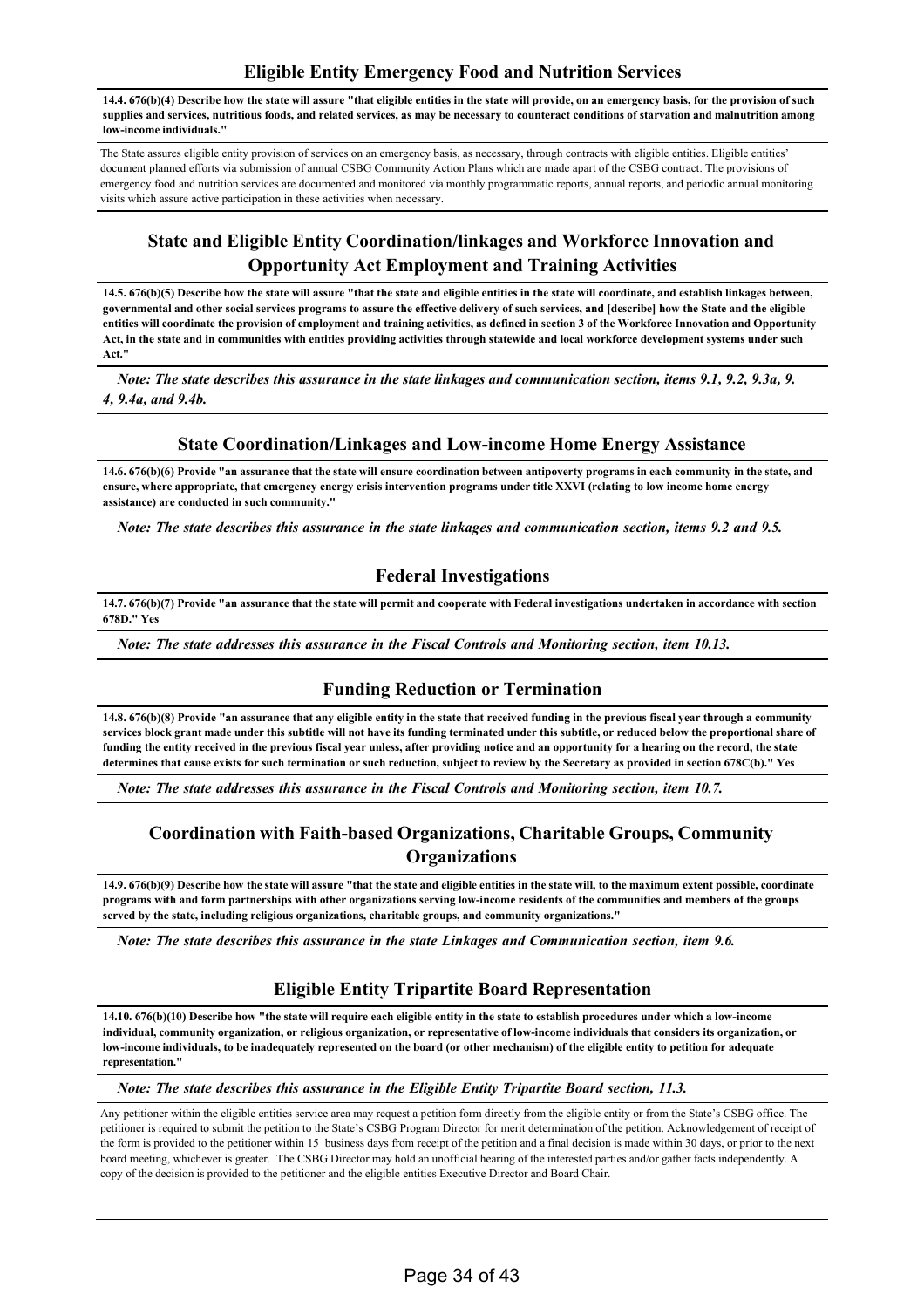# **Eligible Entity Community Action Plans and Community Needs Assessments**

14.11. 676(b)(11) Provide "an assurance that the state will secure from each eligible entity in the services block grant made under this subtitle for a program, a community action plan (which shall be submitted to the Secretary, at the request of the Secretary, with the State plan) that includes **a community-needs assessment for the community served, which may be coordinated with community-needs assessments conducted for other programs."**

*Note: The state describes this assurance in the ROMA section, items 13.5 and 13.6.*

# **State and Eligible Entity Performance Measurement: ROMA or Alternate system**

14.12. 676(b)(12) Provide "an assurance that the state and all eligible entities in the State will, not later than fiscal year 2001, participate in the **Results Oriented Management and Accountability System, another performance measure system for which the Secretary facilitated** development pursuant to 678E(b), or an alternative system for measuring performance and results that meets the requirements of that section, **and [describe] outcome measures to be used to measure eligible entity performance in promoting self-sufficiency, family stability, and community revitalization."**

*Note: The state describes this assurance in the ROMA section, items 13.1, 13.2, 13.3, and 13.4.* **Validation for CSBG Eligible Entity Programmatic Narrative Sections**

**14.13. 676(b)(13) Provide "information describing how the state will carry out the assurances described in this section."**

*Note: The state provides information for each of the assurances directly in section 14 or in corresponding items throughout the State Plan, which are included as hyperlinks in section 14.*

**By checking this box, the state CSBG authorized official is certifying the assurances set out above.**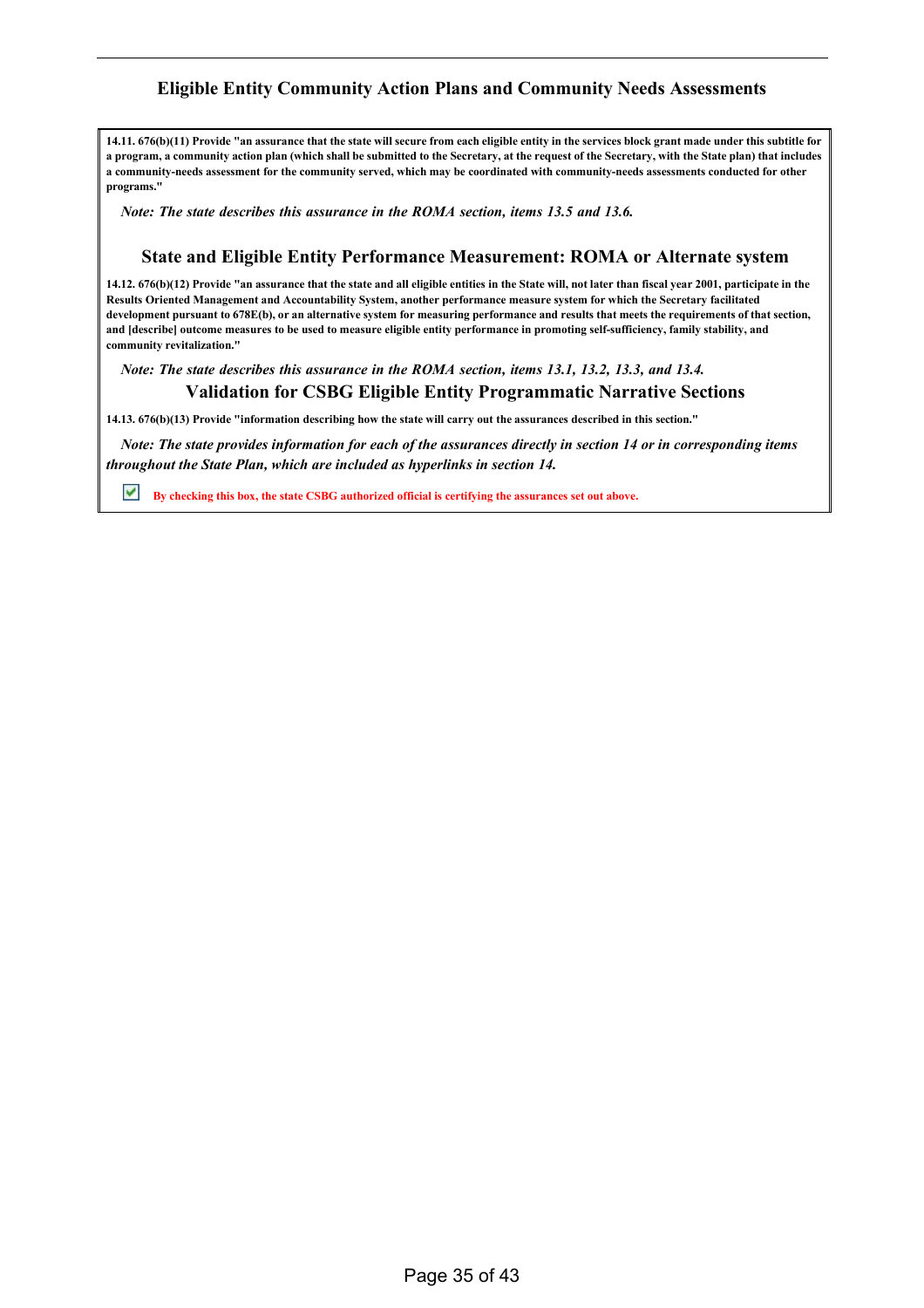<span id="page-35-0"></span>**U.S. DEPARTMENT OF HEALTH AND HUMAN SERVICES Administration for Children and Families Community Services Block Grant (CSBG)**

**Form Approved OMB No:0970-0382 Expires:06/30/2021**

# **SECTION 15 Federal Certifications**

# **15.1. CERTIFICATION REGARDING LOBBYING**

**Certification for Contracts, Grants, Loans, and Cooperative Agreements**

**The undersigned certifies, to the best of his or her knowledge and belief, that:**

**(1) No Federal appropriated funds have been paid or will be paid, by or on behalf of the undersigned, to any person for influencing or attempting to influence an officer or employee of an agency, a Member of Congress, an officer or employee of Congress, or an employee of a Member of Congress in connection with the awarding of any Federal contract, the making of any Federal grant, the making of any Federal loan, the entering into of any cooperative agreement, and the extension, continuation, renewal, amendment, or modification of any Federal contract, grant, loan, or cooperative agreement.**

**(2) If any funds other than Federal appropriated funds have been paid or will be paid to any person for influencing or attempting to influence an officer or employee of any agency, a Member of Congress, an officer or employee of Congress or an employee of a Member of Congress in connection with this Federal contract, grant, loan, or cooperative agreement, the undersigned shall complete and submit Standard Form-LLL, "Disclosure Form to Report Lobbying," in accordance with its instructions.**

**(3) The undersigned shall require that the language of this certification be included in the award documents for all subawards at all tiers (including subcontracts, subgrants, and contracts under grants, loans, and cooperative agreements) and that all subrecipients shall certify and disclose accordingly. This certification is a material representation of fact upon which reliance was placed when this transaction was made or entered into. Submission of this certification is a prerequisite for making or entering into this transaction imposed by section 1352, title 31, U.S. Code. Any person who fails to file the required certification shall be subject to a civil penalty of not less than \$10,000 and not more than \$100,000 for each such failure.**

**Statement for Loan Guarantees and Loan Insurance**

**The undersigned states, to the best of his or her knowledge and belief, that:**

**If any funds have been paid or will be paid to any person for influencing or attempting to influence an officer or employee of any agency, a Member of Congress, an officer or employee of Congress, or an employee of a Member of Congress in connection with this commitment providing for the United States to insure or guarantee a loan, the undersigned shall complete and submit Standard Form-LLL, "Disclosure Form to Report Lobbying," in accordance with its instructions. Submission of this statement is a prerequisite for making or entering into this transaction imposed by section 1352, title 31, U.S. Code. Any person who**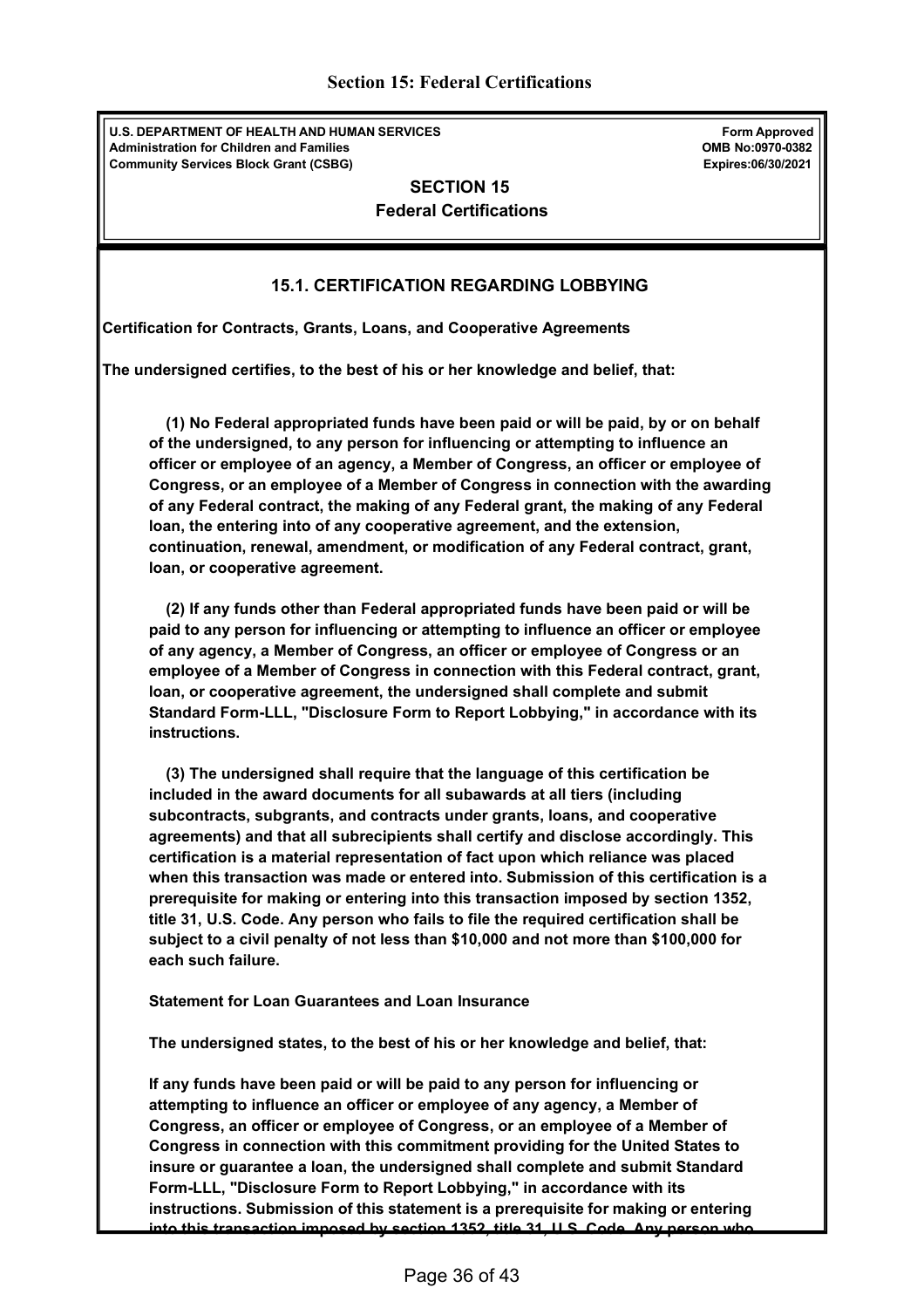**fails to file the required statement shall be subject to a civil penalty of not less than \$10,000 and not more than \$100,000 for each such failure.**

### **The box after each certification must be checked by the state CSBG authorized official.**

#### **15.1. Lobbying**

**After assurance select a check box:**

**By checking this box, the state CSBG authorized official is providing the certification set out above.** 

## **15.2. CERTIFICATION REGARDING DRUG-FREE WORKPLACE REQUIREMENTS**

**This certification is required by the regulations implementing the Drug-Free Workplace Act of 1988: 45 CFR Part 76, Subpart, F. Sections 76.630(c) and (d)(2) and 76.645 (a)(1) and (b) provide that a Federal agency may designate a central receipt point for STATE-WIDE AND STATE AGENCY-WIDE certifications, and for notification of criminal drug convictions. For the Department of Health and Human Services, the central point is: Division of Grants Management and Oversight, Office of Management and Acquisition, Department of Health and Human Services, Room 517-D, 200 Independence Avenue, SW Washington, DC 20201.**

**Certification Regarding Drug-Free Workplace Requirements (Instructions for Certification)**

**1. By signing and/or submitting this application or grant agreement, the grantee is providing the certification set out below.**

**2. The certification set out below is a material representation of fact upon which reliance is placed when the agency awards the grant. If it is later determined that the grantee knowingly rendered a false certification, or otherwise violates the requirements of the Drug-Free Workplace Act, the agency, in addition to any other remedies available to the Federal Government, may take action authorized under the Drug-Free Workplace Act.**

**3. For grantees other than individuals, Alternate I applies.**

**4. For grantees who are individuals, Alternate II applies.**

**5. Workplaces under grants, for grantees other than individuals, need to be identified on the certification. If known, they may be identified in the grant application. If the grantee does not identify the workplaces at the time of application, or upon award, if there is no application, the grantee must keep the identity of the workplace(s) on file in its office and make the information available for Federal inspection. Failure to identify all known workplaces constitutes a violation of the grantee's drug-free workplace requirements.**

**6. Workplace identifications must include the actual address of buildings (or parts of buildings) or other sites where work under the grant takes place. Categorical descriptions may be used (e.g., all vehicles of a mass transit authority or state highway department while in operation, state employees in each local unemployment office, performers in concert halls or radio studios).**

**7. If the workplace identified to the agency changes during the performance of the grant, the grantee shall inform the agency of the change(s), if it previously identified the workplaces in question (see paragraph five).**

**8. Definitions of terms in the Nonprocurement Suspension and Debarment common rule and Drug-Free Workplace common rule apply to this certification.**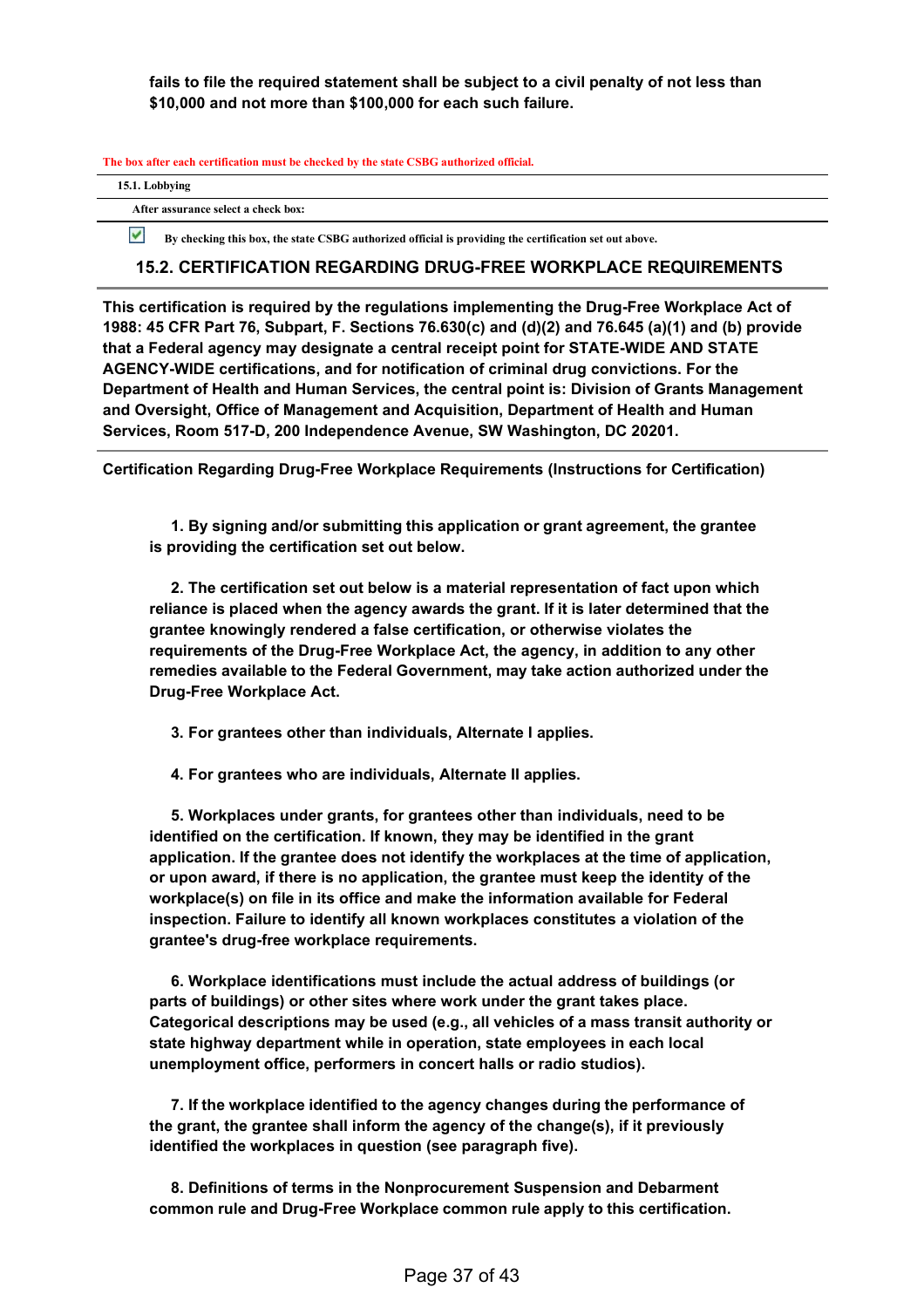**Grantees' attention is called, in particular, to the following definitions from these rules:**

*Controlled substance* **means a controlled substance in Schedules I through V of the Controlled Substances Act (21 U.S.C. 812) and as further defined by regulation (21 CFR 1308.11 through 1308.15);.**

*Conviction* **means a finding of guilt (including a plea of nolo contendere) or imposition of sentence, or both, by any judicial body charged with the responsibility to determine violations of the federal or state criminal drug statutes;**

*Criminal drug statute* **means a Federal or non-Federal criminal statute involving the manufacture, distribution, dispensing, use, or possession of any controlled substance;**

*Employee* **means the employee of a grantee directly engaged in the performance of work under a grant, including: (i) All direct charge employees; (ii) All indirect charge employees unless their impact or involvement is insignificant to the performance of the grant; and, (iii) Temporary personnel and consultants who are directly engaged in the performance of work under the grant and who are on the grantee's payroll. This definition does not include workers not on the payroll of the grantee (e.g., volunteers, even if used to meet a matching requirement; consultants or independent contractors not on the grantee's payroll; or employees of subrecipients or subcontractors in covered workplaces).**

**Certification Regarding Drug-Free Workplace Requirements** 

**Alternate I. (Grantees Other Than Individuals)**

**The grantee certifies that it will or will continue to provide a drug-free workplace by:**

**(a) Publishing a statement notifying employees that the unlawful manufacture, distribution, dispensing, possession, or use of a controlled substance is prohibited in the grantee's workplace and specifying the actions that will be taken against employees for violation of such prohibition;**

**(b) Establishing an ongoing drug-free awareness program to inform employees about--**

**(1) The dangers of drug abuse in the workplace;**

**(2) The grantee's policy of maintaining a drug-free workplace;**

**(3) Any available drug counseling, rehabilitation, and employee assistance programs; and**

**(4) The penalties that may be imposed upon employees for drug abuse violations occurring in the workplace;**

**(c) Making it a requirement that each employee to be engaged in the performance of the grant be given a copy of the statement required by paragraph (a);**

**(d) Notifying the employee in the statement required by paragraph (a) that, as a condition of employment under the grant, the employee will - -**

**(1) Abide by the terms of the statement; and (2) Notify the employer in writing**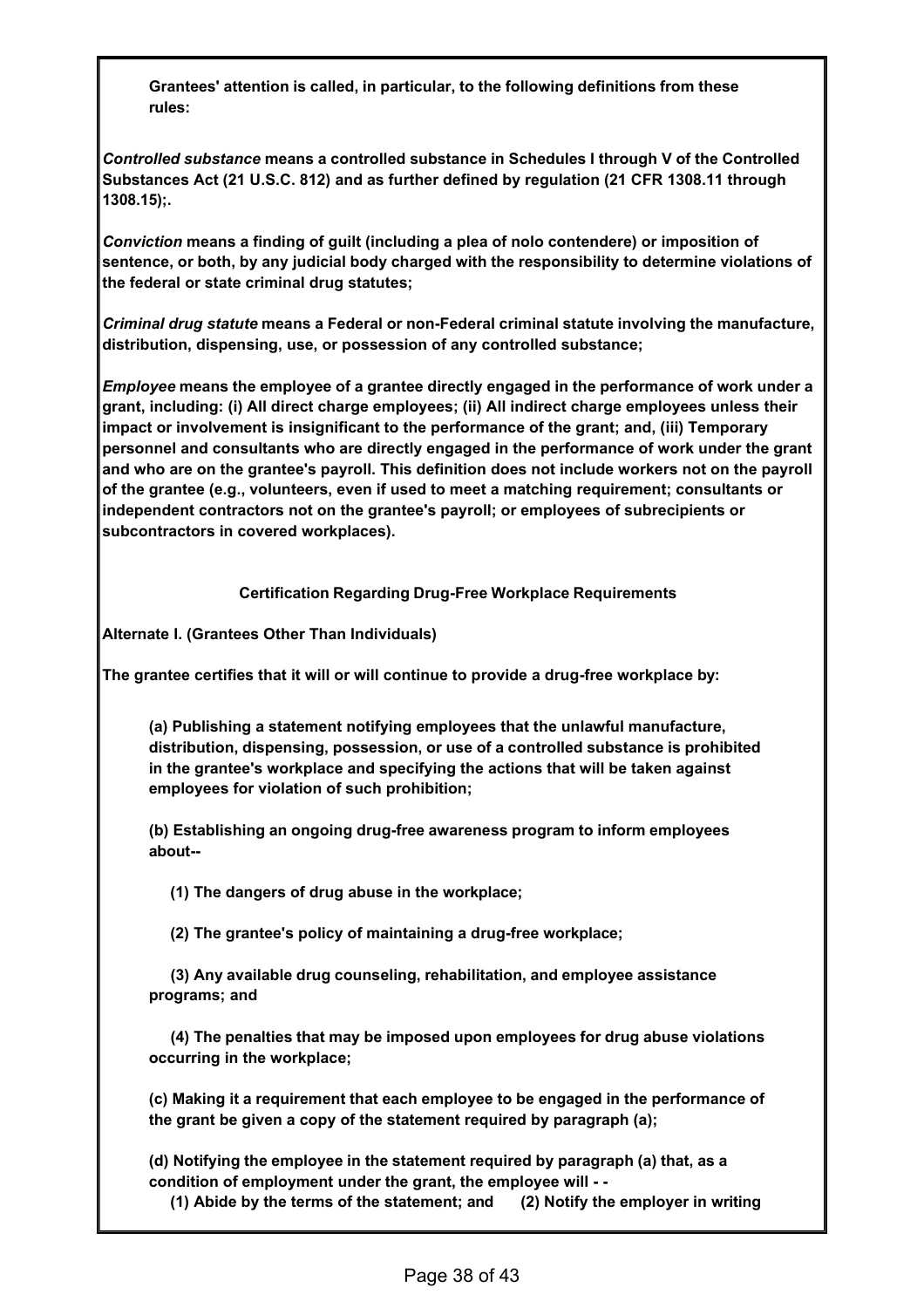**of his or her conviction for a violation of a criminal drug statute occurring in the workplace no later than five calendar days after such conviction;**

**(e) Notifying the agency in writing, within 10 calendar days after receiving notice under paragraph (d)(2) from an employee or otherwise receiving actual notice of such conviction. Employers of convicted employees must provide notice, including position title, to every grant officer or other designee on whose grant activity the convicted employee was working, unless the Federal agency has designated a central point for the receipt of such notices. Notice shall include the identification number(s) of each affected grant;**

**(f) Taking one of the following actions, within 30 calendar days of receiving notice under paragraph (d)(2), with respect to any employee who is so convicted - -** 

**(1) Taking appropriate personnel action against such an employee, up to and including termination, consistent with the requirements of the Rehabilitation Act of 1973, as amended; or**

**(2) Requiring such employee to participate satisfactorily in a drug abuse assistance or rehabilitation program approved for such purposes by a federal, state, or local health, law enforcement, or other appropriate agency;**

**(g) Making a good faith effort to continue to maintain a drug-free workplace through implementation of paragraphs (a), (b), (c), (d), (e) and (f).**

**The grantee may insert in the space provided below the site(s) for the performance of work done in connection with the specific grant:**

**Place of Performance (Street address, city, county, state, zip code)** 

**Check if there are workplaces on file that are not identified here.**

**Alternate II. (Grantees Who Are Individuals)**

**(a) The grantee certifies that, as a condition of the grant, he or she will not engage in the unlawful manufacture, distribution, dispensing, possession, or use of a controlled substance in conducting any activity with the grant;**

**(b) If convicted of a criminal drug offense resulting from a violation occurring during the conduct of any grant activity, he or she will report the conviction, in writing, within 10 calendar days of the conviction, to every grant officer or other designee, unless the Federal agency designates a central point for the receipt of such notices. When notice is made to such a central point, it shall include the identification number(s) of each affected grant.**

**[55 FR 21690, 21702, May 25, 1990]**

### **15.2. Drug-Free Workplace Requirements**

**After assurance select a check box:**

**By checking this box, the state CSBG authorized official is providing the certification set out above.** 

# **15.3. CERTIFICATION REGARDING DEBARMENT, SUSPENSION AND OTHER RESPONSIBILITY MATTERS**

**Certification Regarding Debarment, Suspension, and Other Responsibility Matters - -**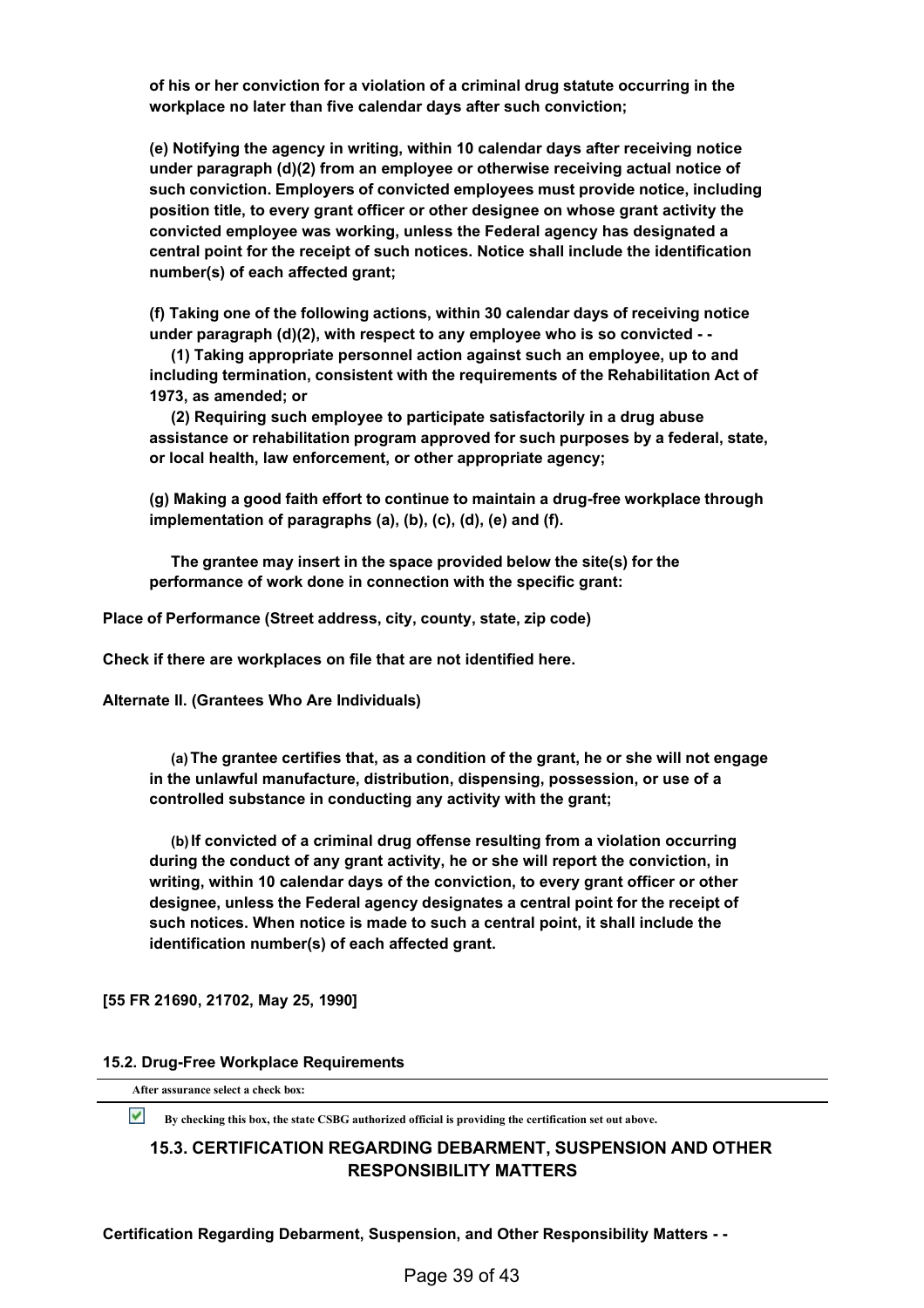**Primary Covered Transactions**

**Instructions for Certification**

**1. By signing and submitting this proposal, the prospective primary participant is providing the certification set out below.**

**2. The inability of a person to provide the certification required below will not necessarily result in denial of participation in this covered transaction. The prospective participant shall submit an explanation of why it cannot provide the certification set out below. The certification or explanation will be considered in connection with the department or agency's determination whether to enter into this transaction. However, failure of the prospective primary participant to furnish a certification or an explanation shall disqualify such person from participation in this transaction.**

**3. The certification in this clause is a material representation of fact upon which reliance was placed when the department or agency determined to enter into this transaction. If it is later determined that the prospective primary participant knowingly rendered an erroneous certification, in addition to other remedies available to the Federal Government, the department or agency may terminate this transaction for cause or default.**

**4. The prospective primary participant shall provide immediate written notice to the department or agency to which this proposal is submitted if at any time the prospective primary participant learns that its certification was erroneous when submitted or has become erroneous by reason of changed circumstances.**

**5. The terms covered transaction, debarred, suspended, ineligible, lower tier covered transaction, participant, person, primary covered transaction, principal, proposal, and voluntarily excluded, as used in this clause, have the meanings set out in the Definitions and Coverage sections of the rules implementing Executive Order 12549. You may contact the department or agency to which this proposal is being submitted for assistance in obtaining a copy of those regulations.**

**6. The prospective primary participant agrees by submitting this proposal that, should the proposed covered transaction be entered into, it shall not knowingly enter into any lower tier covered transaction with a person who is proposed for debarment under 48 CFR part 9, subpart 9.4, debarred, suspended, declared ineligible, or voluntarily excluded from participation in this covered transaction, unless authorized by the department or agency entering into this transaction.**

**7. The prospective primary participant further agrees by submitting this proposal that it will include the clause titled "Certification Regarding Debarment, Suspension, Ineligibility and Voluntary Exclusive-Lower Tier Covered Transaction," provided by the department or agency entering into this covered transaction, without modification, in all lower tier covered transactions and in all solicitations for lower tier covered transactions**

**8. A participant in a covered transaction may rely upon a certification of a prospective participant in a lower tier covered transaction that is not proposed for debarment under 48 CFR part 9, subpart 9.4, debarred, suspended, ineligible, or voluntarily excluded from the covered transaction, unless it knows that the certification is erroneous. A participant may decide the method and frequency by which it determines the eligibility of its principals. Each participant may, but is not**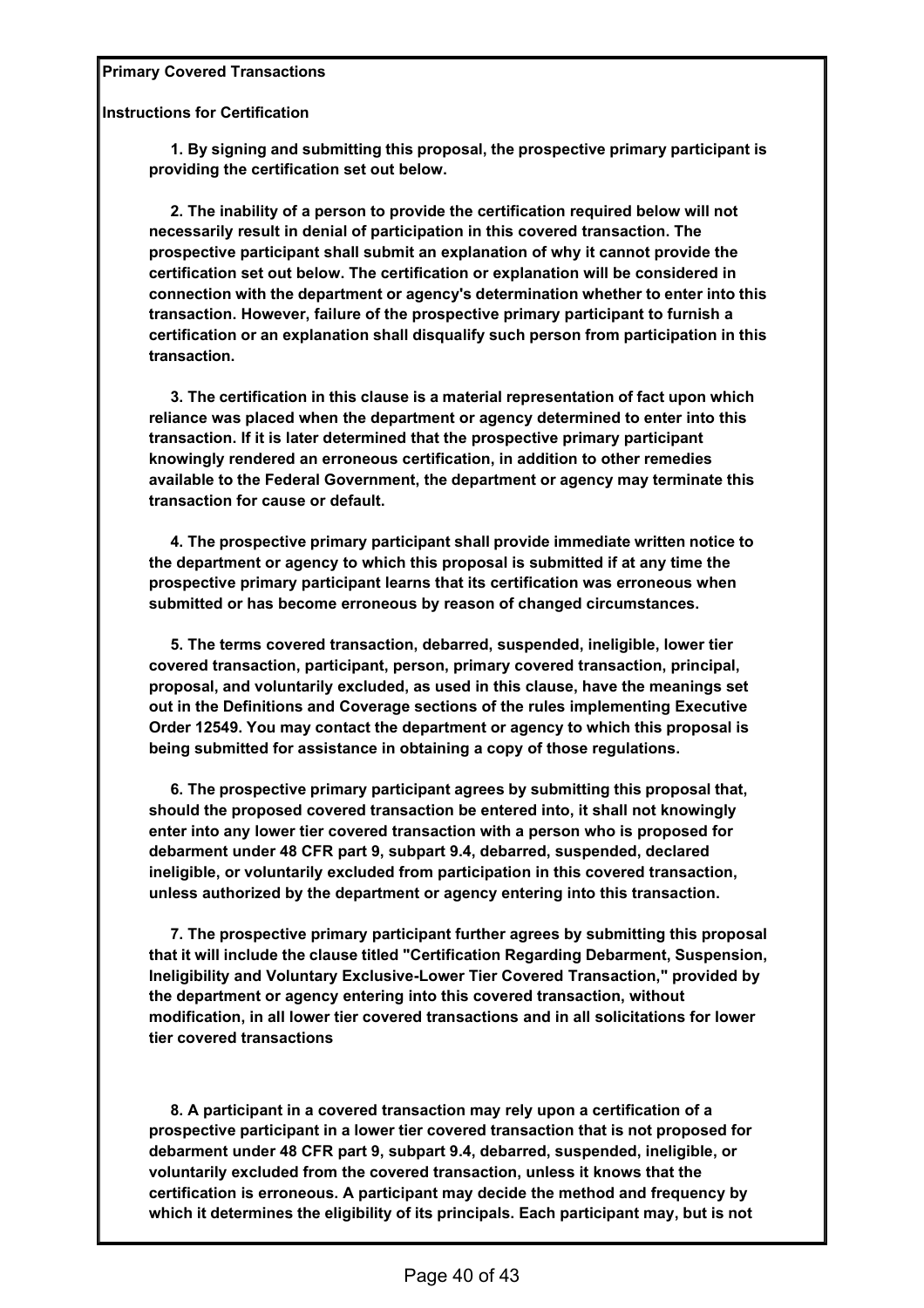**required to, check the List of Parties Excluded from Federal Procurement and Nonprocurement Programs.**

**9. Nothing contained in the foregoing shall be construed to require establishment of a system of records in order to render in good faith the certification required by this clause. The knowledge and information of a participant is not required to exceed that which is normally possessed by a prudent person in the ordinary course of business dealings.**

**10.Except for transactions authorized under paragraph 6 of these instructions, if a participant in a covered transaction knowingly enters into a lower tier covered transaction with a person who is proposed for debarment under 48 CFR part 9, subpart 9.4, suspended, debarred, ineligible, or voluntarily excluded from participation in this transaction, in addition to other remedies available to the Federal Government, the department or agency may terminate this transaction for cause or default.**

**Certification Regarding Debarment, Suspension, and Other Responsibility Matters - - Primary Covered Transactions**

**(1) The prospective primary participant certifies to the best of its knowledge and belief, that it and its principals:**

**(a) Are not presently debarred, suspended, proposed for debarment, declared ineligible, or voluntarily excluded by any Federal department or agency;**

**(b) Have not within a three-year period preceding this proposal been convicted of or had a civil judgment rendered against them for commission of fraud or a criminal offense in connection with obtaining, attempting to obtain, or performing a public (Federal, state or local) transaction or contract under a public transaction; violation of federal or state antitrust statutes or commission of embezzlement, theft, forgery, bribery, falsification or destruction of records, making false statements, or receiving stolen property;**

**(c) Are not presently indicted for or otherwise criminally or civilly charged by a governmental entity (federal, state or local) with commission of any of the offenses enumerated in paragraph (1)(b) of this certification; and**

**(d) Have not within a three-year period preceding this application/proposal had one or more public transactions (federal, state or local) terminated for cause or default.**

**(2) Where the prospective primary participant is unable to certify to any of the statements in this certification, such prospective participant shall attach an explanation to this proposal.**

**Certification Regarding Debarment, Suspension, Ineligibility and Voluntary Exclusion - -** *Lower Tier Covered Transactions* 

*Instructions for Certification*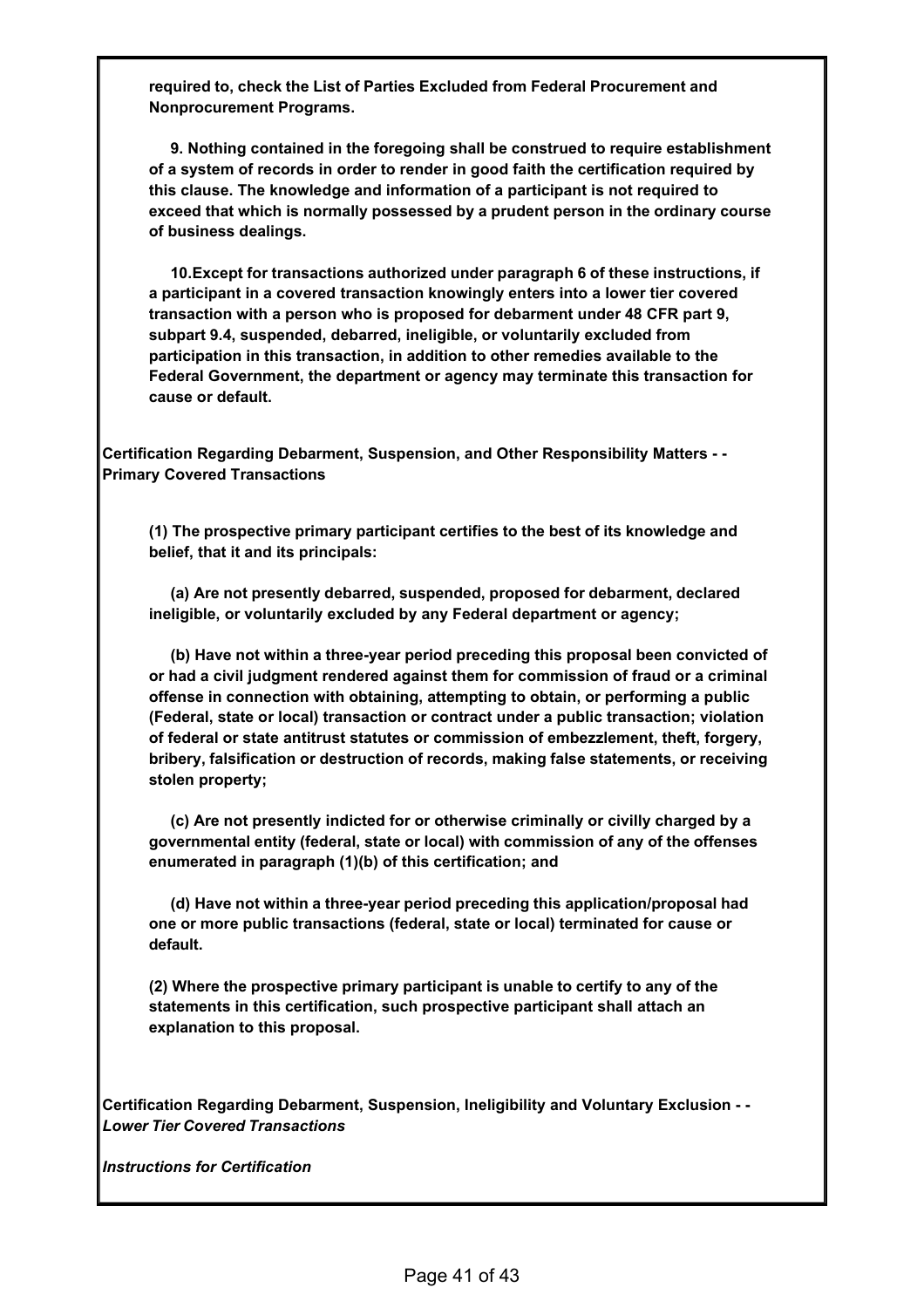**1. By signing and submitting this proposal, the prospective lower tier participant is providing the certification set out below**

**2. The certification in this clause is a material representation of fact upon which reliance was placed when this transaction was entered into. If it is later determined that the prospective lower tier participant knowingly rendered an erroneous certification, in addition to other**

**3. The prospective lower tier participant shall provide immediate written notice to the person to which this proposal is submitted if at any time the prospective lower tier participant learns that its certification was erroneous when submitted or had become erroneous by reason of changed circumstances.**

**4. The terms covered transaction, debarred, suspended, ineligible, lower tier covered transaction, participant, person, primary covered transaction, principal, proposal, and voluntarily excluded, as used in this clause, have the meaning set out in the Definitions and Coverage sections of rules implementing Executive Order 12549. You may contact the person to which this proposal is submitted for assistance in obtaining a copy of those regulations.**

**5. The prospective lower tier participant agrees by submitting this proposal that, should the proposed covered transaction be entered into, it shall not knowingly enter into any lower tier covered transaction with a person who is proposed for debarment under 48 CFR part 9, subpart 9.4, debarred, suspended, declared ineligible, or voluntarily excluded from participation in this covered transaction, unless authorized by the department or agency with which this transaction originated.**

**6. The prospective lower tier participant further agrees by submitting this proposal that it will include this clause titled "Certification Regarding Debarment, Suspension, Ineligibility and Voluntary Exclusion-Lower Tier Covered Transaction," without modification, in all lower tier covered transactions and in all solicitations for lower tier covered transactions.**

**7. A participant in a covered transaction may rely upon a certification of a prospective participant in a lower tier covered transaction that it is not proposed for debarment under 48 CFR part 9, subpart 9.4, debarred, suspended, ineligible, or voluntarily excluded from covered transactions, unless it knows that the certification is erroneous. A participant may decide the method and frequency by which it determines the eligibility of its principals. Each participant may, but is not required to, check the List of Parties Excluded from Federal Procurement and Nonprocurement Programs.**

**8. Nothing contained in the foregoing shall be construed to require establishment of a system of records in order to render in good faith the certification required by this clause. The knowledge and information of a participant is not required to exceed that which is normally possessed by a prudent person in the ordinary course of business dealings.**

**9. Except for transactions authorized under paragraph five of these instructions, if a participant in a covered transaction knowingly enters into a lower tier covered transaction with a person who is proposed for debarment under 48 CFR part 9, subpart 9.4, suspended, debarred, ineligible, or voluntarily excluded from participation in this transaction, in addition to other remedies available to the Federal Government, the department or agency with which this transaction**